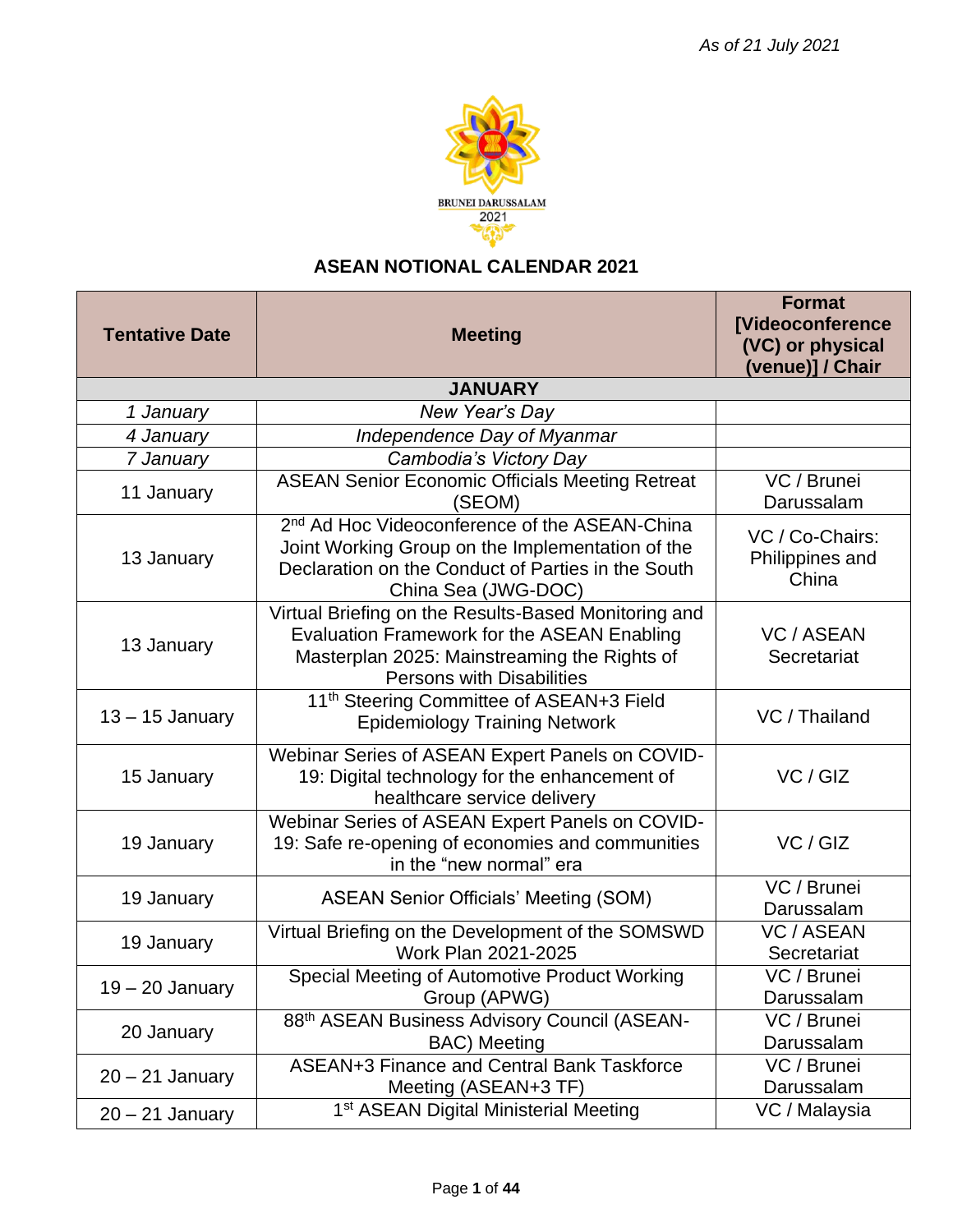|                       |                                                                                                                                                                    | <b>Format</b>                                     |
|-----------------------|--------------------------------------------------------------------------------------------------------------------------------------------------------------------|---------------------------------------------------|
| <b>Tentative Date</b> | <b>Meeting</b>                                                                                                                                                     | <b>[Videoconference</b><br>(VC) or physical       |
|                       |                                                                                                                                                                    | (venue)] / Chair                                  |
| $20 - 21$ January     | 19th ASEAN Trade Facilitation Joint Consultative                                                                                                                   | VC / Brunei                                       |
|                       | Committee (ATF-JCC)                                                                                                                                                | Darussalam                                        |
| 21 January            | <b>ASEAN Foreign Ministers' Retreat</b>                                                                                                                            | VC / Brunei                                       |
|                       |                                                                                                                                                                    | Darussalam                                        |
| 21 January            | <b>ASEAN Capital Markets Forum (ACMF) Deputies</b>                                                                                                                 | VC / Brunei<br>Darussalam                         |
| 21 January            | <b>ASEAN EOC Network Video Conference on</b><br>Vaccines Rollout in ASEAN Member States: Sharing                                                                   | VC / Malaysia                                     |
|                       | experiences by Indonesia and Singapore                                                                                                                             |                                                   |
| $21 - 22$ January     | <b>ASEAN Special Senior Official Meeting on Energy</b><br>(Special SOME)                                                                                           | VC / Brunei<br>Darussalam                         |
| 22 January            | Webinar Series of ASEAN Expert Panels on COVID-<br>19: Vaccine security and self-reliance relevant to<br>COVID-19                                                  | VC/GIZ                                            |
| 23 January            | Committee of the Whole (COW)                                                                                                                                       | <b>VC / ASEAN</b><br>Secretariat                  |
| 25 January            | <b>Intersessional Pharmaceutical Product Working</b><br>Group (PPWG) Meeting                                                                                       | VC / Brunei<br>Darussalam                         |
| $25 - 28$ January     | The First Meeting of the ASEAN Senior Economic<br>Officials for the Fifty-Second ASEAN Economic<br>Ministers' Meeting (SEOM 1/52)                                  | VC / Brunei<br>Darussalam                         |
|                       | 20th CLMV Senior Economic Officials' Meeting<br>(CLMV SEOM)                                                                                                        | VC / Myanmar                                      |
| 26 January            | 6th ASEAN Regional Forum (ARF) Open Ended<br>Study Group on Confidence Building Measures to<br>Reduce the Risk of Conflict Stemming from the Use<br>of ICTs (OESG) | VC / Co-Chairs:<br>Malaysia, Singapore<br>& Japan |
| 26 January            | 17th ASEAN-Russia Senior Officials' Meeting<br>(ARSOM)                                                                                                             | VC / Co-Chairs:<br>Indonesia & Russia             |
| 26 January            | Inception Meeting of the Governing Board of ASEAN<br>Training Centre for Social Work and Social Welfare<br>(ATCSW)                                                 | <b>VC / ASEAN</b><br>Secretariat                  |
| 27 January            | ASEAN-ITF Kick Off Meeting on Implementation of<br><b>ASEAN Fuel Economy Roadmap</b>                                                                               | VC / Singapore                                    |
| 28 January            | 2 <sup>nd</sup> Meeting of Governing Council of ASEAN Centre<br>for Sustainable Development Studies and Dialogue<br>(ACSDSD)                                       | <b>VC / ASEAN</b><br>Secretariat                  |
|                       | <b>FEBRUARY</b>                                                                                                                                                    |                                                   |
| $1 - 5$ February      | 32 <sup>nd</sup> Meeting of the ASEAN Intergovernmental<br>Commission on Human Rights (AICHR)                                                                      | VC / Brunei<br>Darussalam                         |
| 2 February            | Workshop on Theory of Change (ToC) for the<br>Development of the ACW Work Plan 2021-2025                                                                           | <b>VC / ASEAN</b><br>Secretariat                  |
| 2 February            | 17th Joint Business Council Meeting (JBC)                                                                                                                          | VC                                                |
| $2 - 3$ February      | U.S.- ASEAN Trade and Labor Dialogue                                                                                                                               | VC                                                |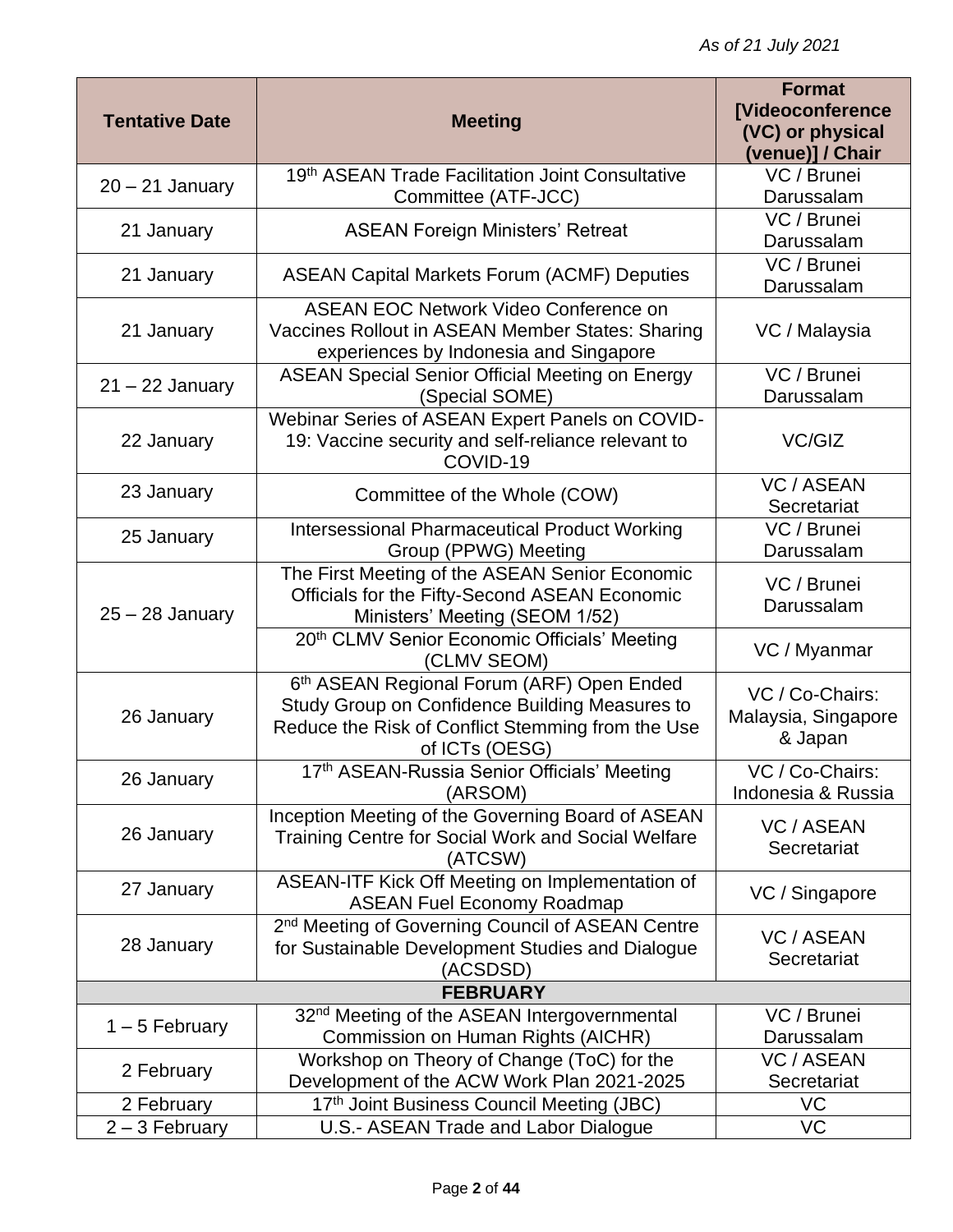| <b>Tentative Date</b> | <b>Meeting</b>                                                                                                                                                                                       | <b>Format</b><br><b>[Videoconference</b><br>(VC) or physical<br>(venue)] / Chair |
|-----------------------|------------------------------------------------------------------------------------------------------------------------------------------------------------------------------------------------------|----------------------------------------------------------------------------------|
| $2 - 3$ February      | <b>ASEAN Defence Senior Officials' Meeting Working</b><br>Group (ADSOM WG)                                                                                                                           | VC / Brunei<br>Darussalam                                                        |
|                       | 53 <sup>rd</sup> Meeting of the ASEAN National Tourism<br>Organizations (NTOs)                                                                                                                       |                                                                                  |
|                       | 37th Meeting of ASEAN Plus Three NTOs                                                                                                                                                                |                                                                                  |
|                       | 25th Meeting of ASEAN-India Tourism Working Group                                                                                                                                                    |                                                                                  |
| $2 - 5$ February      | 11 <sup>th</sup> ASEAN-Russian Federation Tourism<br>Consultation                                                                                                                                    | VC/Cambodia                                                                      |
|                       | 24th Meeting of ASEAN Tourism Ministers                                                                                                                                                              |                                                                                  |
|                       | 20 <sup>th</sup> Meeting of ASEAN Plus Three Tourism Ministers                                                                                                                                       |                                                                                  |
|                       | 8 <sup>th</sup> Meeting of ASEAN-India Tourism Ministers                                                                                                                                             |                                                                                  |
| 4 February            | <b>ASEAN Defence Senior Officials' Meeting-Plus</b><br>Working Group (ADSOM-Plus WG)                                                                                                                 | VC / Brunei<br>Darussalam                                                        |
| 4 February            | 22 <sup>nd</sup> WC-Payments and Settlements Systems (PSS)                                                                                                                                           | VC / Brunei                                                                      |
|                       | Meeting<br><b>ASEAN Cross-Sectoral Coordination Committee on</b>                                                                                                                                     | Darussalam<br>VC / Brunei                                                        |
| 4 February            | Disaster Risk Financing and Insurance (ASCC-DRFI)                                                                                                                                                    | Darussalam                                                                       |
| 4 February            | 41 <sup>st</sup> WC-Capital Account Liberalisation (CAL)                                                                                                                                             | VC / Brunei                                                                      |
|                       | Meeting                                                                                                                                                                                              | Darussalam                                                                       |
| 5 February            | Joint ASEAN Capital Market Forum (ACMF) - WC-<br>Capital Market Development (CMD)                                                                                                                    | VC / Brunei<br>Darussalam                                                        |
| 5 February            | WC-Capital Market Development (CMD) Meeting                                                                                                                                                          | VC / Brunei<br>Darussalam                                                        |
| 8 February            | 2 <sup>nd</sup> Meeting of the Sub-Working Group of the<br>ASEAN-China Joint Working Group on the<br>Implementation of the Declaration of the Conduct of<br>Parties in the South China Sea (SWG-DOC) | VC / Philippines                                                                 |
| 8 February            | Senior Officials Committee for the ASEAN Socio-<br><b>Cultural Community (SOCA) Retreat</b>                                                                                                          | VC / Brunei<br>Darussalam                                                        |
| 8 February            | 69th WC-Financial Services Liberalisation (FSL)<br>Meeting                                                                                                                                           | VC / Brunei<br>Darussalam                                                        |
| 8 February            | 9 <sup>th</sup> WC-ASEAN Banking Integration Framework<br>(ABIF) Meeting                                                                                                                             | VC / Brunei<br>Darussalam                                                        |
| 8 February            | 11 <sup>th</sup> WC-Financial Inclusion (FINC)                                                                                                                                                       | VC / Brunei<br>Darussalam                                                        |
| 9 February            | <b>ASEAN Finance and Central Bank Deputies Meeting</b><br><b>Working Group (AFCDM-WG)</b>                                                                                                            | VC / Brunei<br>Darussalam                                                        |
| 9 February            | <b>Steering Committee for Capacity Building (SCCB)</b>                                                                                                                                               | VC / Brunei<br>Darussalam                                                        |
| 9 February            | 6 <sup>th</sup> TWG Meeting on RPA COEA                                                                                                                                                              | $\overline{VC}$ / Thailand                                                       |
| 9 February            | 13th ASEAN-Korea Centre Directors Council                                                                                                                                                            | VC / Brunei<br>Darussalam                                                        |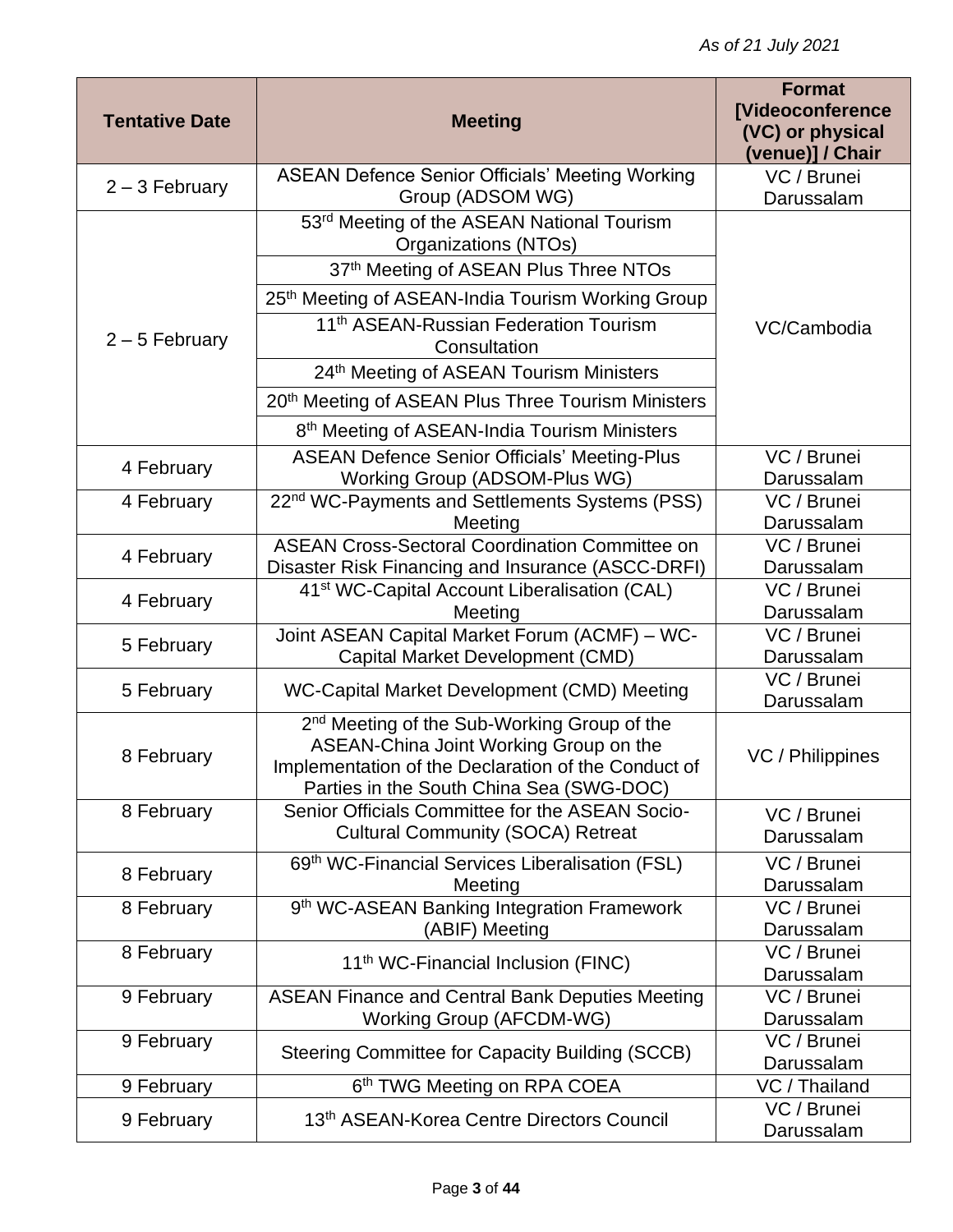| <b>Tentative Date</b> | <b>Meeting</b>                                                                                                                                          | <b>Format</b><br><b>[Videoconference</b><br>(VC) or physical<br>(venue)] / Chair |
|-----------------------|---------------------------------------------------------------------------------------------------------------------------------------------------------|----------------------------------------------------------------------------------|
| 10 February           | 21 <sup>st</sup> ASEAN Senior Level Committee (SLC) on<br><b>Financial Integration Meeting</b>                                                          | VC / Brunei<br>Darussalam                                                        |
| $10 - 16$ February    | Traditional New Year (VN)                                                                                                                               |                                                                                  |
| 12 February           | Myanmar's Union Day                                                                                                                                     |                                                                                  |
| 12 - 13 February      | Chinese New Year (BD, ID, MY, PH, SG)                                                                                                                   |                                                                                  |
| $15 - 16$ February    | Capacity Building For The Operationalisation of the<br><b>ASEAN Socio-Cultural Community (ASCC) Blueprint</b><br>Monitoring and Evaluation (M&E) System | <b>VC / ASEAN</b><br>Secretariat                                                 |
| 16 February           | 1 <sup>st</sup> AANZFTA Sub-Committee on Telecommunication<br>Meeting (SC-TEL)                                                                          | VC / Co-Chairs:<br>Singapore, Australia<br>and New Zealand                       |
| 16 February           | ASEAN+3 FETN Planning Meeting for 2021-2025<br><b>Priorities Work Plan</b>                                                                              | VC / Thailand                                                                    |
| 17 February           | 14th ASEAN-Japan Experts Group Meeting on<br>Information Platform for Transport Statistics (AJIP)                                                       | VC / Co-Chairs:<br><b>ASEAN Secretariat</b><br>and Japan                         |
| $17 - 18$ February    | 26th Meeting of the Sub Working Group on ASEAN<br><b>Customs Transit System (SWG-ACTS)</b>                                                              | VC                                                                               |
| $17 - 26$ February    | Informal Session of the 24 <sup>th</sup> Meeting of the<br>Subsidiary Body on Scientific, Technical and<br>Technological Advice of the CBD              | VC / CBD                                                                         |
| 18 February           | 18th ASEAN Coordinating Committee on E-<br>Commerce (ACCEC)                                                                                             | VC / Brunei<br>Darussalam                                                        |
| 18 February           | 6th Meeting of the ASEAN Coordinating Council<br>Working Group on Public Health Emergencies<br>(ACCWG PHE)                                              | VC / Brunei<br>Darussalam                                                        |
| 18 February           | 8 <sup>th</sup> AANZFTA Committee on Trade in Services<br>Meeting (CTS)                                                                                 | VC / Co-Chairs:<br>Thailand, Australia<br>and New Zealand                        |
| 18 February           | 12 <sup>th</sup> Meeting of the Technical Working Group on<br>Civil-Military Coordination (CIMIC)                                                       | VC / Malaysia &<br>Singapore                                                     |
| 19 February           | Workshop on the Development of SOMSWD Work<br>Plan 2021-2025                                                                                            | <b>VC / ASEAN</b><br>Secretariat                                                 |
| 22 February           | 39th High - Level Task Force on ASEAN Economic<br>Integration (HLTF-EI)                                                                                 | VC / Singapore                                                                   |
| 22 February           | 1 <sup>st</sup> Meeting of the Technical Working Group on<br>Protection, Gender, and Inclusion (TWG on PGI)                                             | <b>VC / ASEAN</b><br>Secretariat                                                 |
| 22 February           | 2 <sup>nd</sup> Regional Consultation Meeting on the<br>Development of the ASEAN State of Climate Change<br>Report                                      | VC / Cambodia                                                                    |
| $22 - 24$ February    | 2 <sup>nd</sup> ARF Workshop on Aviation Security and<br><b>Information Sharing</b>                                                                     | VC / Co-Chairs: the<br>Philippines,<br>Australia, the U.S.                       |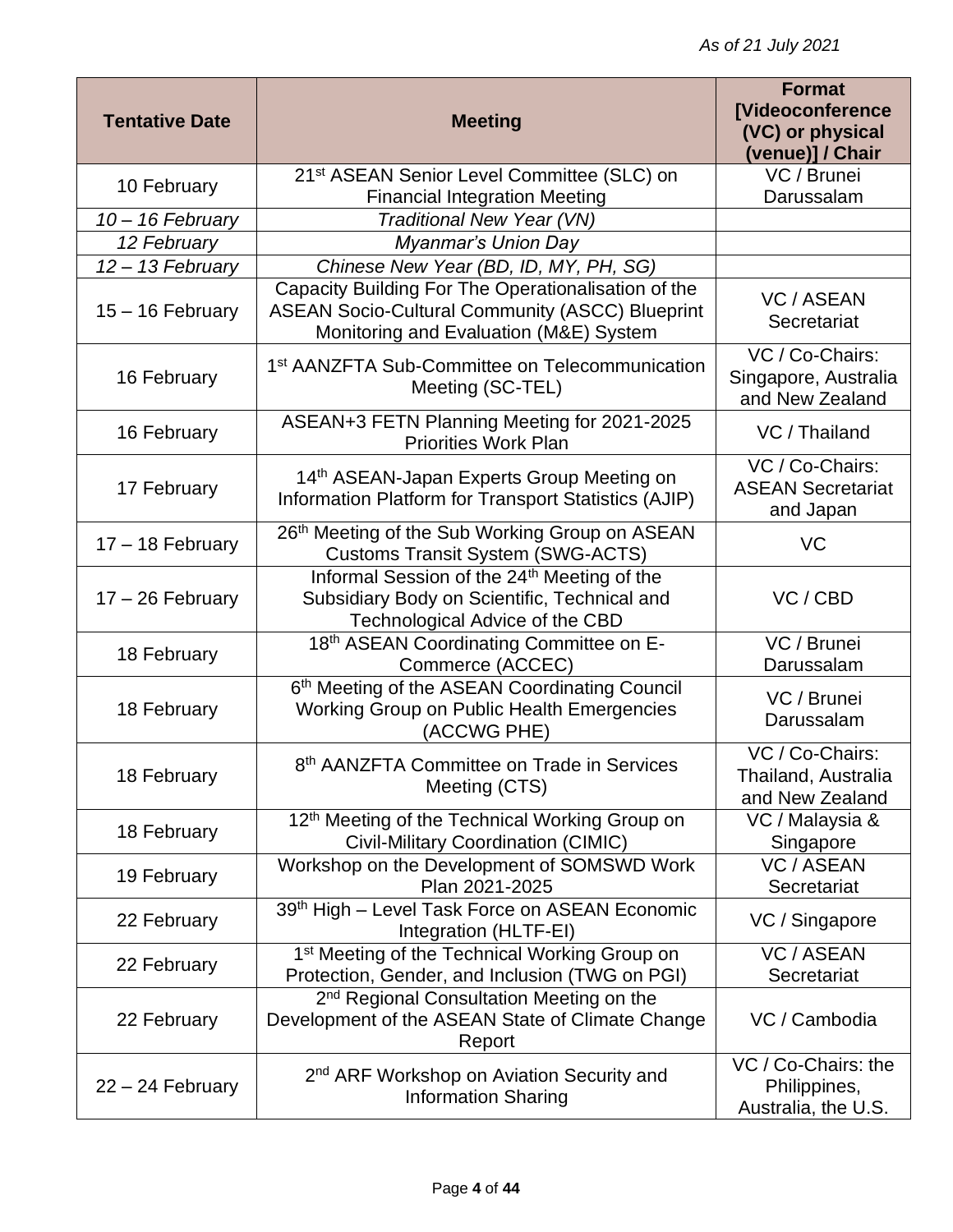| <b>Tentative Date</b> | <b>Meeting</b>                                                                                                                                                                             | <b>Format</b><br><b>[Videoconference</b><br>(VC) or physical<br>(venue)] / Chair |  |
|-----------------------|--------------------------------------------------------------------------------------------------------------------------------------------------------------------------------------------|----------------------------------------------------------------------------------|--|
| $22 - 25$ February    | The 54 <sup>th</sup> Working Group on Technical Matters for the<br>ASW (TWG) Meeting                                                                                                       | VC / Malaysia                                                                    |  |
| 23 February           | National Day of Brunei Darussalam                                                                                                                                                          |                                                                                  |  |
| 24 February           | 18th ASEAN-Japan Port Technology Group (PTG)<br>Meeting                                                                                                                                    | VC / Philippines                                                                 |  |
| 24 February           | 3rd Intellectual Property (IP) Academy Working Group<br>Meeting                                                                                                                            | VC                                                                               |  |
| 24 February           | <b>ASEAN Senior Officials Meeting on Health</b><br>Development (ASEAN SOMHD) Special Video<br>Conference on the ASEAN Centre for Public Health<br><b>Emergencies and Emerging Diseases</b> | VC / Indonesia                                                                   |  |
| 25 February           | <b>EDSA People Power Revolution Anniversary (PH)</b>                                                                                                                                       |                                                                                  |  |
| 25 February           | 2 <sup>nd</sup> ASEAN-GIZ Expert Group Meeting on<br>Sustainable Urban Transport Plans (SUMP) and<br>Metropolitan Transport Executives (MTE)                                               | VC / Philippines                                                                 |  |
| 25 February           | 5 <sup>th</sup> ASEAN Seaport Interdiction Task Force (ASITF)                                                                                                                              | $\overline{VC}$ / Brunei<br>Darussalam                                           |  |
| 25 February           | Intersessional ASEAN Consultative Committee for<br>Standards and Quality (ACCSQ) Meeting                                                                                                   | VC / Viet Nam                                                                    |  |
| 25 February           | Pre-zero draft of the ACWC Work Plan 2021-2025 &<br>ACWC Workshop on the development of ACWC<br>Work Plan 2021-2025                                                                        | <b>VC / ASEAN</b><br>Secretariat                                                 |  |
| $25 - 26$ February    | 13th ASEAN-Japan Aviation Security AVSEC Experts<br>Meeting                                                                                                                                | VC / Japan                                                                       |  |
| 25 February           | Working Group ASEAN Forum on Taxation (WG-<br>AFT                                                                                                                                          | VC / Brunei<br>Darussalam                                                        |  |
| 25 February           | <b>ASEAN Sub-Forum on Excise Taxation (SF-ET)</b><br>Meeting                                                                                                                               | VC / Brunei<br>Darussalam                                                        |  |
| 26 February           | Makha Bucha Day (TH)                                                                                                                                                                       |                                                                                  |  |
| <b>TBC</b>            | Policy Workshop on the Development of SOMSWD<br>Work Plan 2021-2025                                                                                                                        | VC / TBC                                                                         |  |
| <b>TBC</b>            | Technical Workshop on the Development of<br>SOMSWD Work Plan 2021-2025                                                                                                                     | VC/TBC                                                                           |  |
| <b>MARCH</b>          |                                                                                                                                                                                            |                                                                                  |  |
| 1 March               | Launch of the ASEAN Gender Outlook: Achieving the<br>SDGs for all and leaving no woman and girl behind                                                                                     | VC / ACWC, UN<br>Women, ASEAN<br>Secretariat                                     |  |
| 1 March               | Prep-SEOM for the 27 <sup>th</sup> ASEAN Economic Ministers'<br>(AEM) Retreat                                                                                                              | VC / Brunei<br>Darussalam                                                        |  |
| $1 - 2$ March         | 6th Digital Trade Standards and Conformance<br><b>Working Group (DTSCWG)</b>                                                                                                               | VC / Viet Nam                                                                    |  |
| 2 March               | <b>AEM - ASEAN Business Advisory Council (ASEAN-</b><br><b>BAC)</b> Consultation                                                                                                           | VC / Brunei<br>Darussalam                                                        |  |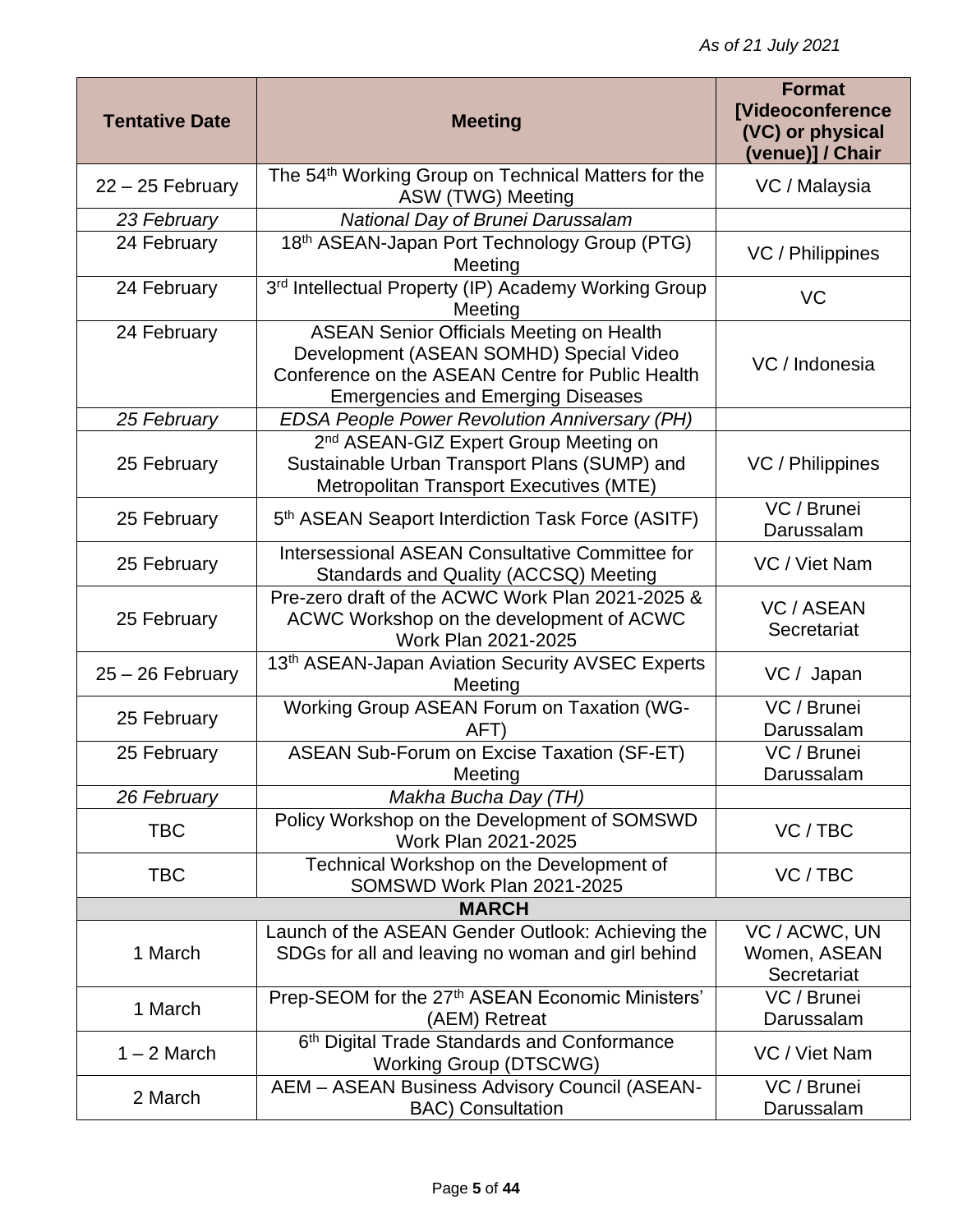| <b>Tentative Date</b> | <b>Meeting</b>                                                                                                                                                  | <b>Format</b><br><b>[Videoconference</b><br>(VC) or physical<br>(venue)] / Chair |
|-----------------------|-----------------------------------------------------------------------------------------------------------------------------------------------------------------|----------------------------------------------------------------------------------|
| 2 March               | Informal ASEAN Foreign Ministers' Meeting (IAMM)                                                                                                                | VC / Brunei<br>Darussalam                                                        |
| $2 - 3$ March         | 27 <sup>th</sup> AEM Retreat                                                                                                                                    | VC / Brunei<br>Darussalam                                                        |
| $2 - 4$ March         | ARF Workshop on Women, Peace and Security                                                                                                                       | VC / Co-Chairs:<br>Indonesia, Thailand,<br>and Canada                            |
| $2 - 4$ March         | 29th Customs Enforcement and Compliance Working<br>Group (29th CECWG Meeting)                                                                                   | VC / Malaysia                                                                    |
| $2 - 4$ March         | 17th Meeting of the Task Force on ASEAN Patent<br>Examination Cooperation (17th ASPEC-TF Meeting)<br>and the 12 <sup>th</sup> Community of Practice (CoP) Forum | VC / Singapore                                                                   |
| $3 - 4$ March         | ASEAN+3 Finance and Central Bank Task Force<br>Meeting (ASEAN+3 TF)                                                                                             | VC / Brunei<br>Darussalam                                                        |
| $3 - 4$ March         | 6th ASEAN Defence Ministers Meeting Plus Experts'<br>Working Group on Cyber Security (ADMM-Plus EWG<br>on CS)                                                   | VC / Co-Chairs:<br>Malaysia and ROK                                              |
| 4 March               | 3rd ASEAN-Japan Expert Group Meeting on Joint<br>Research on Bridge Maintenance                                                                                 | VC / Co-Chairs:<br>Thailand and Japan                                            |
| 4 March               | <b>ASEAN Caucus on ASEAN-EU Comprehensive Air</b><br><b>Transport Agreement (AE-CATA)</b>                                                                       | VC / Singapore                                                                   |
| $4 - 5$ March         | 32 <sup>nd</sup> Prepared Foodstuff Product Working Group<br>(PFPWG) - The 18th ASEAN Food Testing<br>Laboratory Committee (AFTLC)                              | VC / Brunei<br>Darussalam                                                        |
| $4 - 5$ March         | Special ASEAN Cosmetic Committee (ACC) HOD<br>Meeting                                                                                                           | VC / Brunei<br>Darussalam                                                        |
| 8 March               | International Women's Day (CA, LA)                                                                                                                              |                                                                                  |
| 8 March               | aunch Ceremony of the ASEAN Regional Study on<br>Women, Peace and Security (WPS)                                                                                | VC / ASEAN<br>Secretariat                                                        |
| 8 March               | [Webinar] Women and the Environment: Achieving<br><b>Sustainable Development Goals</b>                                                                          | <b>VC / ASEAN</b><br>Secretariat                                                 |
| 9 March               | 70 <sup>th</sup> WC-Financial Services Liberalisation (FSL)<br>Meeting                                                                                          | <b>VC / ASEAN</b><br>Secretariat                                                 |
| 9 March               | 1 <sup>st</sup> Upgrade Intersessional AANZFTA Committee on<br><b>Investment Meeting (COI)</b>                                                                  | VC / Co-Chairs:<br>Indonesia, Australia<br>and New Zealand                       |
| 9 March               | HelpAge International's webinar "Building back better<br>in post-pandemic Asia: Back to the future for older<br>people?"                                        | VC / HelpAge<br>International & ADB                                              |
| $9 - 10$ March        | The 21 <sup>st</sup> Meeting of the ASEAN Community<br>Statistical System Sub-Committee on Planning and<br>Coordination (SCPC21)                                | VC / Brunei<br>Darussalam                                                        |
| $9 - 10$ March        | 40 <sup>th</sup> ASEAN Maritime Transport Working Group<br>Meeting (MTWG)                                                                                       | VC / Thailand                                                                    |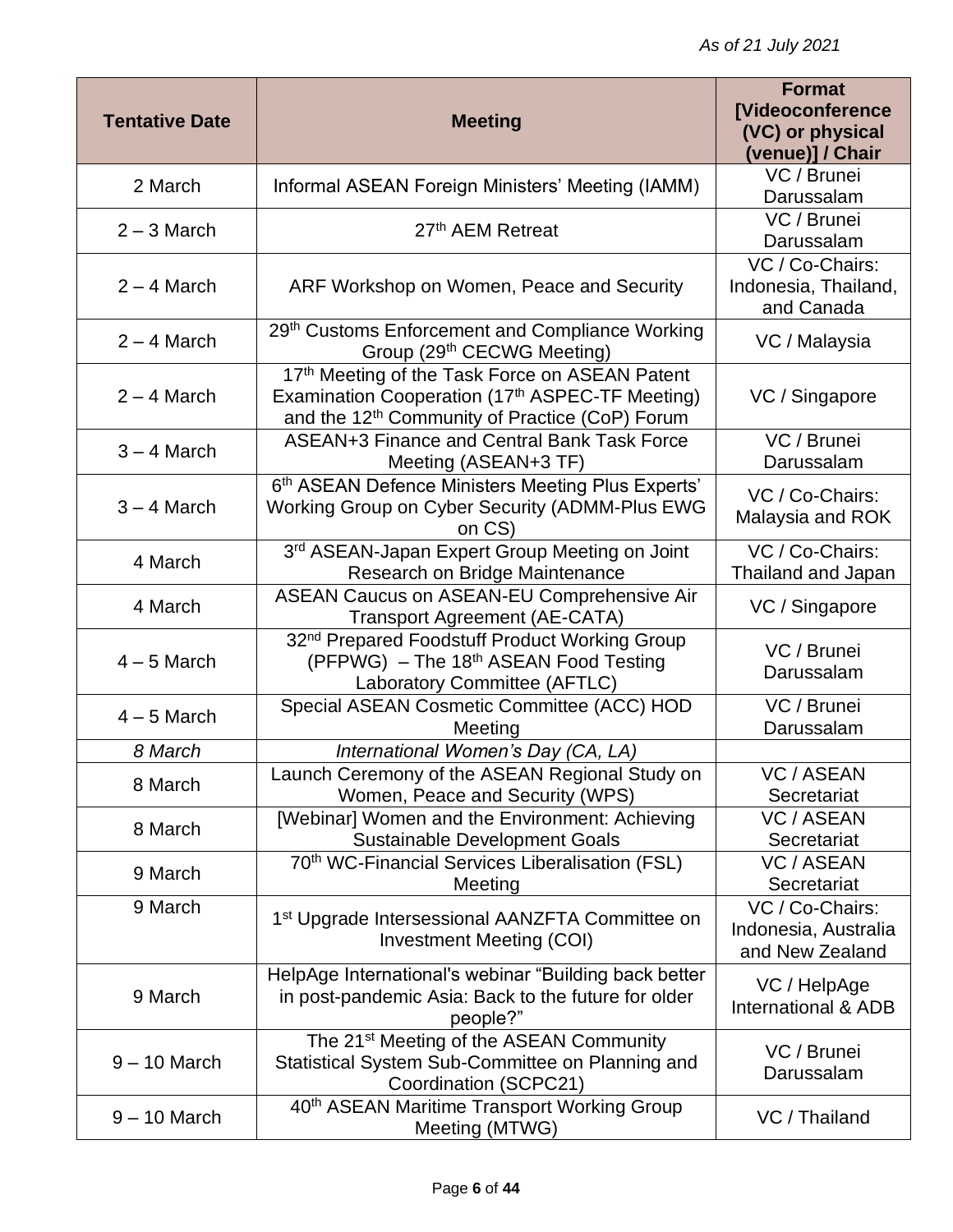| <b>Tentative Date</b> | <b>Meeting</b>                                                                                                                                                                                                                       | <b>Format</b><br><b>[Videoconference</b><br>(VC) or physical<br>(venue)] / Chair |
|-----------------------|--------------------------------------------------------------------------------------------------------------------------------------------------------------------------------------------------------------------------------------|----------------------------------------------------------------------------------|
| $9 - 10$ March        | 2 <sup>nd</sup> ASEAN-Japan Expert Group Meeting on Road<br><b>Traffic Safety</b>                                                                                                                                                    | VC / Co-Chairs:<br><b>ASEAN Secretariat</b><br>and Japan                         |
| 10 March              | <b>ASEAN Military Operations Meetings (AMOM)</b>                                                                                                                                                                                     | VC / Brunei<br>Darussalam                                                        |
| 10 March              | International Workshop on Partnership to Strengthen<br>Transparency for co-Innovation (PaSTI)                                                                                                                                        | VC                                                                               |
| $10 - 12$ March       | 15th Conference of ASEAN Ministers Responsible for<br>Information (AMRI) and Related Meetings (6th<br>AMRI+3, 18th SOMRI, 6th SOMRI+3 and 3rd<br>SOMRI+Japan)                                                                        | VC / Thailand                                                                    |
| 11 March              | Ascension of Prophet Muhammad (Isra' Miraj) (BD,<br>ID, MY)                                                                                                                                                                          |                                                                                  |
| 12 March              | 7th Meeting of ASEAN Network of Intellectual<br><b>Property Enforcement Experts (ANIEE)</b>                                                                                                                                          | VC/ Philippines                                                                  |
| 12 March              | Virtual ASEAN Side-Event to Asia-Pacific Regional<br>Review of Implementation of Global Compact for<br>Safe, Orderly and Regular Migration: "Realizing the<br>Rights of Children in the Context of Migration in<br>ASEAN"            | VC / Thailand &<br><b>UNICEF</b>                                                 |
|                       | 16th Coordinating Conference on the ASEAN Socio-<br><b>Cultural Community (SOC-COM)</b>                                                                                                                                              | <b>VC / ASEAN</b><br>Secretariat                                                 |
| 15 March              | Launch of the ASEAN Development Outlook                                                                                                                                                                                              | <b>VC / ASEAN</b><br>Secretariat                                                 |
|                       | <b>ASEAN Socio-Cultural Community Partnership</b><br>Conference                                                                                                                                                                      | <b>VC / ASEAN</b><br>Secretariat                                                 |
| 15 March              | 3rd Ad Hoc Video Conference of the ASEAN-China<br>Joint Working Group on the Implementation of the<br>Declaration on the Conduct of Parties in the South<br>China Sea (JWG-DOC)                                                      | VC / Co-chairs: The<br>Philippines & China                                       |
| $15 - 16$ March       | 32 <sup>nd</sup> Prepared Foodstuff Product Working Group<br>(PFPWG) - 5 <sup>th</sup> Joint Sectoral Committee on MRA for<br>Inspection and Certification System on Food Hygiene<br>for Prepared Foodstuff Products (JSC MRA on PF) | VC / Thailand                                                                    |
| 16 March              | <b>ASEAN Military Intelligence Meeting (AMIM)</b>                                                                                                                                                                                    | VC / Brunei<br>Darussalam                                                        |
| 16 March              | Virtual Conference in Commemoration of the World<br>Social Work Day 2021                                                                                                                                                             | VC / Thailand                                                                    |
| 16 March              | 11 <sup>th</sup> ASEAN Tourism Marketing Partnership Working<br>Group Meeting (ATMPWG)                                                                                                                                               | VC/Singapore                                                                     |
| 16 March              | Measurable Action for Haze-Free Sustainable Land<br>Management in Southeast Asia (MAHFSA) Regional<br>Workshop and Consultation Meeting for Capacity<br><b>Building and Knowledge Product Development</b>                            | <b>VC / MAHFSA</b><br>Program<br><b>Coordination Unit</b><br>(PCU)               |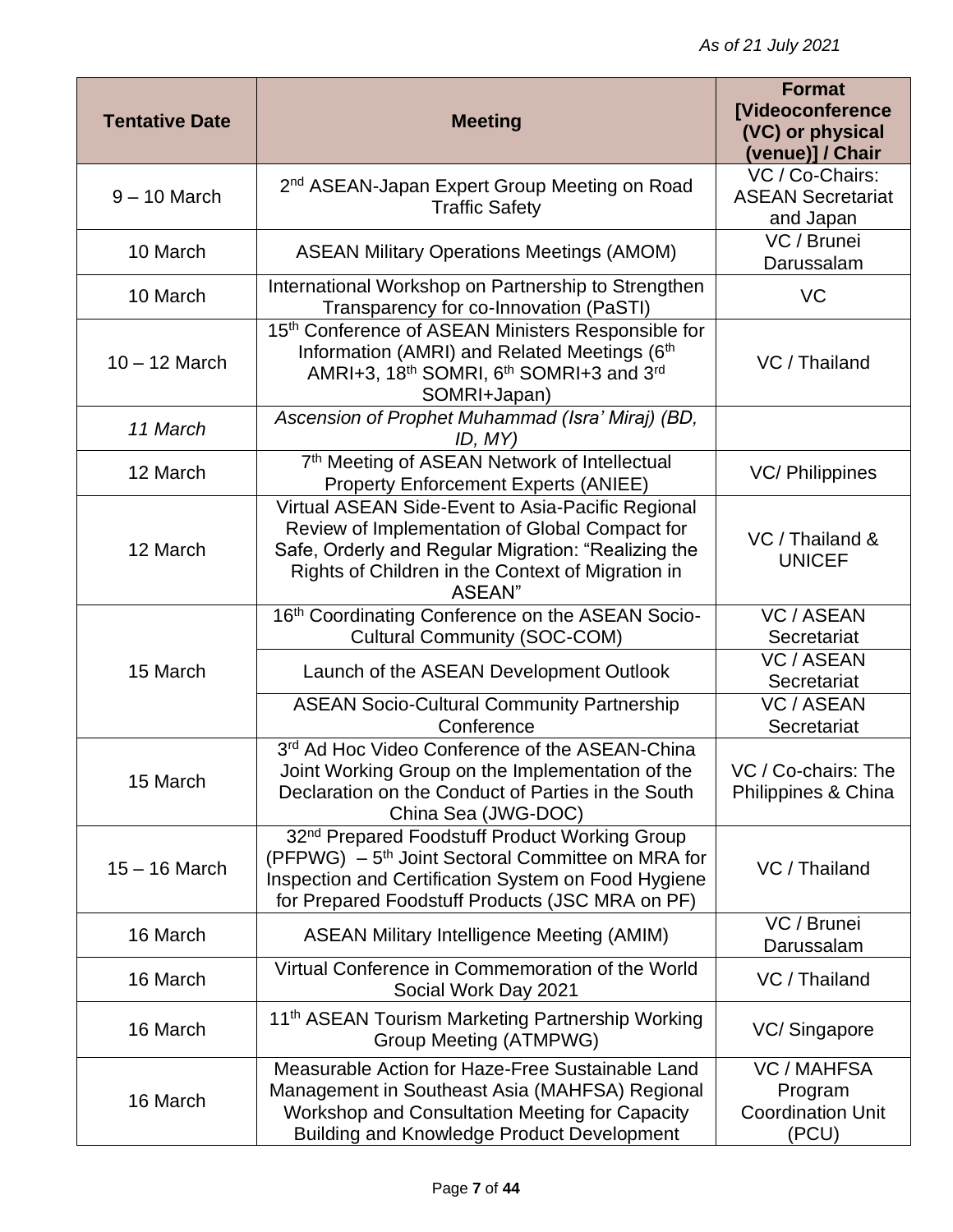| <b>Tentative Date</b> | <b>Meeting</b>                                                                                                                                                             | <b>Format</b><br>[Videoconference<br>(VC) or physical<br>(venue)] / Chair |
|-----------------------|----------------------------------------------------------------------------------------------------------------------------------------------------------------------------|---------------------------------------------------------------------------|
| $16 - 17$ March       | 78th Coordinating Committee on Investment Meeting<br>(CCI 78)                                                                                                              | VC/<br>Chair: Viet Nam                                                    |
| $16 - 17$ March       | 3 <sup>rd</sup> ARF Workshop on Enhancing Regional Maritime<br><b>Law Enforcement Cooperation</b>                                                                          | VC / Co-Chairs: Viet<br>Nam, Australia and<br>EU                          |
| $16 - 18$ March       | 31 <sup>st</sup> Rubber-Based Product Working Group<br>(RBPWG) Meeting                                                                                                     | VC / Thailand                                                             |
| $16 - 18$ March       | The 35 <sup>th</sup> Sub-Committee on ATIGA Rules of Origin<br>(SC-AROO) and the 35 <sup>th</sup> Coordinating Committee on<br>the Implementation of the ATIGA (CCA)       | VC / Viet Nam                                                             |
| 17 March              | 33 <sup>rd</sup> ASEAN-Australia Forum                                                                                                                                     | VC / Co-Chairs:<br>Malaysia & Australia                                   |
| 17 March              | Consultation Meeting on the Development of ASEAN<br><b>SCP Framework</b>                                                                                                   | VC / Indonesia                                                            |
| $17 - 18$ March       | 12th ASEAN Defence Ministers Meeting Plus Experts'<br>Working Group on Military Medicine (ADMM-Plus<br>EWG on MM)                                                          | VC / Co-Chairs:<br><b>Brunei Darussalam</b><br>and Australia              |
| $17 - 18$ March       | <b>Consultation Meeting ASEAN Food and Nutrition</b><br><b>Security Report 2021</b>                                                                                        | VC / Philippines                                                          |
| $17 - 19$ March       | 28th Customs Capacity Building Working Group<br>(28 <sup>th</sup> CCBWG)                                                                                                   | VC / Indonesia                                                            |
| 18 March              | ASEAN Chiefs of Defence Forces' Meeting (ACDFM)                                                                                                                            | VC / Brunei<br>Darussalam                                                 |
| 18 March              | 40 <sup>th</sup> ASEAN-Japan Centre Directors Council                                                                                                                      | VC / Philippine                                                           |
| $18 - 19$ March       | 32 <sup>nd</sup> Prepared Foodstuff Product Working Group<br>(PFPWG) - The 3 <sup>rd</sup> ASEAN Committee on<br>Harmonisation of Prepared Foodstuff Standards<br>(ACHPFS) | VC / Lao PDR                                                              |
| 22 March              | 22 <sup>nd</sup> ACWC Meeting                                                                                                                                              | VC/TBC                                                                    |
| 22 March              | Project Working Group 2 meeting, ARCH Project                                                                                                                              | VC / Thailand                                                             |
| $22 - 23$ March       | <b>ASEAN Defence Senior Officials' Meeting Working</b><br>Group (ADSOM WG)                                                                                                 | VC / Brunei<br>Darussalam                                                 |
| $22 - 26$ March       | 26th ASEAN Experts Group on Competition (AEGC)<br>and Related Meetings                                                                                                     | VC / Indonesia                                                            |
| 23 March              | Pro Tem ASEAN Taxonomy Board Meeting                                                                                                                                       | VC / Brunei<br>Darussalam                                                 |
| 23 March              | 28th ASEAN-New Zealand Dialogue                                                                                                                                            | VC / Co-Chairs:<br>Cambodia and New<br>Zealand                            |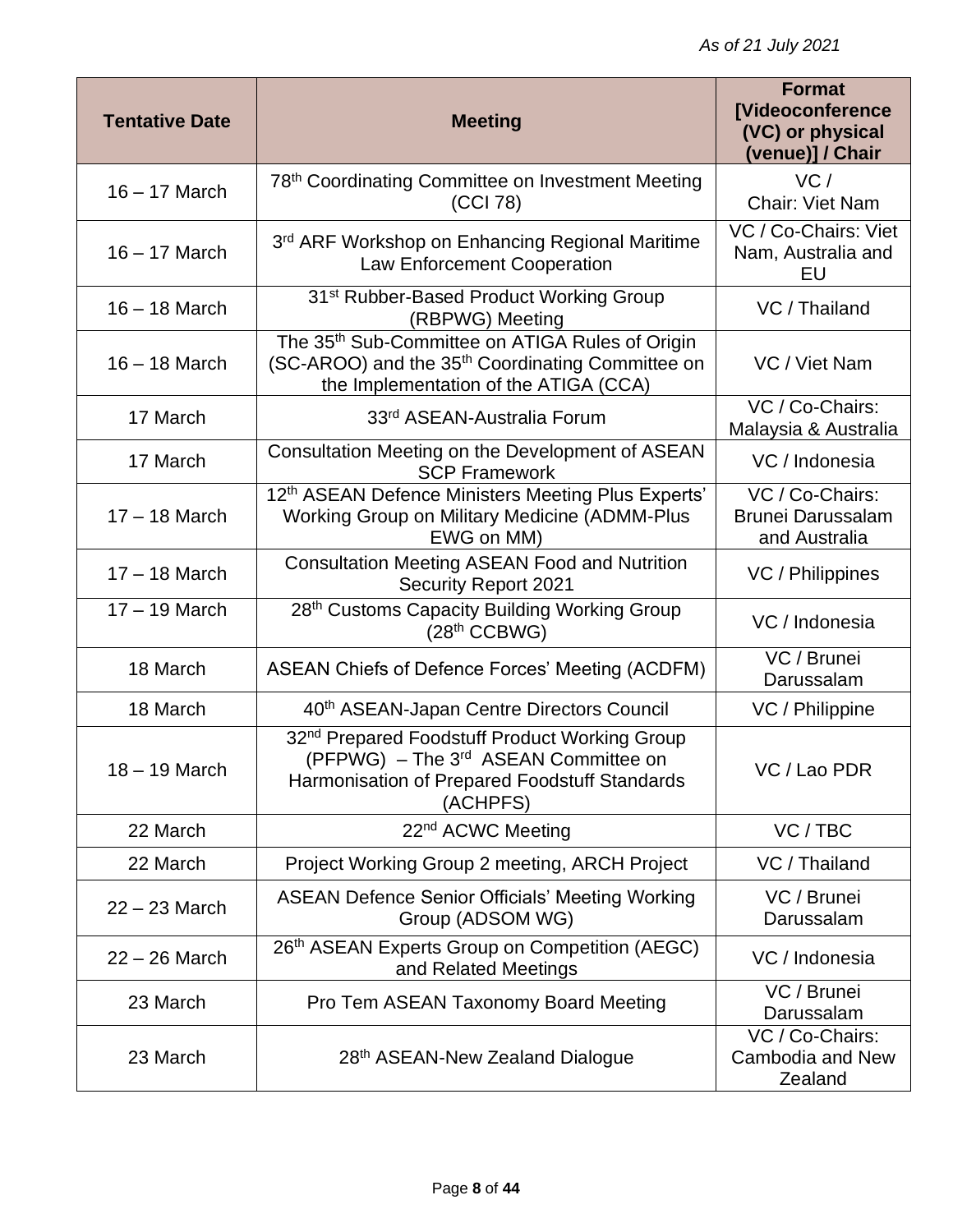| <b>Tentative Date</b> | <b>Meeting</b>                                                                                                                                                                                          | <b>Format</b><br><b>[Videoconference</b><br>(VC) or physical<br>(venue)] / Chair |
|-----------------------|---------------------------------------------------------------------------------------------------------------------------------------------------------------------------------------------------------|----------------------------------------------------------------------------------|
| 23 March              | The 7 <sup>th</sup> Meeting of the Lead Implementing Body for<br>the Master Plan on ASEAN Connectivity (MPAC)<br>2025 Strategic Area for Sustainable Infrastructure<br>(7 <sup>th</sup> LIB-SI Meeting) | VC / Brunei<br>Darussalam                                                        |
| 23 March              | Webinar on "Women's Leadership and Participation<br>in Mitigating the Impacts of COVID-19 Pandemic on<br>the Lives of Women in Southeast Asia"                                                          | <b>VC / IFES AGENDA</b>                                                          |
| 23 March              | Project Working Group 1 meeting, ARCH Project                                                                                                                                                           | VC / Thailand                                                                    |
| $23 - 24$ March       | 40 <sup>th</sup> ASEAN Transport Facilitation Working Group<br>(TFWG) Meeting                                                                                                                           | VC / Cambodia                                                                    |
| 24 March              | Virtual Side Event of CSW65 on "Who cares?!<br>Understanding the Impact of Unpaid Care and<br>Domestic Work and Making it Count for a Resilient<br>and Sustainable Recovery                             | VC / Philippine<br>Commission on<br>Women and<br><b>UNESCAP</b>                  |
| $23 - 25$ March       | 30 <sup>th</sup> Meeting of Customs Procedures and Trade<br>Facilitation Group (CPTFWG)                                                                                                                 | Singapore (TBC)                                                                  |
| $23 - 25$ March       | 97th Coordinating Committee on Services Meeting<br>(CCS 97)                                                                                                                                             | VC/<br>Chair: Malaysia                                                           |
| $24 - 25$ March       | <b>ASEAN Defence Senior Officials' Meeting (ADSOM)</b>                                                                                                                                                  | VC / Brunei<br>Darussalam                                                        |
| $24 - 25$ March       | 63rd ASEAN Working Group on Intellectual Property<br>Cooperation (AWGIPC) Meeting                                                                                                                       | VC / Viet Nam                                                                    |
| 25 March              | <b>ASEAN+3 Finance and Central Bank Deputies</b><br>Meeting (AFCDM+3)                                                                                                                                   | VC / Brunei<br>Darussalam                                                        |
| 25 March              | Ad-Hoc ASEAN Defence Senior Officials' Meeting<br>Working Group (Ad-Hoc ADSOM WG)                                                                                                                       | VC / Brunei<br>Darussalam                                                        |
| 25 March              | 63 <sup>rd</sup> Initiative for ASEAN Integration (IAI) Task Force<br>Meeting                                                                                                                           | VC / Viet Nam                                                                    |
| 25 March              | Workshop on the finalisation of SOMRDPE Work<br>Plan 2021-2025 (morning)                                                                                                                                | VC / Thailand                                                                    |
| 25 March              | 8 <sup>th</sup> ASEAN Public Private-People Partnership Forum<br>on Rural Development and Poverty Eradication                                                                                           | VC / Thailand                                                                    |
| 26 March              | <b>ASEAN Finance and Central Bank Deputies' Meeting</b><br>(AFCDM)                                                                                                                                      | VC / Brunei<br>Darussalam                                                        |
| 26 March              | US Treasury - ASEAN Finance and Central Bank<br>Deputies' Meeting                                                                                                                                       | VC / Brunei<br>Darussalam                                                        |
| 26 March              | 17th SOMRDPE Meeting                                                                                                                                                                                    | VC / Thailand                                                                    |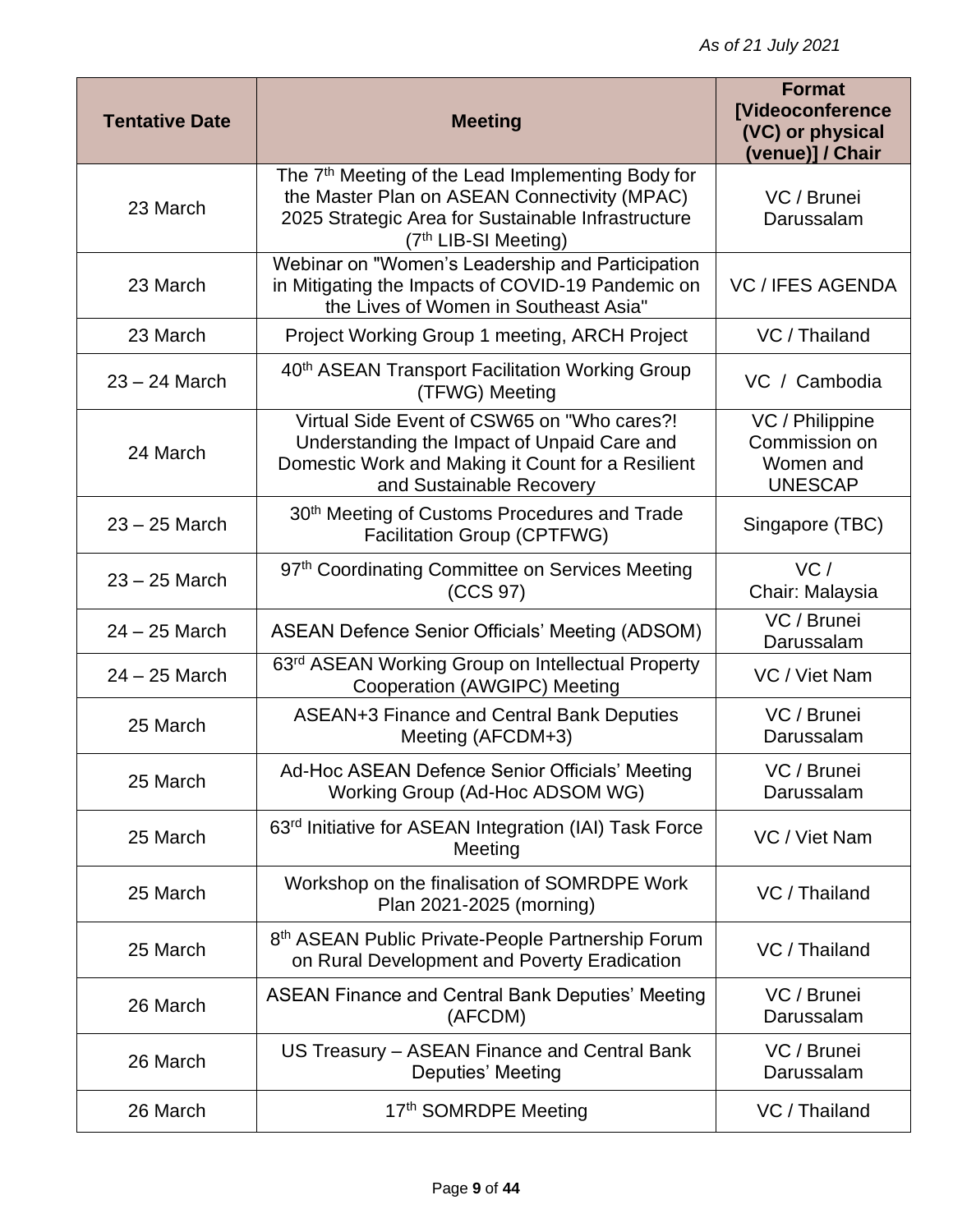| <b>Tentative Date</b> | <b>Meeting</b>                                                                                                                                                                             | <b>Format</b><br><b>[Videoconference</b><br>(VC) or physical<br>(venue)] / Chair  |
|-----------------------|--------------------------------------------------------------------------------------------------------------------------------------------------------------------------------------------|-----------------------------------------------------------------------------------|
| 26 March              | 13 <sup>th</sup> SOMRDPE+3 Meeting                                                                                                                                                         | VC / Thailand                                                                     |
| 29 March              | 4 <sup>th</sup> Meeting of ASEAN Working Group on the<br>Declaration on Culture of Prevention (CoP) for a<br>Peaceful, Inclusive, Resilient, Healthy and<br>Harmonious Society (WG on CoP) | VC / Brunei<br>Darussalam                                                         |
| 29 March              | Workshop on the Development of ACW Work Plan<br>2021-2025                                                                                                                                  | <b>VC / ASEAN</b><br>Secretariat                                                  |
| 29 March              | Dialogue for ASEAN Central Bank Governors and<br><b>ASEAN Financial Institution CEOs</b>                                                                                                   | VC / Brunei<br>Darussalam                                                         |
| 29 March              | <b>Intersessional ASEAN Qualifications Reference</b><br>Framework (AQRF) Committee Meeting                                                                                                 | VC / Cambodia                                                                     |
| $29 - 30$ March       | 32 <sup>nd</sup> Prepared Foodstuff Product Working Group<br>(PFPWG) Meeting                                                                                                               | VC / Brunei<br>Darussalam                                                         |
| 30 March              | Special Senior Economic Officials Meeting (SEOM)<br>1/2021                                                                                                                                 | VC / Viet Nam                                                                     |
| 30 March              | 30 <sup>th</sup> Meeting of the Senior Officials Committee for the<br><b>ASEAN Socio-Cultural Community (SOCA)</b>                                                                         | VC / Brunei<br>Darussalam                                                         |
| 30 March              | <b>ASEAN Finance Ministers' and Central Bank</b><br>Governors' Meeting Special Session with<br><b>International Financial Institutions</b>                                                 | VC / Brunei<br>Darussalam                                                         |
| 30 March              | <b>ASEAN Central Bank Governors' Meeting</b>                                                                                                                                               | VC / Brunei<br>Darussalam                                                         |
| 30 March              | 25 <sup>th</sup> ASEAN Finance Ministers' Meeting (25 <sup>th</sup> AFMM)                                                                                                                  | VC / Brunei<br>Darussalam                                                         |
| 30 March              | 7th ASEAN Finance Ministers' and Central Bank<br>Governors' Meeting Special Session with<br>International Financial Institutions (7th AFMGM)                                               | VC / Brunei<br>Darussalam                                                         |
| 30 March              | Seminar on Child Online Protection                                                                                                                                                         | VC/Malaysian<br>Communications and<br>Multimedia<br>Commission<br>(MCMC) & UNICEF |
| $30 - 31$ March       | 31 <sup>st</sup> Joint Sectoral Committee on Electrical and<br>Electronic Equipment (JSC EEE) Meeting                                                                                      | VC / Thailand                                                                     |
| 30 March - 1 April    | 14th Network of ASEAN Defence and Security<br>Institution (NADI) Meeting                                                                                                                   | VC / Brunei<br>Darussalam                                                         |
| 31 March              | 25th ASEAN Socio-Cultural Community Council<br>(ASCC) Meeting                                                                                                                              | VC / Brunei<br>Darussalam                                                         |
| 31 March              | 14th ASEAN Defence Ministers Meeting Plus Experts'<br><b>Working Group on Maritime Security (ADMM-Plus</b><br>EWG on MS)                                                                   | VC / Co-Chairs:<br>Thailand and the US                                            |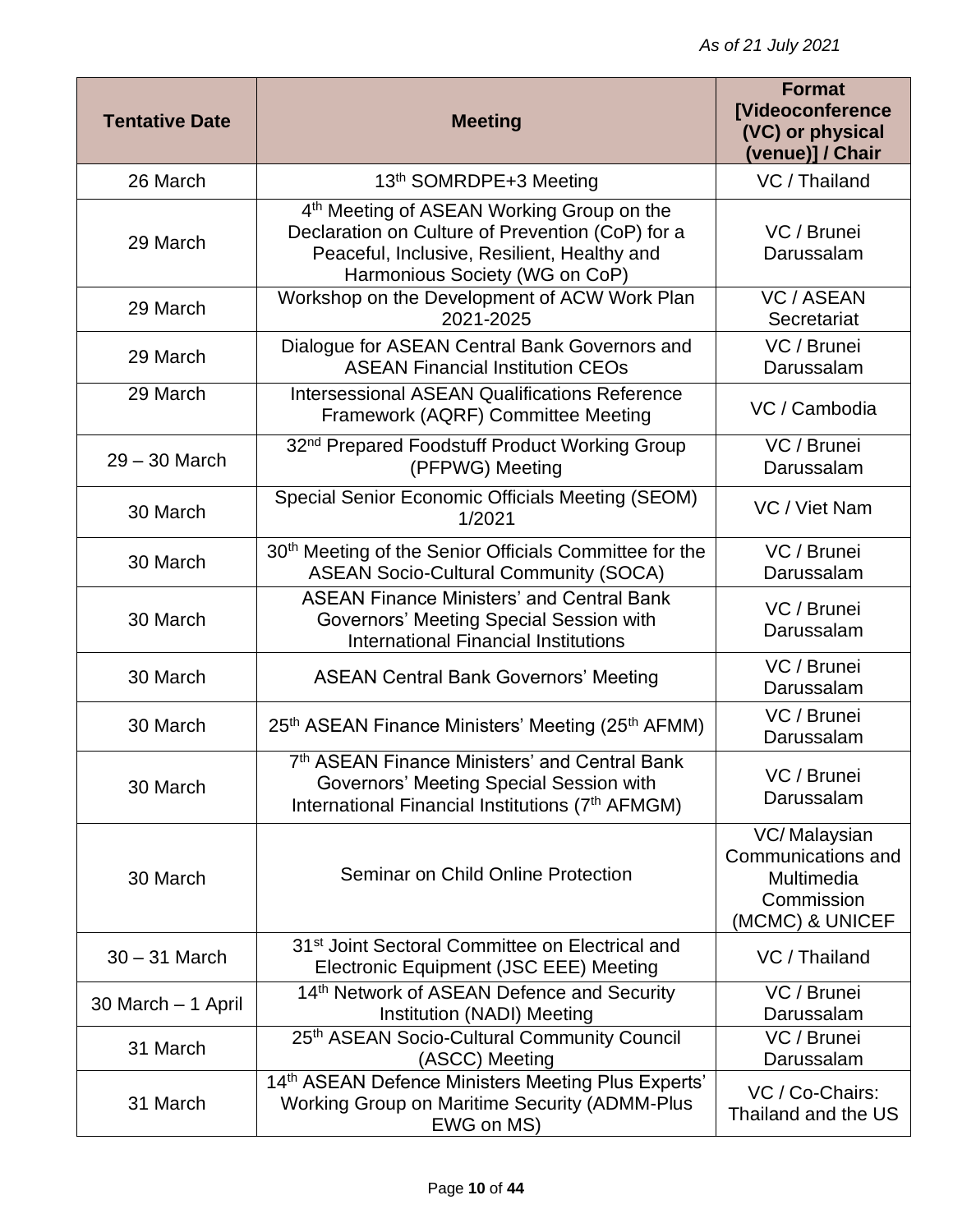| <b>Tentative Date</b>      | <b>Meeting</b>                                                                                                                                                                                                                                                                                                                                                                   | <b>Format</b><br>[Videoconference<br>(VC) or physical<br>(venue)] / Chair |
|----------------------------|----------------------------------------------------------------------------------------------------------------------------------------------------------------------------------------------------------------------------------------------------------------------------------------------------------------------------------------------------------------------------------|---------------------------------------------------------------------------|
| 31 March                   | The 5 <sup>th</sup> High-Level Brainstorming Dialogue (HLBD)<br>on Enhancing Complementarities between the<br>ASEAN Community Vision 2025 and the United<br>Nations 2030 Agenda for Sustainable Development                                                                                                                                                                      | VC / Thailand                                                             |
| 4 <sup>th</sup> Week (TBC) | 5 <sup>th</sup> Joint Working Group Meetings on Minerals and<br><b>Related Meetings</b>                                                                                                                                                                                                                                                                                          | VC / Singapore                                                            |
| <b>TBC</b>                 | Task Force on Wood Based Product (TFWB)                                                                                                                                                                                                                                                                                                                                          |                                                                           |
| <b>TBC</b>                 | 17th SOMRDPE, 13th SOMRDPE +3 and Related<br>Meetings                                                                                                                                                                                                                                                                                                                            | <b>TBC</b>                                                                |
| <b>TBC</b>                 | 5th ASEAN-China-UNDP Symposium on SDGs:<br>Enhancing the Roles of Youth in Achieving the SDGs                                                                                                                                                                                                                                                                                    | VC/TBC                                                                    |
|                            | <b>APRIL</b>                                                                                                                                                                                                                                                                                                                                                                     |                                                                           |
| 1 April                    | Maundy Thursday (PH)                                                                                                                                                                                                                                                                                                                                                             |                                                                           |
| 2 April                    | Good Friday (ID, MY, PH, SG, TH)                                                                                                                                                                                                                                                                                                                                                 |                                                                           |
| $4 - 9$ April              | 33rd Meeting of the ASEAN Intergovernmental<br>Commission on Human Rights (AICHR)                                                                                                                                                                                                                                                                                                | VC / Brunei<br>Darussalam                                                 |
| 5 April                    | 1 <sup>st</sup> Meeting of the AANZFTA Sub-Committee on<br><b>Financial Services ASEAN Caucus</b>                                                                                                                                                                                                                                                                                | VC / Brunei<br>Darussalam                                                 |
| 5 April                    | First Meeting of the<br>Ad Hoc Task Force on the Operationalisation of the<br><b>ASEAN Travel Corridor Arrangement Framework</b><br>(TF-ATCAF)                                                                                                                                                                                                                                   | VC / Indonesia                                                            |
| $5 - 7$ April              | 25th ASEAN Energy Efficiency & Conservation Sub-<br>Sector Network Meeting (EE&C SSN)                                                                                                                                                                                                                                                                                            | VC / Brunei<br>Darussalam                                                 |
| $5 - 7$ April              | 26th ASEAN Tourism Professional Monitoring<br><b>Committee Meeting (ATPMC)</b><br>11 <sup>th</sup> ASEAN Tourism Competitiveness Committee<br>Meeting (ATCC)<br>11 <sup>th</sup> ASEAN Sustainable and Inclusive Tourism<br>Development Committee Meeting (ASITDC)<br>11 <sup>th</sup> ASEAN Tourism Resourcing, Monitoring, and<br><b>Evaluation Committee Meeting (ATRMEC)</b> | VC / Indonesia,<br>Philippines,<br>Malaysia, Myanmar                      |
| $5 - 8$ April              | 11 <sup>th</sup> ASEAN Coordinating Committee on MSMEs<br>(ACCMSME) Meeting and Related Meetings                                                                                                                                                                                                                                                                                 | VC / Malaysia                                                             |
| 6 April                    | Chakri Memorial Day (TH)                                                                                                                                                                                                                                                                                                                                                         |                                                                           |
| 6 April                    | 14th ASEAN Defence Ministers Meeting Plus Experts'<br>Working Group on Peacekeeping Operations<br>(ADMM-Plus EWG on PKO)                                                                                                                                                                                                                                                         | VC / Co-Chairs: Viet<br>Nam and Japan                                     |
| $6 - 7$ April              | 1 <sup>st</sup> ASEAN Senior Law Officials (ASLOM) Working<br>Group WG on Extradition Treaty                                                                                                                                                                                                                                                                                     | VC / Singapore                                                            |
| $6 - 7$ April              | <b>Capacity Building Initiative for ASEAN Sectoral</b><br>Bodies to Integrate the Implementation and<br>Monitoring of the ASEAN Enabling Masterplan 2025                                                                                                                                                                                                                         | VC / SOMSWD,<br><b>AGENDA &amp; ADF</b>                                   |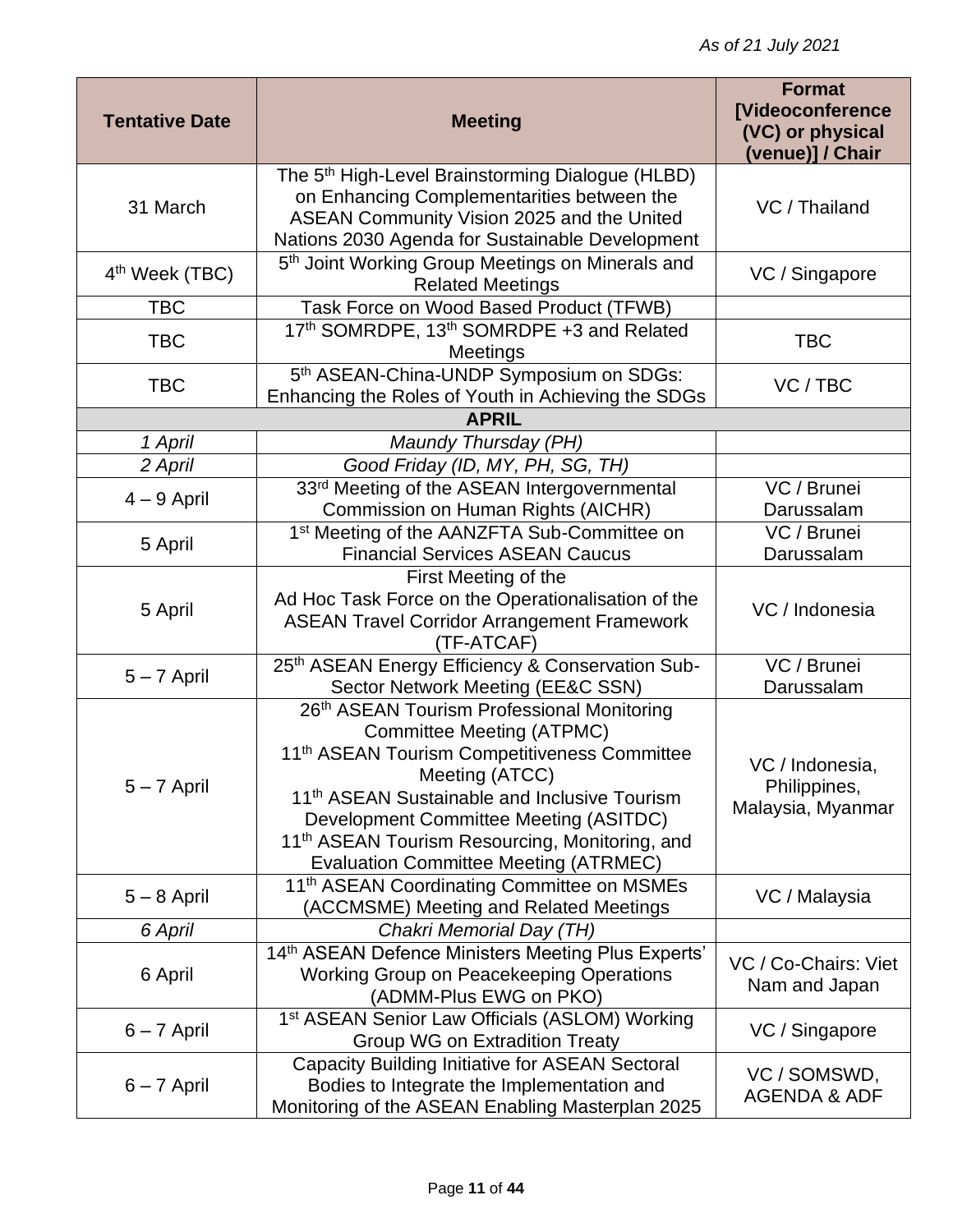| <b>Tentative Date</b>  | <b>Meeting</b>                                                                                                                                                                                                | <b>Format</b><br><b>[Videoconference</b><br>(VC) or physical<br>(venue)] / Chair |
|------------------------|---------------------------------------------------------------------------------------------------------------------------------------------------------------------------------------------------------------|----------------------------------------------------------------------------------|
| $6 - 8$ April<br>(TBC) | 22 <sup>nd</sup> ASEAN Working Group Meeting on Coastal and<br><b>Marine Environment</b>                                                                                                                      |                                                                                  |
| $6 - 9$ April          | 12 <sup>th</sup> AANZFTA Joint Committee Meeting                                                                                                                                                              | VC / ASEAN,<br><b>Australia and New</b><br>Zealand                               |
| 7 April                | 7th Senior Officials Meeting Responsible for<br>Information Working Group on Content and<br>Production (SOMRI WG-CP)                                                                                          | VC/Brunei<br>Darussalam                                                          |
| 7 April                | <b>ASEAN Senior Officials' Meeting (SOM)</b>                                                                                                                                                                  | VC / Brunei<br>Darussalam                                                        |
| 7 April                | <b>ASEAN Defence Senior Officials' Meeting Plus</b><br>Working Group (ADSOM Plus WG)                                                                                                                          | VC / Brunei<br>Darussalam                                                        |
| $7 - 8$ April          | <b>ASEAN Regional Workshop on Anticipatory Action</b>                                                                                                                                                         | VC/Co-Chairs:<br>Lao PDR<br>Philippines                                          |
| $7 - 8$ April          | 1 <sup>st</sup> ESCAP-ASEAN-ITF Regional Capacity Building to<br>Implement COVID-19 Recovery Guidelines for<br>Resilient and Sustainable International Road Freight<br><b>Transport Connectivity in ASEAN</b> | <b>VC / ASEAN</b><br>Secretariat                                                 |
| $7 - 8$ April          | 10th ASEAN Drug Monitoring Network (ADMN)<br>Meeting                                                                                                                                                          | VC / Thailand                                                                    |
| $7 - 9$ April          | AANZFTA Committee on Investment Meeting (COI)                                                                                                                                                                 | VC / ASEAN,<br><b>Australia and New</b><br>Zealand                               |
| $7 - 9$ April          | 26th ASEAN Single Window Steering Committee<br>(ASWSC) Meeting                                                                                                                                                | VC                                                                               |
| 8 April                | Ad-Hoc ASEAN Defence Senior Officials' Meeting<br>Working Group (Ad-Hoc ADSOM WG)                                                                                                                             | VC / Brunei<br>Darussalam                                                        |
| 8 April                | <b>ASEAN Defence Senior Officials' Meeting-Plus</b><br>(ADSOM-Plus)                                                                                                                                           | VC / Brunei<br>Darussalam                                                        |
| 8 April                | <b>ASEAN-UK Open-Ended Troika Meeting</b>                                                                                                                                                                     | VC / Brunei<br>Darussalam                                                        |
| 8 April                | Preparatory Meeting and Senior Officials Meeting of<br>the 21 <sup>st</sup> ASEAN Cooperation on Civil Service Matters<br>(ACCSM)                                                                             | VC / Viet Nam                                                                    |
| 8 April                | 5th ASEAN-China-UNDP Symposium: Enhancing the<br>Roles of Youth in Achieving the SDGs                                                                                                                         | VC/ASEC, China,<br><b>UNDP</b>                                                   |
| $8 - 9$ April          | 1 <sup>st</sup> Upgrade AANZFTA Committee on Investment<br>Meeting (COI)                                                                                                                                      | VC/Co-Chairs:<br>Indonesia, Australia,<br><b>New Zealand</b>                     |
| 9 April                | Araw ng Kagitingan (PH)                                                                                                                                                                                       |                                                                                  |
| 9 April                | 1 <sup>st</sup> Meeting of the AANZFTA Sub-Committee on<br><b>Financial Services Plenary</b>                                                                                                                  | VC / Brunei<br>Darussalam                                                        |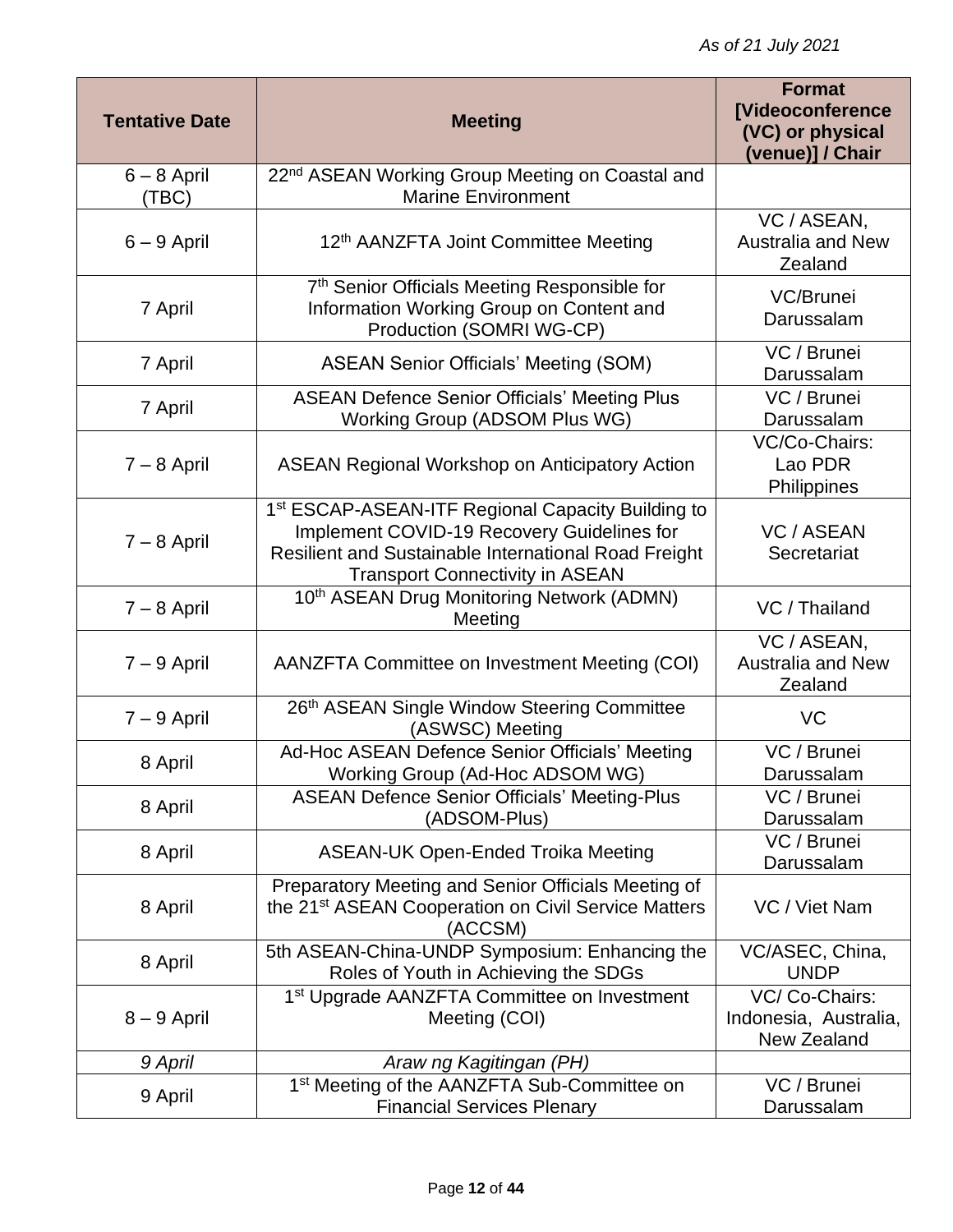| <b>Tentative Date</b>          | <b>Meeting</b>                                                                                                                                                                 | <b>Format</b><br><b>[Videoconference</b><br>(VC) or physical<br>(venue)] / Chair |
|--------------------------------|--------------------------------------------------------------------------------------------------------------------------------------------------------------------------------|----------------------------------------------------------------------------------|
| 12 April                       | 1 <sup>st</sup> PSC Meeting on Fostering Greater<br>Understanding, Tolerance and a Sense of Regional<br>Agendas Among the People of ASEAN                                      | <b>VC / ASEAN</b><br>Secretariat                                                 |
| 12 - 13 April                  | 4 <sup>th</sup> Building and Construction Working Group<br>(BCWG) Meeting                                                                                                      | VC/ Cambodia                                                                     |
| 13 April                       | First Day of Ramadhan (BD, ID, MY)                                                                                                                                             |                                                                                  |
| 14 - 17 April                  | New Year & Songkran Festival (CA, LA, TH)                                                                                                                                      |                                                                                  |
| 19 April                       | <b>Special Pharmaceutical Product Working Group</b><br>Meeting - Briefing Session on Viet Nam's Circular No<br>29                                                              | VC / Brunei<br>Darussalam                                                        |
| $19 - 20$ April                | 7th ASEAN Medical Device Technical Committee<br>(AMDTC) Meeting                                                                                                                | VC / Indonesia                                                                   |
| 20 April                       | <b>ASEAN Senior Officials Meeting on Transnational</b><br>Crime (SOMTC) Consultation Workshop on the<br>ASEAN-Australia Counter-Trafficking (ASEAN-ACT)<br>Work Plan 2020-2023 | VC / The Philippines                                                             |
| 20 April                       | ARF Workshop on Preventing Terrorist Use of the<br>Internet                                                                                                                    | VC / Co-Chairs:<br>Indonesia, Malaysia<br>and New Zealand                        |
| 20 April                       | 4 <sup>th</sup> Japan-ASEAN HADR Meeting                                                                                                                                       | VC / Japan                                                                       |
| 20 - 22 April                  | 2 <sup>nd</sup> AANZFTA SC-CPTF Meeting                                                                                                                                        | VC                                                                               |
| 21 April                       | Preparatory Meeting for the Special Video<br>Conference of AHMM on COVID-19                                                                                                    | VC / Indonesia                                                                   |
| 22 April                       | 17th ARF ISM on Counter-Terrorism and<br><b>Transnational Crime</b>                                                                                                            | VC / Co-Chairs:<br>Malaysia, EU and<br>New Zealand                               |
| 22 April                       | Brunei Indonesia Malaysia Philippines-East Asia<br>Growth Area (BIMP-EAGA) SOM / Strategic Planning<br>Meeting (SPM)                                                           | VC / Malaysia                                                                    |
| 22, 23, 26, 28 and<br>29 April | Workshop on Food Borne Diseases Outbreaks                                                                                                                                      | <b>VC / ARISE Plus</b>                                                           |
| 23 April                       | 7th Online Meeting of the ACWC-SOMSWD TWG on<br><b>ASEAN RPA on COEA</b>                                                                                                       | VC/Thailand                                                                      |
| 24 April                       | <b>ASEAN Leaders' Meeting</b>                                                                                                                                                  | <b>ASEAN Secretariat /</b><br><b>Brunei Darussalam</b>                           |
| 27 April                       | The 9 <sup>th</sup> ASEAN SPS Contact Points (ASCP),<br>11 <sup>th</sup> ATIGA Committee on Sanitary and Phytosanitary<br>(AC-SPS) and<br>5 <sup>th</sup> ASEAN China TWG      | VC                                                                               |
| 27 April                       | 7th ARF Open-Ended Study Group on CBMs to<br>Reduce the Risk of Conflict Stemming from the Use<br>of ICTs (OESG)                                                               | VC / Co-Chairs:<br>Malaysia, Singapore<br>and Japan                              |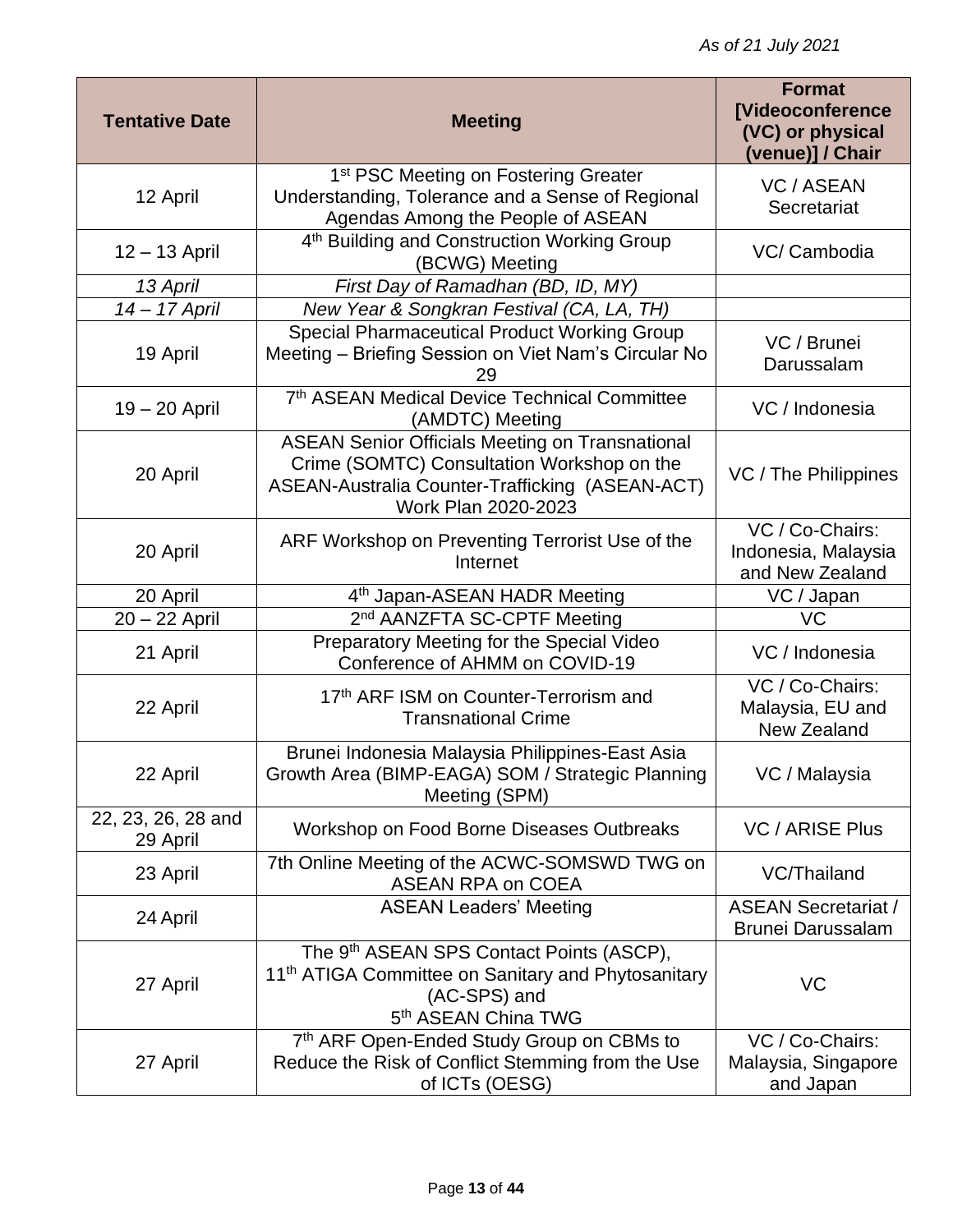| <b>Tentative Date</b> | <b>Meeting</b>                                                                                                                                                                                                                                                                  | <b>Format</b><br><b>[Videoconference</b><br>(VC) or physical<br>(venue)] / Chair |
|-----------------------|---------------------------------------------------------------------------------------------------------------------------------------------------------------------------------------------------------------------------------------------------------------------------------|----------------------------------------------------------------------------------|
| 27 April              | 7 <sup>th</sup> Senior Officials Meeting Responsible for<br>Information Working Group on Content and<br>Production (SOMRI WG-CP)                                                                                                                                                | VC / Brunei<br>Darussalam                                                        |
| 27 April              | Regional Workshop to Support Knowledge Exchange<br>and Experience on Shelter Practices Across AMS                                                                                                                                                                               | <b>VC/Philippines</b><br>&Thailand                                               |
| 27 April              | 3rd ASEAN-New Zealand Working Group on Regional<br>Air Services Agreement (ANZWG RASA)                                                                                                                                                                                          | VC / Co Chairs:<br>Cambodia and New<br>Zealand                                   |
| 27 April              | Second Meeting of the Ad Hoc Task Force on the<br>Operationalisation of the ASEAN Travel Corridor<br>Arrangement Framework (TF-ATCAF)                                                                                                                                           | VC / Indonesia                                                                   |
| $27 - 28$ April       | 2 <sup>nd</sup> EU-ASEAN Workshop on Intelligent Transport<br>Systems (ITS)                                                                                                                                                                                                     | VC / Singapore                                                                   |
| 27 - 28 April         | 14 <sup>th</sup> ASEAN Committee on the Implementation of the<br><b>ASEAN Declaration on the Protection and Promotion</b><br>of the Rights of Migrant Workers (14th ACMW)                                                                                                       | VC / Brunei<br>Darussalam                                                        |
| 27 - 29 April         | 34th Coordinating Committee on Customs (CCC)<br>Meeting                                                                                                                                                                                                                         | Myanmar (TBC)                                                                    |
| 28 April              | 23rd ASEAN-India Senior Officials' Meeting (AISOM)                                                                                                                                                                                                                              | VC / Thailand                                                                    |
| 28 April              | 3rd ARF ISM on ICTs Security                                                                                                                                                                                                                                                    | VC / Co-Chairs:<br>Malaysia, Singapore<br>and Japan                              |
| 28 April              | First Virtual Consultation Meeting on the<br>Development of an ASEAN Health Sector Statement<br>on Ending AIDS as a Public Health Threat by 2030 to<br>be delivered at the High-Level Meeting (HLM) on<br>AIDS at the United Nations General Assembly<br>(UNGA), 8-10 June 2021 | VC / Philippines                                                                 |
| 28 - 29 April         | 16th ASEAN Defence Ministers Meeting Plus Experts'<br>Working Group on Humanitarian Assistance and<br>Disaster Relief (ADMM-Plus EWG on HADR)                                                                                                                                   | VC / Co-Chairs:<br>Indonesia and India                                           |
| 29 April              | 12th ARF ISM on Maritime Security                                                                                                                                                                                                                                               | VC / Co-Chairs:<br>Viet Nam, Australia<br>and the European<br>Union              |
| $29 - 30$ April       | Pharmaceutical Product Working Group (PPWG) -<br><b>Intersessional Meeting of Joint Sectoral Committee</b><br>on MRA on GMP Inspection for Manufacturers of<br>Medicinal Products (JSC MRA GMP)                                                                                 | VC/ Malaysia                                                                     |
| 30 April              | Nuzul Al-Quran (BD)                                                                                                                                                                                                                                                             |                                                                                  |
| 30 April              | <b>National Reunification Day of Viet Nam</b>                                                                                                                                                                                                                                   |                                                                                  |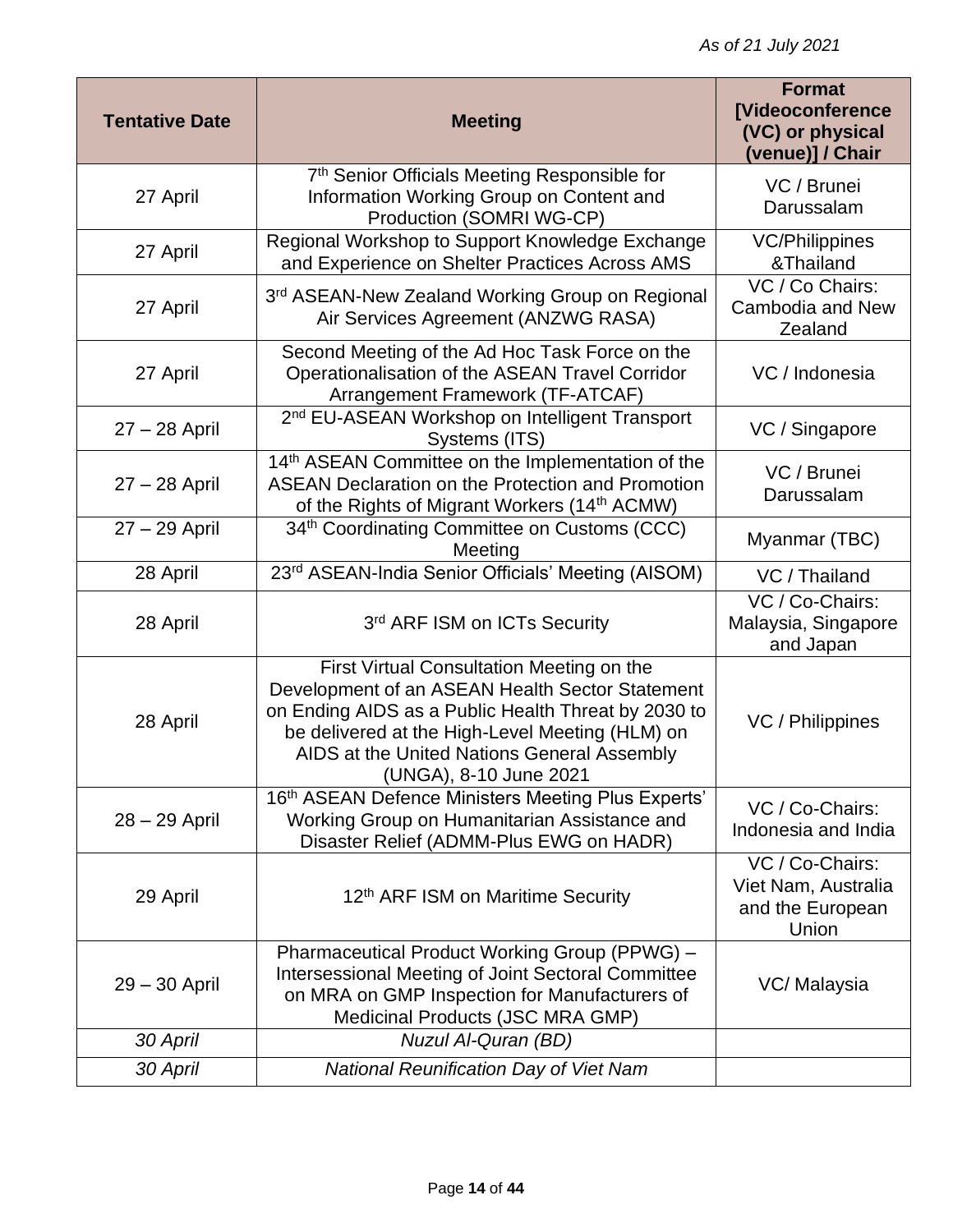| <b>Tentative Date</b>      | <b>Meeting</b>                                                                                                                                                                                                | <b>Format</b><br><b>[Videoconference</b><br>(VC) or physical<br>(venue)] / Chair |
|----------------------------|---------------------------------------------------------------------------------------------------------------------------------------------------------------------------------------------------------------|----------------------------------------------------------------------------------|
| <b>TBC</b>                 | 14 <sup>th</sup> ASEAN Committee on the Implementation of the<br><b>ASEAN Declaration on the Protection and Promotion</b><br>of the Rights of Migrant Workers (14 <sup>th</sup> ACMW)                         | VC / Brunei<br>Darussalam                                                        |
| <b>TBC</b>                 | 1 <sup>st</sup> PSC Meeting of ASEAN Cultural Heritage Digital<br><b>Archive Phase 2</b>                                                                                                                      | <b>VC / ASEAN</b><br>Secretariat                                                 |
| $Q2 - (TBC)$               | Finalisation Workshop of the ASEAN Work Plan on<br>Youth 2021-2025                                                                                                                                            | VC                                                                               |
|                            | <b>MAY</b>                                                                                                                                                                                                    |                                                                                  |
| 1 May                      | Labour Day                                                                                                                                                                                                    |                                                                                  |
| $2 - 3$ May                | <b>ASEAN+3 Finance and Central Bank Deputies</b><br>Meeting (AFCDM+3),<br>24th ASEAN+3 Finance Ministers' and Central Bank<br>Governors' Meeting (AFMGM+3) and Related<br>Meetings                            | VC / Brunei<br>Darussalam                                                        |
| $3 - 6$ May                | 16th International Peatland Congress 2021                                                                                                                                                                     | <b>VC</b>                                                                        |
| $3 - 7$ May                | 6th Meeting of the Technical Sub-Working Group on<br><b>Classification (TSWGC)</b>                                                                                                                            | <b>VC</b>                                                                        |
| $4 - 5$ May                | 5 <sup>th</sup> Meeting of the Working Group on ASEAN Our<br>Eyes                                                                                                                                             | VC / Indonesia                                                                   |
| $4 - 5$ May                | 31 <sup>st</sup> Meeting of Automotive Product Working Group<br>(APWG)                                                                                                                                        | VC/ Viet Nam                                                                     |
| $4 - 6$ May                | Training Workshop of the ASEAN Guideline on<br>Gender Mainstreaming into Labour and Employment<br>Policies to Promote Decent Work for All                                                                     | VC / Vietnam                                                                     |
| First week of May<br>(TBC) | <b>ASEAN-EU Joint Working Group</b>                                                                                                                                                                           | VC / Viet Nam                                                                    |
| Week commencing<br>3 May   | 1 <sup>st</sup> ESCAP-ASEAN-ITF Regional Capacity Building to<br>Implement COVID-19 Recovery Guidelines for<br>Resilient and Sustainable International Road Freight<br><b>Transport Connectivity in ASEAN</b> | <b>VC / ASEAN</b><br>Secretariat                                                 |
| 5 May                      | 1 <sup>st</sup> ASEAN-Hong Kong Sub-Committee on<br>Investment (AHKFTA SCI)                                                                                                                                   | VC / Malaysia                                                                    |
| 6 May                      | Special Senior Economic Officials Meeting (SEOM)<br>2/2021                                                                                                                                                    | <b>VC / ASEAN</b><br>Secretariat                                                 |
| 6 May                      | 13th Coordinating Conference for the ASEAN<br><b>Political-Security Community (ASCCO)</b>                                                                                                                     | <b>VC/ASEAN</b><br>Secretariat                                                   |
| 6 May                      | 15 <sup>th</sup> ANCM Staff Meeting                                                                                                                                                                           | VC / Brunei<br>Darussalam                                                        |
| 6 May                      | 34th ASEAN-U.S. Dialogue                                                                                                                                                                                      | VC / Lao PDR & US                                                                |
| 6 May                      | <b>ASEAN Caucus on ASEAN-EU Comprehensive Air</b><br><b>Transport Agreement</b>                                                                                                                               | VC / Singapore                                                                   |
| $6 - 7$ May                | 2 <sup>nd</sup> ESCAP-ASEAN-ITF Regional Capacity Building<br>to implement COVID-19 Recovery Guidelines for                                                                                                   | <b>VC / ESCAP-ASEAN</b><br>Secretariat-ITF                                       |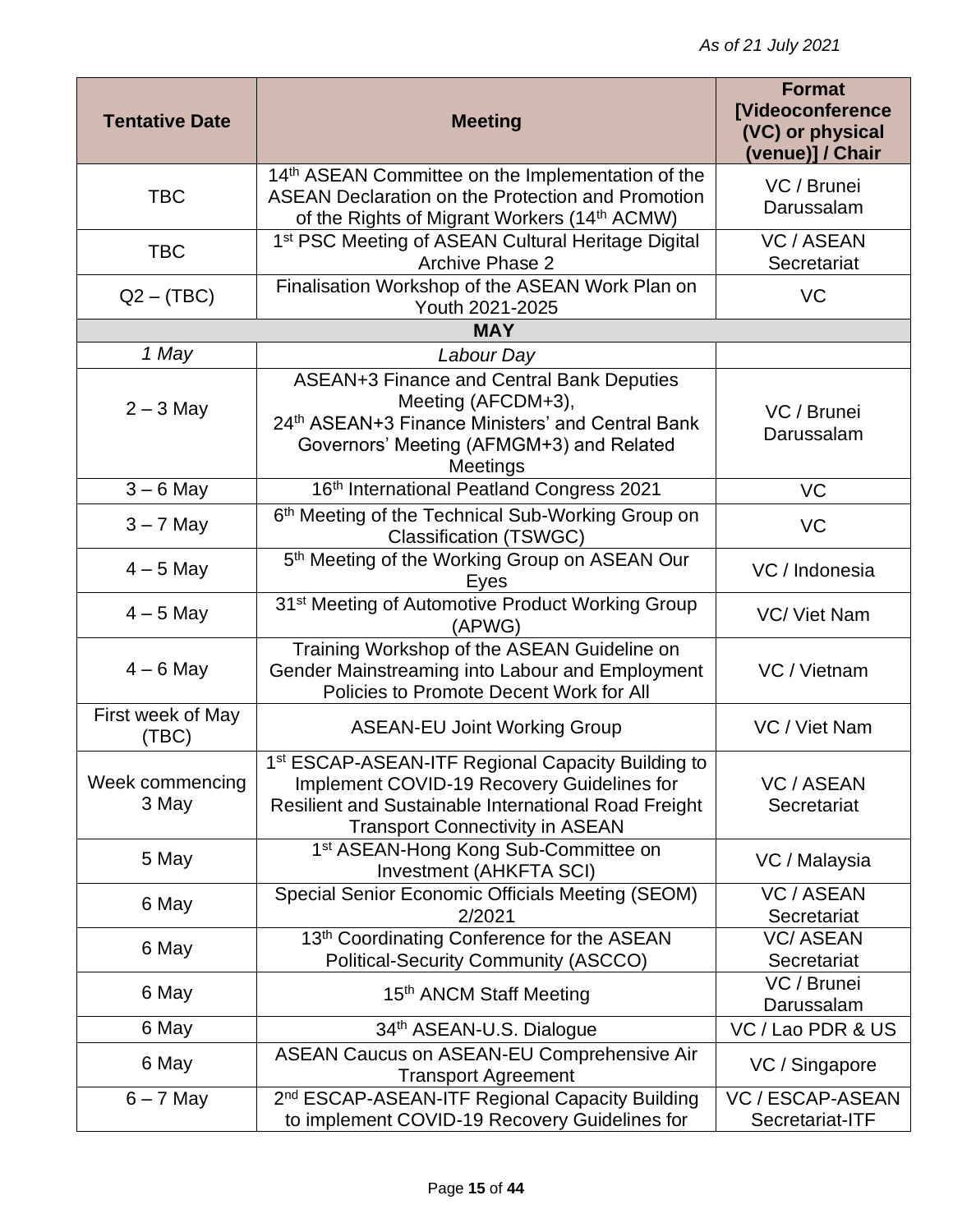| <b>Tentative Date</b> | <b>Meeting</b>                                                                                                                                                                                                                                                                   | <b>Format</b><br><b>[Videoconference</b><br>(VC) or physical<br>(venue)] / Chair |
|-----------------------|----------------------------------------------------------------------------------------------------------------------------------------------------------------------------------------------------------------------------------------------------------------------------------|----------------------------------------------------------------------------------|
|                       | Resilient and Sustainable International Road Freight<br><b>Transport Connectivity in ASEAN</b>                                                                                                                                                                                   |                                                                                  |
| 7 May                 | 2 <sup>nd</sup> Consultation Meeting on revised draft ASEAN<br>Food and Nutrition Security Report 2021                                                                                                                                                                           | VC / Philippines                                                                 |
| 10 May                | Royal Ploughing Ceremony Day (TH)                                                                                                                                                                                                                                                |                                                                                  |
| 10 May                | Third Meeting of the<br>Ad Hoc Task Force on the Operationalisation of the<br><b>ASEAN Travel Corridor Arrangement Framework</b><br>(TF-ATCAF)                                                                                                                                   | VC / Indonesia                                                                   |
| $13 - 19$ May         | Aidil Fitri (BD, ID, MY)                                                                                                                                                                                                                                                         |                                                                                  |
| 14 May                | His Majesty King Norodom Sihamoni's Birthday (CA)                                                                                                                                                                                                                                |                                                                                  |
| $2nd$ Week (TBC)      | 22 <sup>nd</sup> Meeting of the ASEAN-COCI Sub-Committee on<br>Information (SCI)                                                                                                                                                                                                 | VC / Thailand                                                                    |
| $17 - 30$ May         | <b>ASEAN Side Events at the UN Biodiversity</b><br>Conference / 15 <sup>th</sup> meeting of the Conference of the<br>Parties to the Convention on Biological Diversity<br>(CBD COP 15)                                                                                           | Kunming, China                                                                   |
| 18 May                | 27th ASEAN-China Senior Officials' Consultation<br>(ACSOC)                                                                                                                                                                                                                       | VC / Philippines &<br>China                                                      |
| 19 May                | 19th ARF ISM on Disaster Relief                                                                                                                                                                                                                                                  | VC / Co-Chairs: Lao<br>PDR, Canada and<br>China                                  |
| 19 May                | <b>ASEAN Economic Community Dialogue</b>                                                                                                                                                                                                                                         | <b>VC</b>                                                                        |
| 19 May                | Second Virtual Consultation Meeting on the<br>Development of an ASEAN Health Sector Statement<br>on Ending AIDS as a Public Health Threat by 2030 to<br>be delivered at the High-Level Meeting (HLM) on<br>AIDS at the United Nations General Assembly<br>(UNGA), 8-10 June 2021 | VC / Philippines                                                                 |
| $19 - 20$ May         | Special Coordinating Committee on Investment<br>Meeting (Special CCI)                                                                                                                                                                                                            | VC/<br>Chair: Viet Nam                                                           |
| 20 May                | 3rd Meeting of the Sub-Working Group of the ASEAN-<br>China Joint Working Group on the Implementation of<br>the Declaration on the Conduct of Parties in the<br>South China Sea (SWG-DOC)                                                                                        | VC / Co-Chairs: The<br>Philippines & China                                       |
| 20 May                | ARF Defence Officials' Dialogue (DOD)                                                                                                                                                                                                                                            | VC / Co-Chairs:<br><b>Brunei Darussalam</b><br>and Australia                     |
| 20 May                | Teleconference Meeting on Smoke Haze Incident in<br>the Mekong Sub-region                                                                                                                                                                                                        | <b>VC / ASEAN</b><br>Secretariat                                                 |
| $20 - 21$ May         | 27th Meeting of the Sub Working Group on ASEAN<br><b>Customs Transit System (SWG-ACTS)</b>                                                                                                                                                                                       | VC / Cambodia                                                                    |
| $21, 24 - 25$ May     | 45 <sup>th</sup> Working Group 1 on Standards (WG 1) Meeting                                                                                                                                                                                                                     | VC / Viet Nam                                                                    |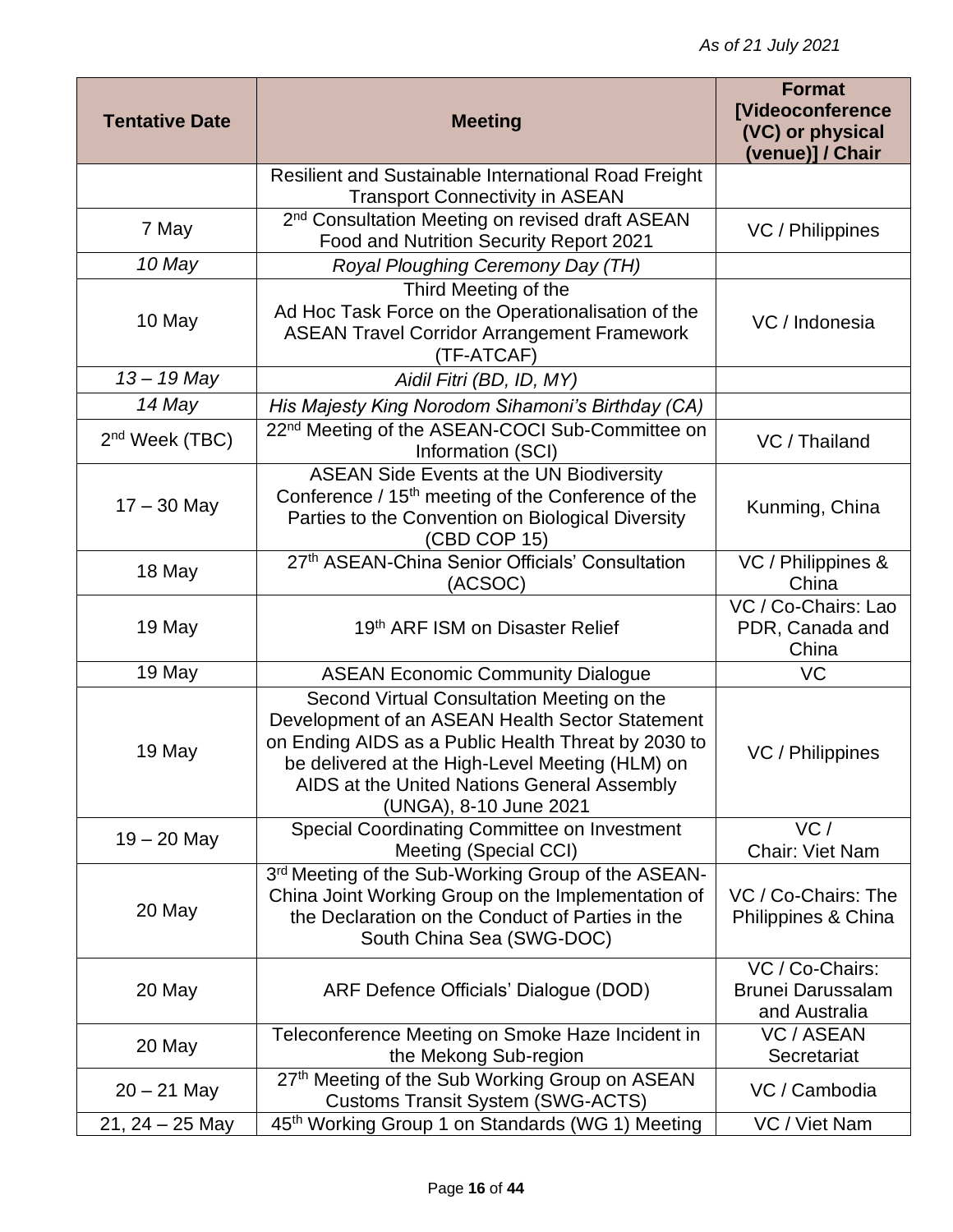| <b>Tentative Date</b> | <b>Meeting</b>                                                                                       | <b>Format</b><br><b>[Videoconference</b><br>(VC) or physical |
|-----------------------|------------------------------------------------------------------------------------------------------|--------------------------------------------------------------|
|                       |                                                                                                      | (venue)] / Chair                                             |
| 24 May                | 4th ASEAN Inter-Parliamentary Assembly (AIPA)                                                        | VC / Brunei                                                  |
|                       | Advisory Council on Dangerous Drugs (AIPACCOD)                                                       | Darussalam                                                   |
|                       | ARF Inter-Sessional Support Group Meeting on                                                         | VC / Co-Chairs:                                              |
| 24 May                | <b>Confidence Building Measures and Preventive</b><br>Diplomacy (ISG CBM & PD)                       | <b>Brunei Darussalam</b><br>and Australia                    |
|                       | <b>Intersessional Meeting of Digital Trade Standards</b>                                             |                                                              |
| $24 - 25$ May         | and Conformance Working Group (DTSCWG)                                                               | VC/ Viet Nam                                                 |
| $24 - 25$ May         | ASEAN-United Kingdom's Race to Zero Dialogues                                                        | VC / United Kingdom                                          |
| 25 May                | 2 <sup>nd</sup> EU-ASEAN Expert Dialogue on COVID-19<br>Vaccines                                     | VC / EU                                                      |
| $25 - 26$ May         | <b>ASEAN Military Medicine Conference (AMMC) Virtual</b><br>Symposium                                | VC / Brunei<br>Darussalam                                    |
| 26 May                | Vesak Day (ID, SG, TH)                                                                               |                                                              |
| 26 May                | P4G Ocean Special Session                                                                            | VC / Host: Republic<br>of Korea                              |
| 27 May                | <b>ARF Security Policy Conference (ASPC)</b>                                                         | VC / Brunei<br>Darussalam                                    |
| 27 May                | 36th ASEAN-Japan Forum                                                                               | VC / Viet Nam &<br>Japan                                     |
|                       | 4 <sup>th</sup> Ad Hoc Video Conference of the ASEAN-China                                           |                                                              |
| 27 May                | Joint Working Group on the Implementation of the                                                     | VC / Philippines &                                           |
|                       | Declaration on the Conduct Of Parties in the South<br>China Sea (JWG-DOC)                            | China                                                        |
|                       | 22 <sup>nd</sup> Meeting of the ASEAN-COCI Sub-Committee on                                          |                                                              |
| 27 May                | Information (SCI)                                                                                    | VC / Thailand                                                |
|                       | ASEAN High Level Regional Cultural Forum on                                                          |                                                              |
| 27 May                | Promoting an Adaptive ASEAN Community of                                                             | <b>VC / ASEAN</b><br>Secretariat                             |
|                       | Greater Understanding, Tolerance and a Sense of<br>Regional Agendas Among the People of ASEAN        |                                                              |
| $27 - 28$ May         | 20 <sup>th</sup> ASEAN Trade Facilitation Joint Consultative                                         | VC / Brunei                                                  |
|                       | Committee (ATF-JCC)                                                                                  | Darussalam                                                   |
| $27 - 28$ May         | 34th Meeting ACCSQ Working Group on Legal<br>Metrology (WG 3)                                        | VC/Indonesia                                                 |
| $27 - 28$ May         | 43rd ASEAN Air Transport Working Group (ATWG)<br>and Related Meetings                                | VC / Philippines                                             |
|                       | Intersessional Discussion on COVID 19: Responses<br>of ASEAN Member States to Seafarers' Access to   |                                                              |
| $27 - 28$ May         | Crew Change, Repatriation, and National                                                              | VC / Thailand                                                |
|                       | <b>Vaccination Programmes</b>                                                                        |                                                              |
| $27 - 28$ May         | 9th ASEAN Labour Inspection Conference (ALIC)<br>: Strengthening Labour inspection capability in the | VC / Singapore                                               |
|                       | Post Covid-19                                                                                        |                                                              |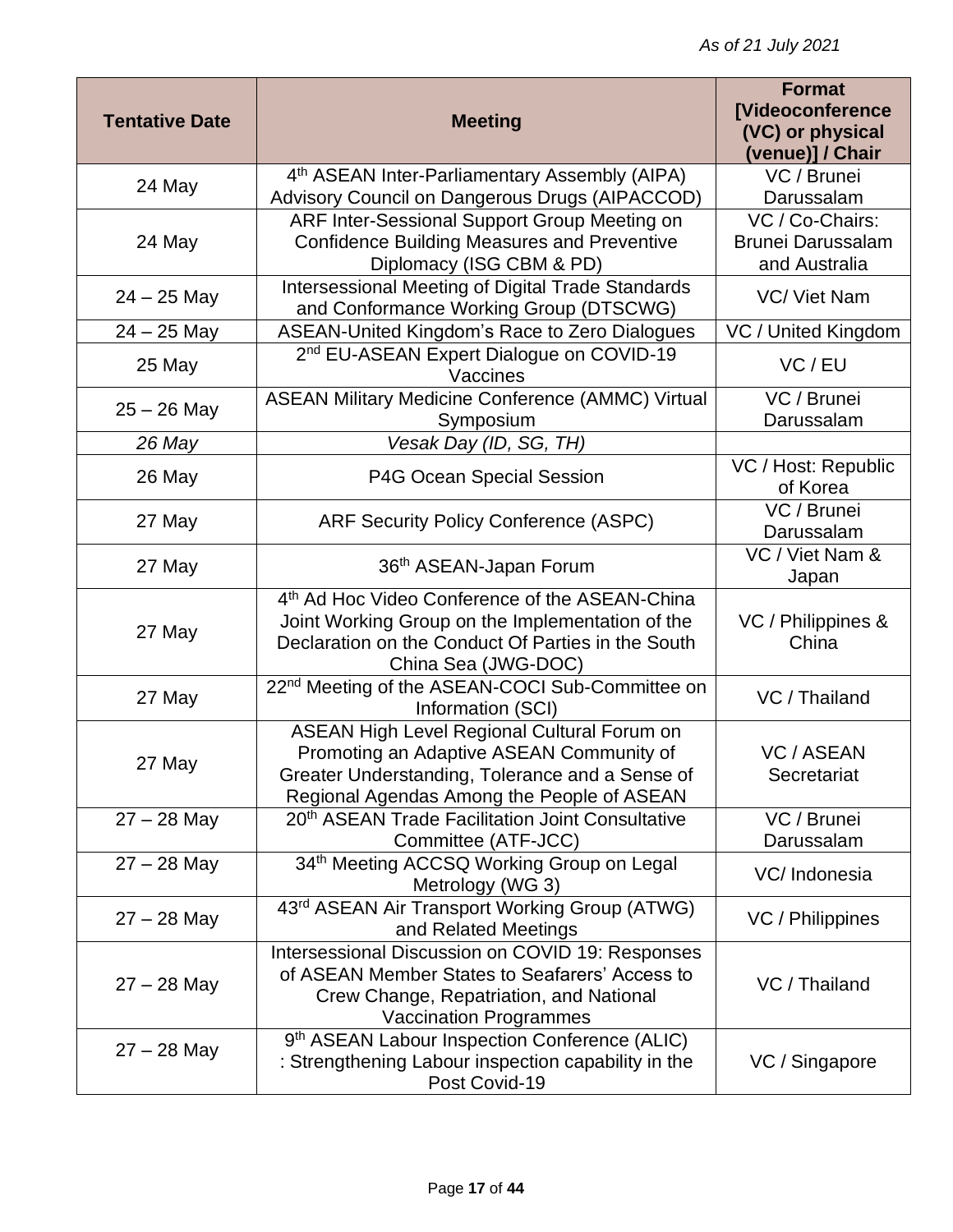| <b>Tentative Date</b> | <b>Meeting</b>                                                                                                                                                                                  | <b>Format</b><br><b>[Videoconference</b><br>(VC) or physical<br>(venue)] / Chair      |
|-----------------------|-------------------------------------------------------------------------------------------------------------------------------------------------------------------------------------------------|---------------------------------------------------------------------------------------|
| 28 May                | Virtual Launch: ASEAN Regional Action Plan (RAP)<br>on Combating Marine Debris in ASEAN Member<br><b>States</b>                                                                                 | VC / Organised by<br>Thailand, World<br><b>Bank and ASEAN</b><br>Secretariat          |
| 28 May                | Opening Ceremony of the ASEAN-China Year of<br><b>Sustainable Development Cooperation</b>                                                                                                       | Beijing, China                                                                        |
| 31 May                | Royal Brunei Armed Force Day (BD)                                                                                                                                                               |                                                                                       |
| $31$ May $-1$ June    | 74 <sup>th</sup> World Health Assembly                                                                                                                                                          | VC / Indonesia (to<br>read a statement on<br>behalf of ASEAN<br><b>Health Sector)</b> |
| <b>TBC</b>            | The 9 <sup>th</sup> ASEAN SPS Contact Points (ASCP),<br>11 <sup>th</sup> ATIGA Committee on Sanitary and Phytosanitary<br>(AC-SPS) and<br>5 <sup>th</sup> ASEAN China TWG                       | Cambodia (TBC)                                                                        |
| <b>TBC</b>            | Multi-sector Dialogue on the Development of the<br>ASEAN Master Plan on Rural Development and<br><b>Poverty Eradication</b>                                                                     | <b>TBC</b>                                                                            |
|                       | <b>JUNE</b>                                                                                                                                                                                     |                                                                                       |
| 1 June                | Pancasila Day (ID)                                                                                                                                                                              |                                                                                       |
| $1 - 3$ June          | The 22 <sup>nd</sup> Meeting of the ASEAN Working Group on<br><b>Coastal and Marine Environment (AWGCME)</b><br>The 2 <sup>nd</sup> PSC Meeting of ASEANO Project                               | Brunei Darussalam /<br><b>Thailand</b>                                                |
| $1 - 4$ June          | 33rd ASEAN Cosmetic Committee (ACC) Meeting                                                                                                                                                     | VC / Brunei<br>Darussalam                                                             |
| 2 June                | Ad Hoc ASEAN Defence Senior Officials' Meeting<br>Working Group (ADSOM WG)                                                                                                                      | VC / Brunei<br>Darussalam                                                             |
| 2 June                | Extraordinary ASEAN-EU STOM on ASEAN-EU<br><b>Comprehensive Air Transport Agreement</b><br>(AE ESTOM on AE CATA)                                                                                | VC / Co-Chairs:<br>Cambodia and EU                                                    |
| 2 June                | Fourth Meeting of the<br>Ad Hoc Task Force on the Operationalisation of the<br><b>ASEAN Travel Corridor Arrangement Framework</b><br>(TF-ATCAF)                                                 | VC / Indonesia                                                                        |
| 2 June                | Brainstorming Workshop on ASEAN Mapping<br>Exercise to Promote Synergy with Other Relevant<br><b>ASEAN Sectoral Bodies, and Entities Associated with</b><br><b>ASEAN on Disaster Management</b> | VC / Singapore                                                                        |
| 2 June                | Ad-Hoc ASEAN Defence Senior Officials' Meeting<br>Working Group (Ad-Hoc ADSOM WG)                                                                                                               | VC / Brunei<br>Darussalam                                                             |
| $2 - 3$ June          | 13th ASEAN Defence Ministers Meeting Plus Experts'<br><b>Working Group on Military Medicine (ADMM-Plus</b><br>EWG on MM)                                                                        | VC / Co-Chairs:<br><b>Brunei Darussalam</b><br>and Australia                          |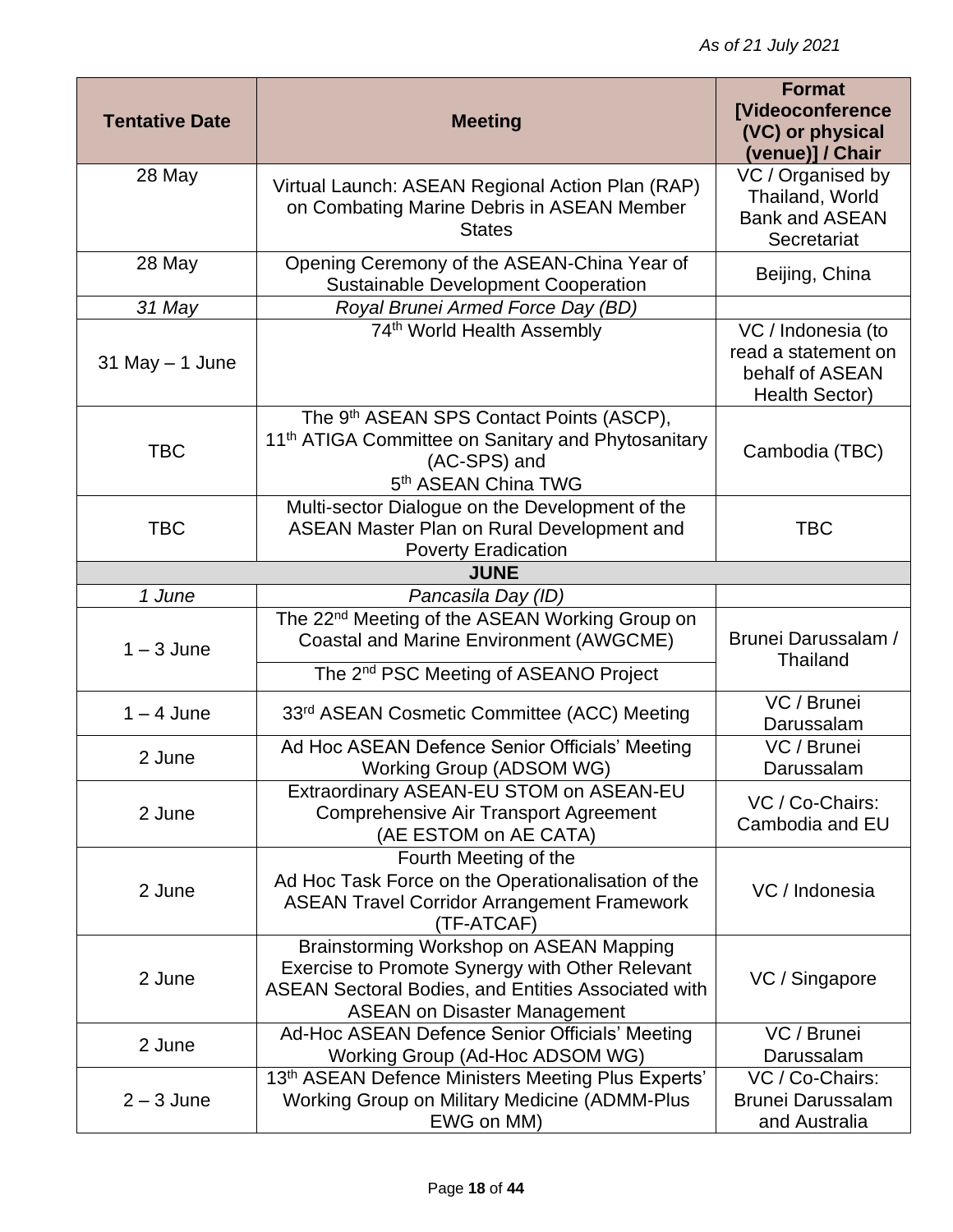| <b>Tentative Date</b> | <b>Meeting</b>                                                                                                                                                                   | <b>Format</b><br><b>[Videoconference</b><br>(VC) or physical<br>(venue)] / Chair |
|-----------------------|----------------------------------------------------------------------------------------------------------------------------------------------------------------------------------|----------------------------------------------------------------------------------|
| 3 June                | Her Majesty Queen Suthida's Birthday (TH)                                                                                                                                        |                                                                                  |
| $3 - 4$ June (TBC)    | 39th ACCSQ Working Group on Conformity<br>Assessment (WG 2) Meeting                                                                                                              | VC / Viet Nam                                                                    |
|                       |                                                                                                                                                                                  | VC / Co-Chairs:                                                                  |
| $3 - 4$ June          | 12 <sup>th</sup> ARF ISM on Non-Proliferation and Disarmament                                                                                                                    | Indonesia, Japan<br>and ROK                                                      |
| 4 June                | 12 <sup>th</sup> CMIM Test Run Coordination Meeting                                                                                                                              | VC / AMRO                                                                        |
| 7 June                | Yang Di-Pertuan Agong of Malaysia's Birthday                                                                                                                                     |                                                                                  |
| 7 June                | 19th ASEAN-China Senior Officials' Meeting on the<br>Implementation of the Declaration on the Conduct of<br>Parties in the South China Sea (SOM-DOC)                             | Chongqing, China                                                                 |
| 7 June                | 7th SOMTC Working Group on Cybercrime                                                                                                                                            | VC / Singapore                                                                   |
| 7 June                | Ad-Hoc ASEAN Defence Senior Officials' Meeting-<br>Plus (Ad-Hoc ADSOM-Plus WG)                                                                                                   | VC / Brunei<br>Darussalam                                                        |
| $7 - 8$ June          | Special ASEAN-China Foreign Ministers' Meeting                                                                                                                                   | Chongqing, China                                                                 |
| $7 - 8$ June          | Workshop on ASEAN Pharmaceutical Regulatory<br>Policy and ASEAN Pharmaceutical Regulatory<br>Framework (APRP & APRF)                                                             | <b>VC / ARISE Plus</b>                                                           |
| $7 - 24$ June         | 98th Coordinating Committee on Services (CCS 98)<br>and related Meetings                                                                                                         | VC / Chair: Malaysia                                                             |
| 8 June                | ASEAN-UK COP26: Framing the Future for Nature<br>and Climate                                                                                                                     | VC / ACB                                                                         |
| 8 June                | 7th SOMTC Working Group on Cybercrime                                                                                                                                            | VC / Singapore                                                                   |
| 8 June                | 14th Meeting of the Governing Board of the AHA<br>Centre                                                                                                                         | VC / Singapore                                                                   |
| $8 - 9$ June          | 51 <sup>st</sup> ASEAN Senior Transport Officials Meeting<br>(STOM)                                                                                                              | VC / Cambodia                                                                    |
| $8 - 10$ June         | 30 <sup>th</sup> Meeting of ASEAN Customs Directors-General<br>Meeting of Customs (DGs Customs)                                                                                  | Philippines (TBC)                                                                |
| $8 - 10$ June         | The Second Meeting of the ASEAN Senior Economic<br>Officials for the Fifty-Second ASEAN Economic<br>Ministers' Meeting (SEOM 2/52)                                               | VC / Brunei<br>Darussalam                                                        |
| $8 - 10$ June         | General Assembly of United Nations - High Level<br>Meeting on HIV/AIDS                                                                                                           | VC / Indonesia (to<br>read a statement on<br>behalf of ASEAN<br>Health Sector)   |
| 9 June                | 38 <sup>th</sup> Meeting of the ASEAN Committee on Disaster<br>Management (ACDM)                                                                                                 | VC / Singapore                                                                   |
| $9 - 11$ June         | 31 <sup>st</sup> Pharmaceutical Product Working Group (PPWG)<br>Meeting                                                                                                          | VC / Cambodia                                                                    |
| 10 June               | 1 <sup>st</sup> Meeting of ASEAN Committee on Disaster<br>Management (ACDM) Plus China<br>1 <sup>st</sup> Meeting of ASEAN Committee on Disaster<br>Management (ACDM) Plus Japan | VC / Singapore                                                                   |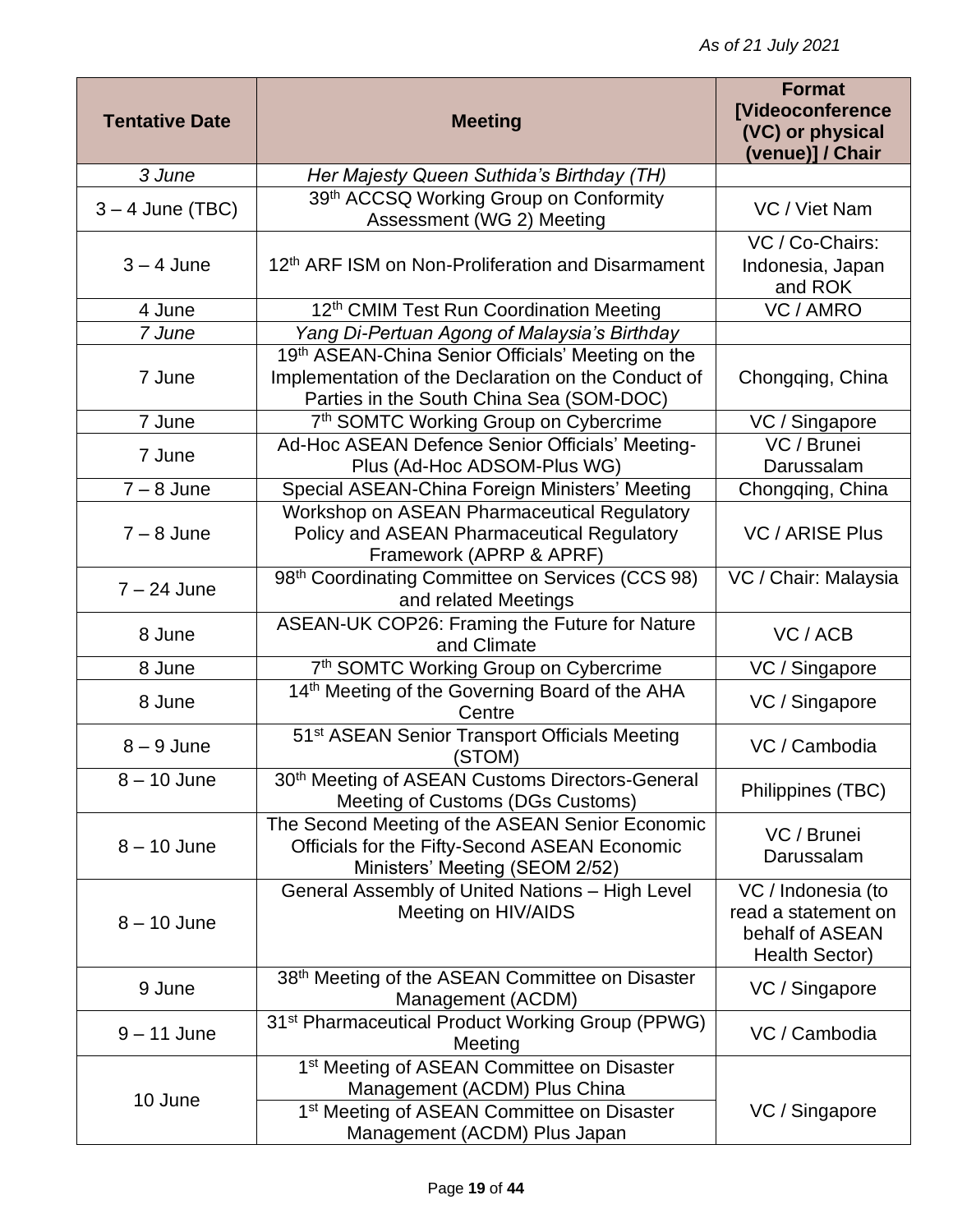| <b>Tentative Date</b> | <b>Meeting</b>                                                                                                                                          | <b>Format</b><br><b>[Videoconference</b><br>(VC) or physical |
|-----------------------|---------------------------------------------------------------------------------------------------------------------------------------------------------|--------------------------------------------------------------|
|                       |                                                                                                                                                         | (venue)] / Chair                                             |
|                       | 15th Meeting of Joint Task Force to Promote Synergy<br>with Other Relevant ASEAN Bodies on Humanitarian<br>Assistance and Disaster Relief (JTF on HADR) | VC / Singapore                                               |
| 10 June               | 17th SOMTC Working Group on Counter-Terrorism                                                                                                           | VC / Indonesia                                               |
| 11 June               | Ad Hoc ASEAN Defence Senior Officials' Meeting-<br>Plus Working Group (ADSOM-Plus WG)                                                                   | VC / Brunei<br>Darussalam                                    |
| 11 June (TBC)         | 3rd Regional Consultation Meeting on ASEAN State<br>of Climate Change Report                                                                            | VC / Cambodia                                                |
| 12 June               | Philippines' Independence National Day                                                                                                                  |                                                              |
|                       | 33rd SEOM-AUSTR Consultations                                                                                                                           |                                                              |
| 14 June               | 34th SEOM-ROK Consultations                                                                                                                             |                                                              |
|                       | 1/26 SEOM-METI Consultations                                                                                                                            | VC / Brunei                                                  |
|                       | 13 <sup>th</sup> SEOM-Canada Consultations                                                                                                              | Darussalam                                                   |
| 15 June               | 37th SEOM-Plus Three Consultations                                                                                                                      |                                                              |
|                       | 33rd SEOM-India Consultations                                                                                                                           |                                                              |
|                       | 39th SEOM-MOFCOM Consultations                                                                                                                          |                                                              |
| 15 June               | <b>ASEAN Dengue Day Observation</b><br><b>ASEAN Dengue Forum</b>                                                                                        | VC / Philippines                                             |
|                       | 39th ASEAN Senior Officials' Meeting on Energy<br>(SOME)                                                                                                |                                                              |
|                       | $\overline{12^{th}}$ SOME - IEA                                                                                                                         |                                                              |
|                       | 3rd SOME - IRENA                                                                                                                                        | VC / Brunei                                                  |
| $14 - 17$ June        | 20th SOME + 3 EPGG                                                                                                                                      | Darussalam                                                   |
|                       | 22 <sup>nd</sup> SOME - METI                                                                                                                            |                                                              |
|                       | 12 <sup>th</sup> SOME - Russia                                                                                                                          |                                                              |
|                       | 26th EAS ECTF                                                                                                                                           |                                                              |
| 14 - 17 June (TBC)    | The 55 <sup>th</sup> Working Group on Technical Matters for the                                                                                         | <b>VC/ASEAN</b>                                              |
|                       | ASW (TWG) Meeting<br>55 <sup>th</sup> ASEAN Consultative Committee for Standards                                                                        | Secretariat<br>VC / Brunei                                   |
| $15 - 17$ June        | and Quality (ACCSQ) Meeting                                                                                                                             | Darussalam                                                   |
| 15 June               | 3rd SOMTC Working Group on Illicit Trafficking of<br><b>Wildlife and Timber</b>                                                                         | VC / Thailand                                                |
| $15 - 22$ June        | 7th Meeting of the Technical Sub-Working Group on<br><b>Classification (TSWGC)</b>                                                                      | VC / Viet Nam                                                |
| 15 June               | 15 <sup>th</sup> ASEAN Defence Ministers' Meeting (15 <sup>th</sup> ADMM)                                                                               | VC / Brunei<br>Darussalam                                    |
| 16 June               | 8th ASEAN Defence Ministers Meeting-Plus (8th<br>ADMM-Plus)                                                                                             | $\overline{VC}$ / Brunei<br>Darussalam                       |
| 16 June               | 12th AIPA Caucus                                                                                                                                        | $\overline{VC}$ / Singapore                                  |
| 16 June               | <b>SEOM-DP Consultation</b>                                                                                                                             | VC / Brunei<br>Darussalam                                    |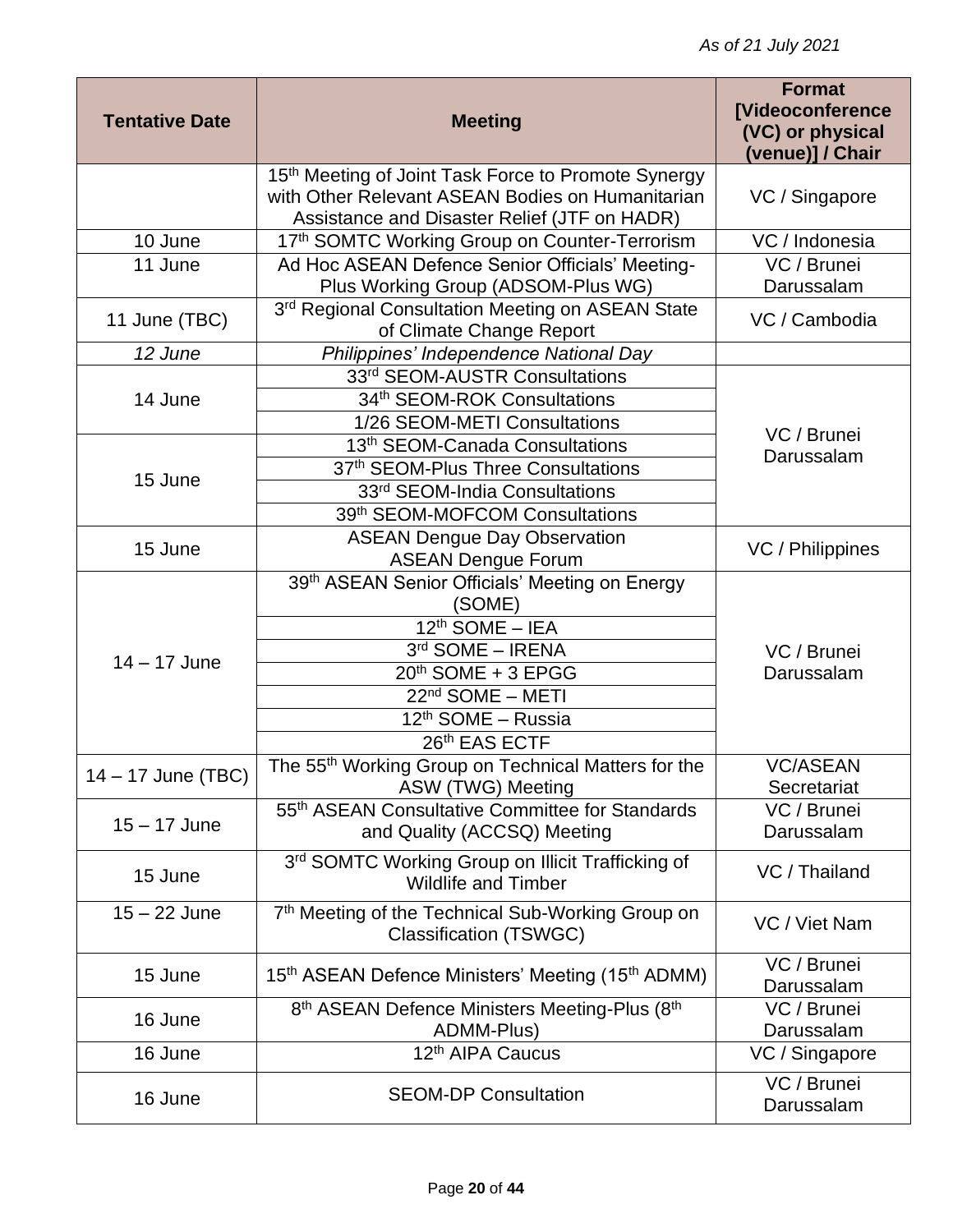| <b>Tentative Date</b>      | <b>Meeting</b>                                                                                                             | <b>Format</b><br><b>[Videoconference</b><br>(VC) or physical<br>(venue)] / Chair |
|----------------------------|----------------------------------------------------------------------------------------------------------------------------|----------------------------------------------------------------------------------|
| 16 June                    | 89th ASEAN Business Advisory Council (ASEAN-                                                                               | VC / Brunei                                                                      |
|                            | <b>BAC)</b> Meeting                                                                                                        | Darussalam                                                                       |
| 16 June                    | 8 <sup>th</sup> ASEAN Transport SAR Forum                                                                                  | VC / Viet Nam                                                                    |
| <b>TBC</b>                 | <b>ACPHEED Follow up Meeting for Host Country</b>                                                                          | <b>VC / ASEAN</b>                                                                |
|                            | Selection                                                                                                                  | Secretariat                                                                      |
| <b>TBC</b>                 | Special Video Conference of the AHMM on COVID-<br>19 Response (with theme: ASEAN COVID-19<br>Response After One Year)      | VC / Indonesia                                                                   |
| 16-18 June (TBC)           | Workshop on Standardized Data Sharing using<br>PIEMEDs database/website                                                    | VC / Philippines                                                                 |
| 17 June                    | 2 <sup>nd</sup> Meeting of the AANZFTA Sub-Committee on                                                                    | VC / Brunei                                                                      |
|                            | <b>Financial Services ASEAN Caucus</b>                                                                                     | Darussalam                                                                       |
| 17 June                    | <b>RCEP Interim Joint Committee Meeting</b>                                                                                | VC / Indonesia                                                                   |
| 17 June                    | <b>ASEAN Joint Consultative Meeting (JCM)</b>                                                                              | VC / Brunei<br>Darussalam                                                        |
| 17 June                    | 3rd SOMTC Working Group on Arms Smuggling                                                                                  | VC / Cambodia                                                                    |
| $17 - 18$ June             | 2 <sup>nd</sup> Upgrade AANZFTA Committee on Investment<br>(COI)                                                           | VC / Co-Chairs:<br>Indonesia, Australia,<br>New Zealand                          |
|                            | <b>ASEAN Senior Officials' Meeting (SOM)</b>                                                                               |                                                                                  |
| 21 June                    | Meeting of the Executive Committee of the Southeast<br>Asia Nuclear Weapon Free Zone (SEANWFZ)<br>Commission               | VC / Brunei<br>Darussalam                                                        |
| 21, 23, 25, 28, 30<br>June | Training on Food Hygiene                                                                                                   | <b>VC / ARISE Plus</b>                                                           |
| 22 June                    | <b>ASEAN Plus Three (APT) SOM</b>                                                                                          | VC / Brunei<br>Darussalam                                                        |
| 22 June                    | 64th IAI Task Force Meeting                                                                                                | VC / Viet Nam                                                                    |
| $22 - 24$ June             | The 19th Meeting of Working Group on Data Sharing,<br>Analysis, Dissemination and Communication on<br>Statistics (WGDSA19) | VC / Brunei<br>Darussalam                                                        |
| 23 June                    | <b>ASEAN Workshop on Blue Economy</b>                                                                                      | VC / Brunei<br>Darussalam                                                        |
| 23 June                    | Ad Hoc ASEAN Taxonomy Board Meeting                                                                                        | $\overline{VC}$ / Brunei<br>Darussalam                                           |
| 24 June                    | 19th ASEAN Coordinating Committee on E-<br>Commerce (ACCEC)                                                                | VC / Brunei<br>Darussalam                                                        |
| 24 June                    | East Asia Summit (EAS) SOM                                                                                                 | VC / Brunei<br>Darussalam                                                        |
| 24 June                    | 3rd Special Meeting ASEAN Tourism Crisis<br><b>Communication Team Covid19</b>                                              | VC/Cambodia                                                                      |
| 24 June                    | 22 <sup>nd</sup> Meeting of the Technical Working Group on<br>Transboundary Haze Pollution (TWG)                           | VC / Indonesia                                                                   |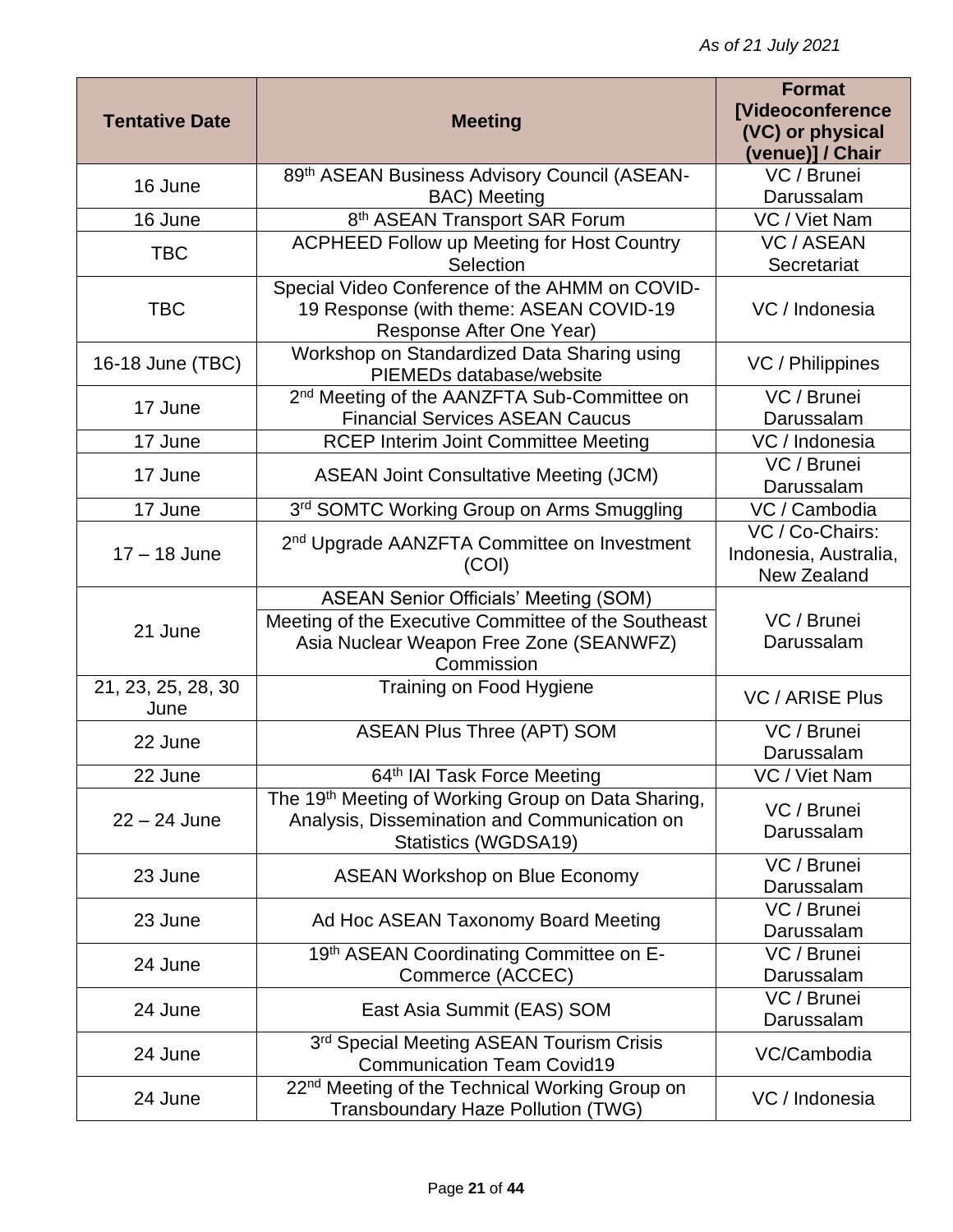| <b>Tentative Date</b>              | <b>Meeting</b>                                                                                                                                                                                              | <b>Format</b><br><b>[Videoconference</b><br>(VC) or physical<br>(venue)] / Chair |
|------------------------------------|-------------------------------------------------------------------------------------------------------------------------------------------------------------------------------------------------------------|----------------------------------------------------------------------------------|
| 24 June                            | 5 <sup>th</sup> Ad Hoc Videoconference of the ASEAN-China<br>Joint Working Group on the Implementation of the<br>Declaration on the Conduct of Parties in the South<br>China Sea (JWG-DOC)                  | VC / Co-Chairs: The<br>Philippines & China                                       |
| 25 June                            | 22 <sup>nd</sup> Meeting of the Sub-Regional Ministerial Steering<br>Committee on Transboundary Haze Pollution (MSC)                                                                                        | VC / Indonesia                                                                   |
| $28 - 29$ June                     | The Preparatory Meeting for the Third ASEAN -<br>China FTA Working Group on Investment (Prep-<br><b>ACFTA WGI)</b>                                                                                          | VC / Malaysia                                                                    |
| $28 - 30$ June                     | 3rd Regional PSC Meetings of ASEAN Peatlands<br>Programmes/Projects (SUPA, MAHFSA, Mekong<br><b>Peatland Project)</b><br>6th Meeting of the ASEAN Task Force on Peatlands                                   | VC / Philippines                                                                 |
| 29 June                            | <b>ASEAN Regional Forum (ARF) SOM</b>                                                                                                                                                                       | VC / Brunei<br>Darussalam                                                        |
| $29 - 30$ June                     | 11 <sup>th</sup> ASEAN Defence Ministers Meeting Plus Experts'<br>Working Group on Counter-Terrorism (ADMM-Plus<br>EWG on CT)                                                                               | VC / Co-Chairs:<br><b>Myanmar and Russia</b>                                     |
| $29 - 30$ June                     | Pharmaceutical Product Working Group (PPWG) -<br>2 <sup>nd</sup> Intersessional Meeting of Joint Sectoral<br>Committee on MRA on GMP Inspection for<br>Manufacturers of Medicinal Products (JSC MRA<br>GMP) | VC / Malaysia                                                                    |
| $29 - 30$ June                     | 3rd ASEAN-China FTA Working Group on Investment<br>(ACFTA WGI)                                                                                                                                              | VC / Malaysia                                                                    |
| $29$ June $- 2$ July<br>(Proposed) | 6th Joint Working Group on Minerals and Related<br>Meetings                                                                                                                                                 | VC / Singapore                                                                   |
| $30$ June $-$ 1 July               | 2 <sup>nd</sup> AANZFTA Sub-Committee on<br><b>Telecommunication Meeting (SC-TEL)</b>                                                                                                                       | VC / Co-Chairs:<br>Singapore, Australia,<br><b>New Zealand</b>                   |
| 30 June / 8 July<br>(TBC)          | The 6 <sup>th</sup> Senior Officials Meeting Responsible for<br>Information Working Group on ASEAN Digital<br>Broadcasting (SOMRI WG-ADB)                                                                   | VC / Viet Nam                                                                    |
| <b>TBC</b>                         | <b>WC-Financial Services Liberalisation (FSL)</b>                                                                                                                                                           | VC / Brunei<br>Darussalam                                                        |
| <b>TBC</b>                         | 6th Joint Working Group on Minerals and Related<br><b>Meetings</b>                                                                                                                                          |                                                                                  |
| <b>TBC</b>                         | The 36 <sup>th</sup> Sub-Committee on ATIGA Rules of Origin<br>(SC-AROO) and the 36 <sup>th</sup> Coordinating Committee on<br>the Implementation of the ATIGA (CCA)                                        | Cambodia (TBC)                                                                   |
| <b>TBC</b>                         | Informal ADMM-Plus Meeting                                                                                                                                                                                  | VC / Brunei<br>Darussalam                                                        |
| <b>TBC</b>                         | 6th ASEAN Health Cluster 4 - Food Safety Meeting                                                                                                                                                            | VC / Brunei<br>Darussalam                                                        |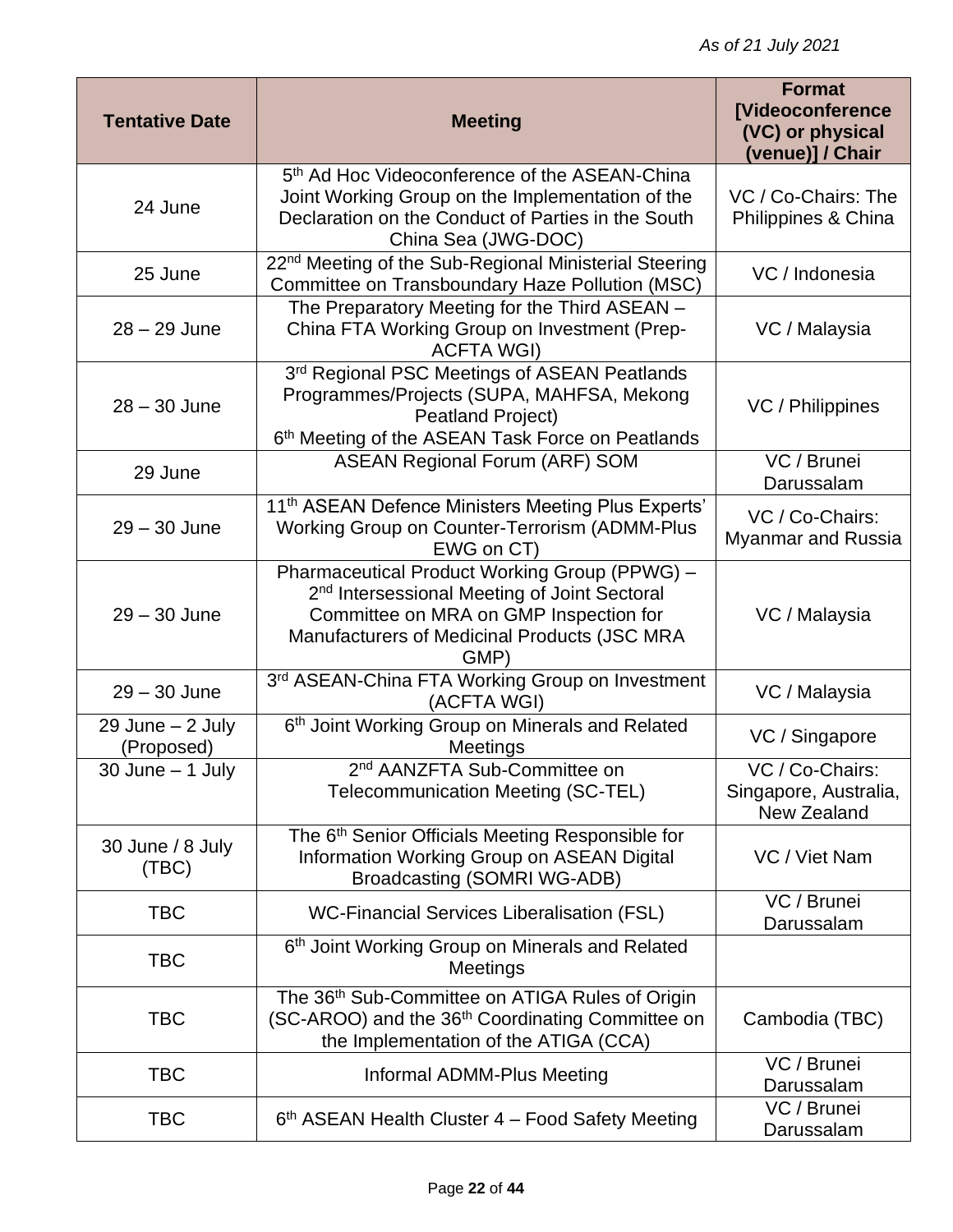| <b>Tentative Date</b> | <b>Meeting</b>                                                                                                                                                                                                        | <b>Format</b><br>[Videoconference<br>(VC) or physical<br>(venue)] / Chair |
|-----------------------|-----------------------------------------------------------------------------------------------------------------------------------------------------------------------------------------------------------------------|---------------------------------------------------------------------------|
| <b>TBC</b>            | The 1 <sup>st</sup> ASEAN Development Forum (ADF)                                                                                                                                                                     | VC / TBC                                                                  |
| <b>TBC</b>            | Third Launch of the ASEAN Development Outlook<br>(ADO) for Academia and Relevant Stakeholders                                                                                                                         | VC/TBC                                                                    |
| <b>TBC</b>            | 1 <sup>st</sup> ASEAN Senior Officials' Meeting of the Central<br>Authorities on Mutual Legal Assistance in Criminal<br>Matters (SOM-MLAT)                                                                            | VC / Brunei<br>Darussalam                                                 |
| <b>TBC</b>            | 4 <sup>th</sup> Meeting of the Sub-Working Group Meeting of the<br>ASEAN-China Joint Working Group on the<br>implementation of the Declaration on the Conduct of<br>Parties in the South China Sea (SWG-DOC)          | VC / Co-Chairs: The<br>Philippines & China                                |
| <b>TBC</b>            | 7th ASEAN Occupational Safety and Health Network<br>(ASEAN-OSHNET)<br>Conference and 3rd ASEAN-OSHNET Awards                                                                                                          | VC/Lao PDR                                                                |
| <b>TBC</b>            | 54th Meeting of the ASEAN NTOs<br>38th Meeting of ASEAN Plus Three NTOs<br>27th Meeting of ASEAN-India Tourism Working Group                                                                                          | VC / Indonesia                                                            |
| <b>TBC</b>            | 2 <sup>nd</sup> Task Force Meeting of the ASEAN of the Final<br>Review of Roadmap                                                                                                                                     | VC / Cambodia                                                             |
| <b>TBC</b>            | 31 <sup>st</sup> JWG-DOC                                                                                                                                                                                              | TBC / Co-Chairs:<br>The Philippines and<br>China                          |
| Q <sub>2</sub> (TBC)  | 18 <sup>th</sup> ASEAN-Japan Expert Group Meeting on<br>Logistics (AJEGML)                                                                                                                                            | VC (TBC) / Co-<br><b>Chairs: ASEAN</b><br>Secretariat and<br>Japan        |
|                       | <b>JULY</b>                                                                                                                                                                                                           |                                                                           |
| 1 July                | 6th Meeting of ASEAN Working Group on Chemicals<br>and Waste (AWGCW)                                                                                                                                                  | VC / Singapore                                                            |
| 1 July                | 4th Meeting of the Sub-Working Group of the ASEAN-<br>China Joint Working Group on the implementation of<br>the Declaration on the Conduct of Parties in the<br>South China Sea (SWG-DOC)                             | VC / Co-Chairs: The<br>Philippines & China                                |
| 2 July                | 15th ASEAN Defence Ministers' Meeting Plus<br>Experts' Working Group on Maritime Security and<br><b>Maritime Security Conferece</b>                                                                                   | VC/Co-Chairs:<br>Thailand and the<br><b>United States</b>                 |
| 5 July                | 31 <sup>st</sup> ASEAN-China Joint Working Group on the<br>Implementation of the DOC (JWG-DOC) Meeting                                                                                                                | VC / Co-Chairs: The<br>Philippines & China                                |
| 5 July (TBC)          | 19th Meeting of the ASEAN Working Group on<br><b>Environmentally Sustainable Cities (AWGESC)</b><br>Meeting of the Selection Panel of the 5 <sup>th</sup> ESC Award<br>and 4 <sup>th</sup> Certificate of Recognition | VC / Myanmar /<br>Malaysia                                                |
| 5 July 2021           | Project Steering Committee (PSC) Meeting on the<br>Inception and Implementation of the Regional                                                                                                                       | VC / ASEAN,<br>Canada / UN Women                                          |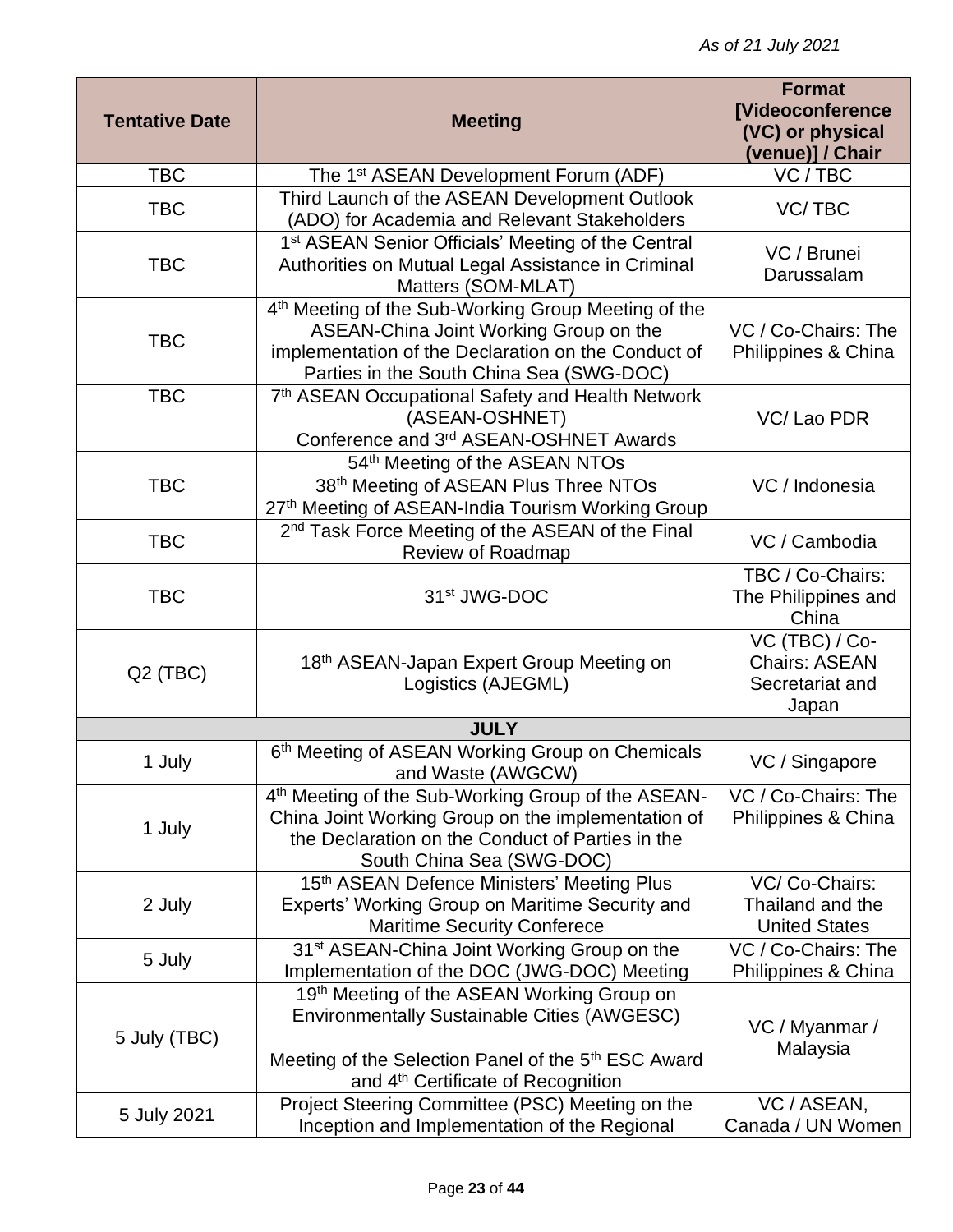| <b>Tentative Date</b> | <b>Meeting</b>                                                                                                                                                                 | <b>Format</b><br><b>[Videoconference</b><br>(VC) or physical<br>(venue)] / Chair |
|-----------------------|--------------------------------------------------------------------------------------------------------------------------------------------------------------------------------|----------------------------------------------------------------------------------|
|                       | Programme on "Empowering women for sustainable<br>peace: preventing violence and promoting social<br>cohesion in ASEAN"                                                        |                                                                                  |
| $5 - 6$ July          | 2 <sup>nd</sup> Special Coordinating Committee on Investment<br>Meeting (Special CCI)                                                                                          | VC / Viet Nam                                                                    |
| $5 - 9$ July          | 8 <sup>th</sup> Annual Meeting of the ASEAN Network of<br>Regulatory Bodies on Atomic Energy (ASEANTOM)                                                                        | VC / Brunei<br>Darussalam                                                        |
| $5 - 9$ July (TBC)    | 7th Ad Hoc Videoconference of the ASEAN-China<br>Joint Working Group on the Implementation of the<br>Declaration on the Conduct of Parties in the South<br>China Sea (JWG-DOC) | VC / Co-Chairs: The<br>Philippines & China                                       |
| 6 July                | 25th ASEAN - ROK Dialogue                                                                                                                                                      | VC / Co-Chairs:<br>Brunei Darussalam &<br><b>ROK</b>                             |
| 6 July                | Special ASEAN-Russia Ministerial Meeting                                                                                                                                       | VC / Co-Chairs:<br>Indonesia and<br>Russia                                       |
| 6 July                | 8th ASEAN Heritage Parks Committee Meeting (TBC)                                                                                                                               | VC / Philippines                                                                 |
| $6 - 7$ July (TBC)    | 13th ASEAN-China Working Group Meeting on<br>Regional Air Services Arrangements (13th ACWG-<br>RASA)                                                                           | VC (TBC) / Co-<br>Chairs: Indonesia<br>and China                                 |
| $6 - 8$ July          | AANZFTA Committee on Trade in Services (CTS)                                                                                                                                   | VC / Co-Chairs:<br>Thailand, Australia,<br>New Zealand                           |
| 7 July                | 21 <sup>st</sup> Meeting of the ASEAN Working Group on Water<br><b>Resources Management (AWGWRM)</b>                                                                           | VC/Thailand / Lao<br><b>PDR</b>                                                  |
| 8 July                | <b>ASEAN-EU Senior Officials' Meeting (SOM)</b>                                                                                                                                | VC / Singapore & EU                                                              |
| $8 - 9$ July          | 31 <sup>st</sup> Meeting of the ASEAN Working Group on Nature<br><b>Conservation and Biodiversity (AWGNCB)</b>                                                                 | VC / Philippines /<br>Malaysia                                                   |
| $9 - 14$ July         | Special Meeting 01/2021 of the ASEAN<br>Intergovernmental Commission on Human Rights<br>(AICHR)                                                                                | VC / Brunei<br>Darussalam                                                        |
| 12 July               | 6th Ad-Hoc Working Group Meeting on the ASEAN<br>Direct Communications Infrastructure (ADI)                                                                                    | VC / Brunei<br>Darussalam                                                        |
| $12 - 28$ July        | Drafting Committee of the ASEAN SOM                                                                                                                                            | VC / Brunei<br>Darussalam                                                        |
| 13 July               | <b>BIMP-EAGA and ROK Senior Officials Meeting</b>                                                                                                                              | VC / Malaysia                                                                    |
| 13 July               | 18th ASEAN-Canada Dialogue                                                                                                                                                     | VC / Canada                                                                      |
| 13 July               | <b>ASEAN Seminar on Upholding Multilateralism</b>                                                                                                                              | $\overline{VC}$ / Brunei<br>Darussalam                                           |
| 13 July               | 19th ASEAN-Japan STOM Leaders Conference                                                                                                                                       | VC / Co-Chairs:<br>Cambodia and Japan                                            |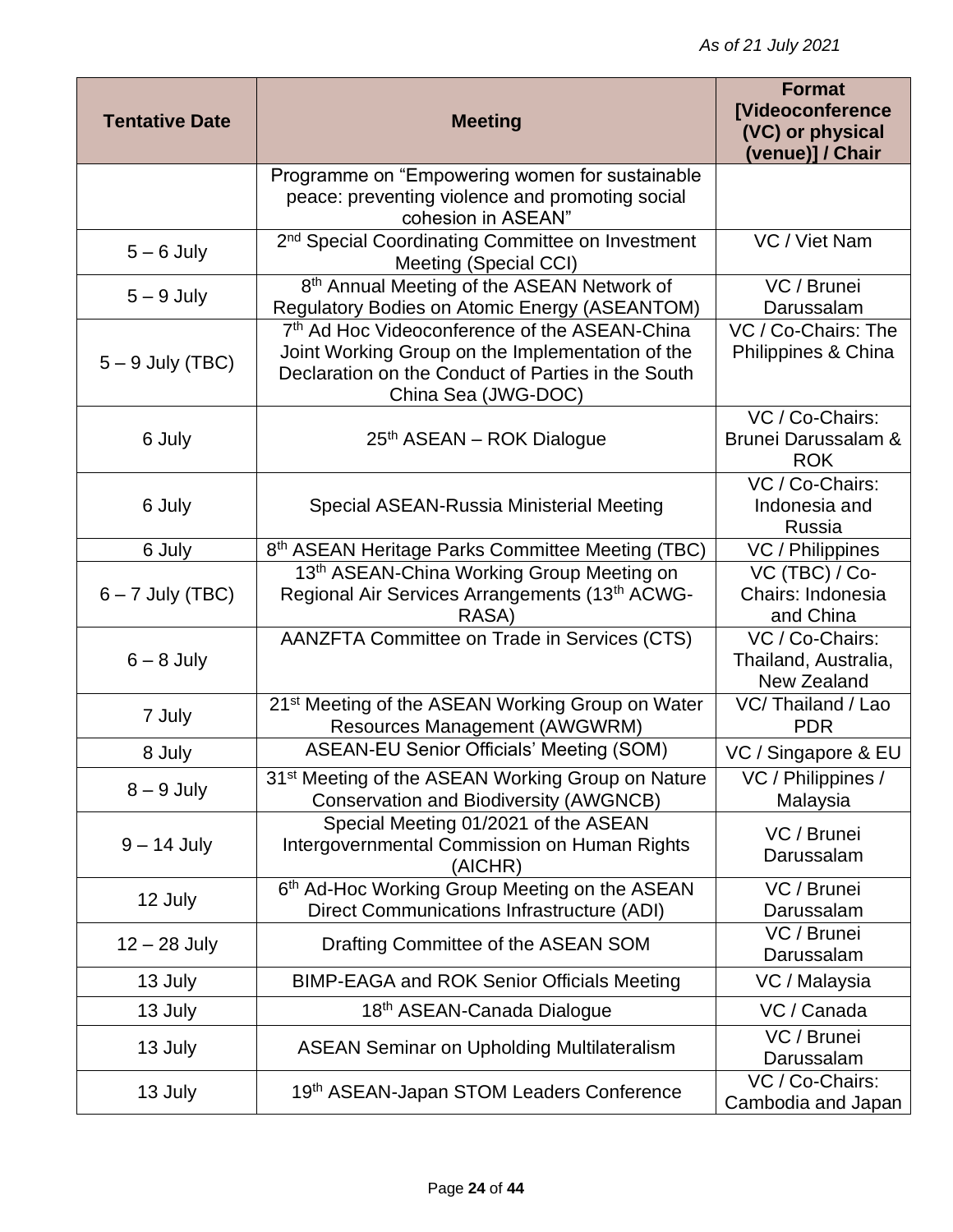| <b>Tentative Date</b> | <b>Meeting</b>                                                                                                                                                                                                | <b>Format</b><br><b>[Videoconference</b><br>(VC) or physical       |
|-----------------------|---------------------------------------------------------------------------------------------------------------------------------------------------------------------------------------------------------------|--------------------------------------------------------------------|
|                       |                                                                                                                                                                                                               | (venue)] / Chair                                                   |
| $13 - 14$ July        | 32 <sup>nd</sup> ASEAN-China Joint Working Group on the<br>Implementation of the DOC (JWG-DOC) Meeting                                                                                                        | VC / Co-Chairs: The<br>Philippines & China                         |
| $13 - 14$ July        | 7 <sup>th</sup> Working Group on International Merchandise<br><b>Trade Statistics (WGIMTS7)</b>                                                                                                               | VC / Brunei<br>Darussalam                                          |
| 13-14 July            | 17th SLOM and 19th SLOM+3 Meeting                                                                                                                                                                             | VC / Indonesia                                                     |
| 14 July               | Special ASEAN-U.S. Foreign Ministers' Meeting                                                                                                                                                                 | VC / Lao PDR & U.S.                                                |
| 14 July               | 12 <sup>th</sup> Meeting of ASEAN Working Group on Climate<br>Change (AWGCC)                                                                                                                                  | VC / Cambodia / Viet<br>Nam                                        |
| 14 July               | 2 <sup>nd</sup> ASEAN Lymphatic Filariasis (LF) Forum<br>Finalization of ASEAN Work plan for the Elimination<br>of Lymphatic Filariasis                                                                       | VC / Philippines                                                   |
| 15 July               | His Majesty the Sultan and Yang Di-Pertuan of<br>Brunei Darussalam's Birthday                                                                                                                                 |                                                                    |
| 16 July               | Virtual Table-top Exercise on "Emergency Response<br>to Chemical Incident" under the Network of ASEAN<br>Chemical, Biological and Radiological Defence<br><b>Experts</b>                                      | VC / Co-Chairs:<br>Singapore and<br>Thailand (under<br>ADMM/ADSOM) |
| 19 July               | The 13 <sup>th</sup> Meeting of the AANZFTA Joint Committee<br>(FJC)                                                                                                                                          | VC / Brunei<br>Darussalam                                          |
| 19 July               | <b>BIMP-EAGA-ROK Working Level Meeting</b>                                                                                                                                                                    | VC / Malaysia                                                      |
| 19 - 20 July (TBC)    | 64 <sup>th</sup> ASEAN Working Group on Intellectual Property<br>Cooperation (AWGIPC) Meeting                                                                                                                 | VC / Philippines                                                   |
| $19 - 21$ July        | <b>ASEAN Digital Senior Officials' Meeting (ADGSOM)</b><br>and ASEAN Joint Working Group Meeting                                                                                                              | VC / Brunei<br>Darussalam                                          |
| 21 July               | Aidil Adha (BD, ID, MY)                                                                                                                                                                                       |                                                                    |
| 21 - 22 July          | The 13 <sup>th</sup> Meeting of the AANZFTA Joint Committee<br>(FJC)                                                                                                                                          | VC / Brunei<br>Darussalam                                          |
|                       |                                                                                                                                                                                                               |                                                                    |
| 22 July               | Legal Scrubbing Meeting of the ASEAN Investment<br><b>Facilitation Framework (AIFF)</b>                                                                                                                       | VC / Viet Nam                                                      |
| 22 July               | 8th Online Meeting of the ACWC-SOMSWD TWG on<br><b>ASEAN RPA on COEA</b>                                                                                                                                      | <b>VC</b>                                                          |
| 24 July               | Boun Khao Phansa (LA)                                                                                                                                                                                         |                                                                    |
| 26 July               | Khao Phansa Day (TH)                                                                                                                                                                                          |                                                                    |
| 26 July               | 2 <sup>nd</sup> Project Steering Committee (PSC) Meeting dan<br><b>ASEAN Regional Workshop on Fostering Greater</b><br>Understanding, Tolerance and a Sense of Regional<br>Agendas Among the Peoples of ASEAN | <b>VC / ASEAN</b><br>Secretariat                                   |
| $26 - 30$ July        | 21 <sup>st</sup> SOMTC and Its Related Meetings                                                                                                                                                               | VC / Brunei<br>Darussalam                                          |
| 27 July               | <b>Buddhist Lent Day (TH)</b>                                                                                                                                                                                 |                                                                    |
| 27 July               | 16th Meeting of the Steering Committee of ASEAN<br>Regional Mine Action Center (ARMAC)                                                                                                                        | VC / Cambodia                                                      |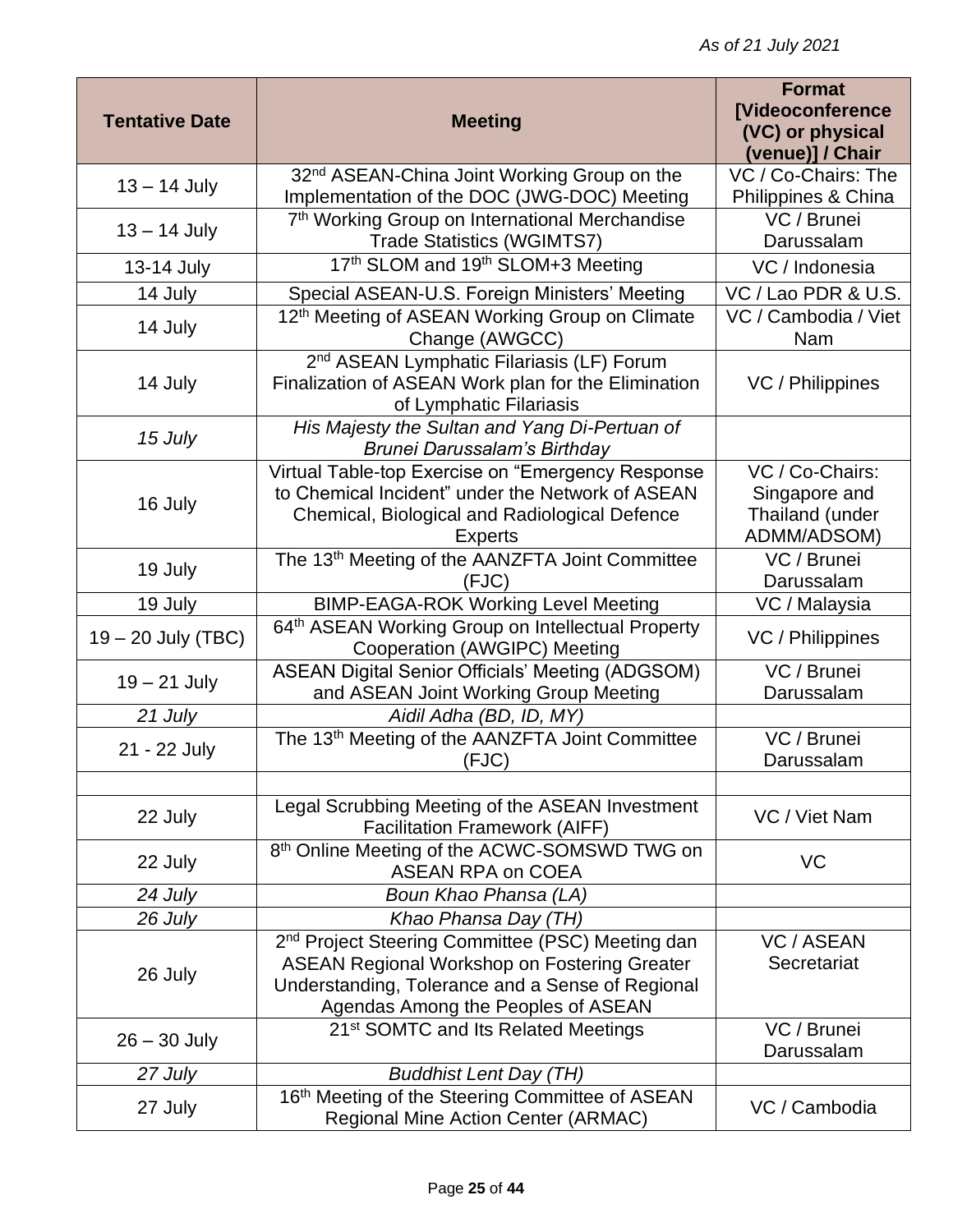| <b>Tentative Date</b> | <b>Meeting</b>                                                                                                                                                                                   | <b>Format</b><br>[Videoconference<br>(VC) or physical<br>(venue)] / Chair |
|-----------------------|--------------------------------------------------------------------------------------------------------------------------------------------------------------------------------------------------|---------------------------------------------------------------------------|
| $27 - 28$ July        | 35th Meeting of ACSS Working Group on<br>International Investment Statistics (WGIIS35)                                                                                                           | VC (TBC)                                                                  |
| 27 July - 1 August    | 8 <sup>th</sup> Meeting of the Technical Sub-Working Group on<br><b>Classification (TSWGC)</b>                                                                                                   | VC / Indonesia (TBC)                                                      |
| 28 July               | 21 <sup>st</sup> ASEAN Trade Facilitation Joint Consultative<br>Committee (ATF-JCC)                                                                                                              | VC / Brunei<br>Darussalam                                                 |
| 28 July               | Birthday of King Maha Vajiralongkorn of Thailand                                                                                                                                                 |                                                                           |
| 28 July               | 3rd Meeting of Technical Working Group (TWG) on<br>the Road Map to Implement Ha Noi Declaration on<br>Strengthening Social Work towards Cohesive and<br><b>Responsive ASEAN Community</b>        | <b>VC</b>                                                                 |
| 29 July               | <b>ASEAN Senior Officials' Meeting (SOM)</b><br>11 <sup>th</sup> Meeting of the ASEAN Coordinating Council<br><b>Working Group on Timor Leste's ASEAN</b><br>Membership Application (ACCWG - TL) | VC / Brunei<br>Darussalam                                                 |
| 29 July               | Closing Event of project on "Strengthening<br>Organisational Structures on Gender Equality and<br>Inclusion of Persons with Disabilities at the ASEAN<br>Secretariat"                            | <b>VC / ASEAN</b><br>Secretariat                                          |
| $29 - 30$ July (TBC)  | 22 <sup>nd</sup> Meeting of ASEAN Working Group on Coastal<br>and Marine Environment (AWGCME)<br>2 <sup>nd</sup> PSC Meeting of ASEANO Project                                                   | VC / Thailand /<br><b>Brunei Darussalam</b>                               |
| <b>TBC</b>            | 2 <sup>nd</sup> Meeting of the AANZFTA Sub-Committee on<br><b>Financial Services Plenary</b>                                                                                                     | VC / Brunei<br>Darussalam                                                 |
| <b>TBC</b>            | The 13 <sup>th</sup> Meeting of the ASEAN Working Group on<br><b>Environmental Education (AWGEE)</b>                                                                                             | VC / Indonesia /<br><b>Brunei Darussalam</b>                              |
| <b>TBC</b>            | 3rd ASEAN Conference on Biodiversity                                                                                                                                                             | VC / Malaysia                                                             |
| <b>TBC</b>            | ASEAN-China Roundtable Dialogue on Marine<br><b>Plastic Reduction in Coastal Cities</b>                                                                                                          | China / TBC                                                               |
| <b>TBC</b>            | Regional IP Workshop                                                                                                                                                                             | VC                                                                        |
| <b>TBC</b>            | <b>ASEAN Coordinating Committee on E-Commerce</b><br>(ACCEC)                                                                                                                                     | VC / Brunei<br>Darussalam                                                 |
| <b>TBC</b>            | <b>ASEAN Senior Officials on Forestry (ASOF)</b>                                                                                                                                                 | Viet Nam /VC (TBC)<br>/ Viet Nam                                          |
| <b>TBC</b>            | 15th ASEAN-China Forum on Poverty Eradication<br>and Rural Development                                                                                                                           | <b>TBC</b>                                                                |
| <b>TBC</b>            | 5 <sup>th</sup> SWG-DOC Meeting                                                                                                                                                                  | VC / Co-Chairs: The<br>Philippines & China                                |
| <b>TBC</b>            | 2 <sup>nd</sup> Project Steering Committee (PSC) Meeting for<br>the project on Greater Understanding, Tolerance and<br>a Sense of Regional Agendas Among the People of<br><b>ASEAN</b>           | <b>VC / ASEAN</b><br>Secretariat                                          |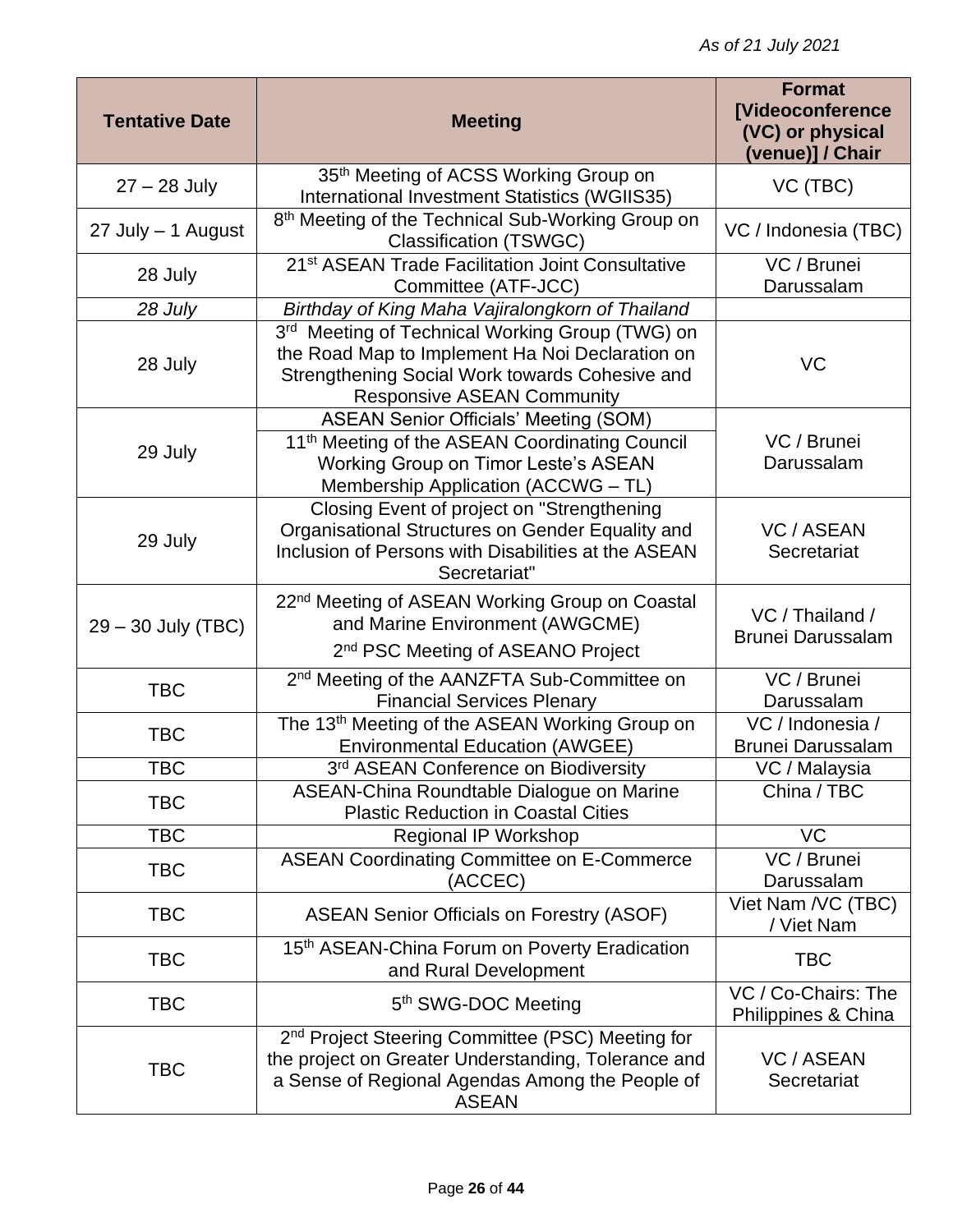| <b>Tentative Date</b> | <b>Meeting</b>                                                                                                                                | <b>Format</b><br><b>[Videoconference</b><br>(VC) or physical<br>(venue)] / Chair |
|-----------------------|-----------------------------------------------------------------------------------------------------------------------------------------------|----------------------------------------------------------------------------------|
|                       | Regional Workshop on Greater Understanding,                                                                                                   | <b>VC / ASEAN</b>                                                                |
| <b>TBC</b>            | Tolerance and a Sense of Regional Agendas Among<br>the People of ASEAN                                                                        | Secretariat                                                                      |
| <b>TBC</b>            | 6th ASEAN Health Cluster 3 - Strengthening Health<br>System and Access to Care                                                                | VC / Thailand                                                                    |
| <b>TBC</b>            | 16th Meeting of ASEAN Senior Officials Meeting on<br>Health Development (ASEAN SOMHD)                                                         | VC / Indonesia                                                                   |
|                       | <b>AUGUST</b>                                                                                                                                 |                                                                                  |
| Week 1 August         | 4 <sup>th</sup> Meeting of ASEAN Working Group on Sustainable<br>Development Goals Indicators (WGSDGI4)                                       | VC / Brunei<br>Darussalam                                                        |
|                       | 54th ASEAN Foreign Ministers' Meeting (54th AMM)                                                                                              |                                                                                  |
|                       | <b>ASEAN Prize Presentation</b>                                                                                                               |                                                                                  |
| 2 August              | ASEAN Foreign Ministers' Meeting (AMM) Interface<br>with AICHR Representatives                                                                |                                                                                  |
|                       | Meeting of the Southeast Asia Nuclear Weapon Free<br>Zone (SEANFWZ) Commission                                                                |                                                                                  |
|                       | 23rd ASEAN Political-Security Community (APSC)<br><b>Council Meeting</b>                                                                      | VC / Brunei<br>Darussalam                                                        |
|                       | 29th ASEAN Coordinating Council (ACC) Meeting                                                                                                 |                                                                                  |
|                       | ASEAN-ROK Ministerial Meeting (PMC+ROK)                                                                                                       |                                                                                  |
| 3 August              | ASEAN-China Ministerial Meeting (PMC+China)                                                                                                   |                                                                                  |
|                       | ASEAN-Japan Ministerial Meeting (PMC+Japan)                                                                                                   |                                                                                  |
|                       | 22 <sup>nd</sup> APT Foreign Ministers' Meeting (APT FMM)                                                                                     |                                                                                  |
| 3 August              | Mekong-U.S. Partnership Ministerial                                                                                                           | VC                                                                               |
| 3 August              | <b>ASEAN Regional Workshop on Fostering Greater</b><br>Understanding, Tolerance and a Sense of Regional<br>Agendas Among the Peoples of ASEAN | <b>VC / ASEAN</b><br>Secretariat                                                 |
|                       | ASEAN-U.S. Ministerial Meeting (PMC+US)                                                                                                       |                                                                                  |
| 4 August              | <b>ASEAN-Australia Ministerial Meeting</b><br>(PMC+Australia)                                                                                 |                                                                                  |
|                       | 11 <sup>th</sup> EAS Foreign Ministers' Meeting (EAS FMM)                                                                                     | VC / Brunei                                                                      |
|                       | <b>ASEAN-New Zealand Ministerial Meeting (PMC+New</b>                                                                                         | Darussalam                                                                       |
|                       | Zealand)                                                                                                                                      |                                                                                  |
| 5 August              | ASEAN-India Ministerial Meeting (PMC+India)                                                                                                   |                                                                                  |
|                       | ASEAN-Japan Ministerial Meeting (PMC+Japan)                                                                                                   |                                                                                  |
| 5 August              | Friends of the Mekong Ministerial                                                                                                             | <b>VC</b>                                                                        |
|                       | <b>ASEAN-EU Ministerial Meeting (PMC+EU)</b>                                                                                                  | VC / Brunei                                                                      |
| 6 August              | 28th ASEAN Regional Forum (ARF)                                                                                                               | Darussalam                                                                       |
| 7 August              | Press Conference by BD FM II                                                                                                                  | <b>Brunei Darussalam</b>                                                         |
| $2 - 4$ August        | The Third Meeting of the ASEAN Senior Economic<br>Officials' for the Fifty-Second ASEAN Economic<br>Ministers' Meeting (SEOM 3/52)            | VC / Brunei<br>Darussalam                                                        |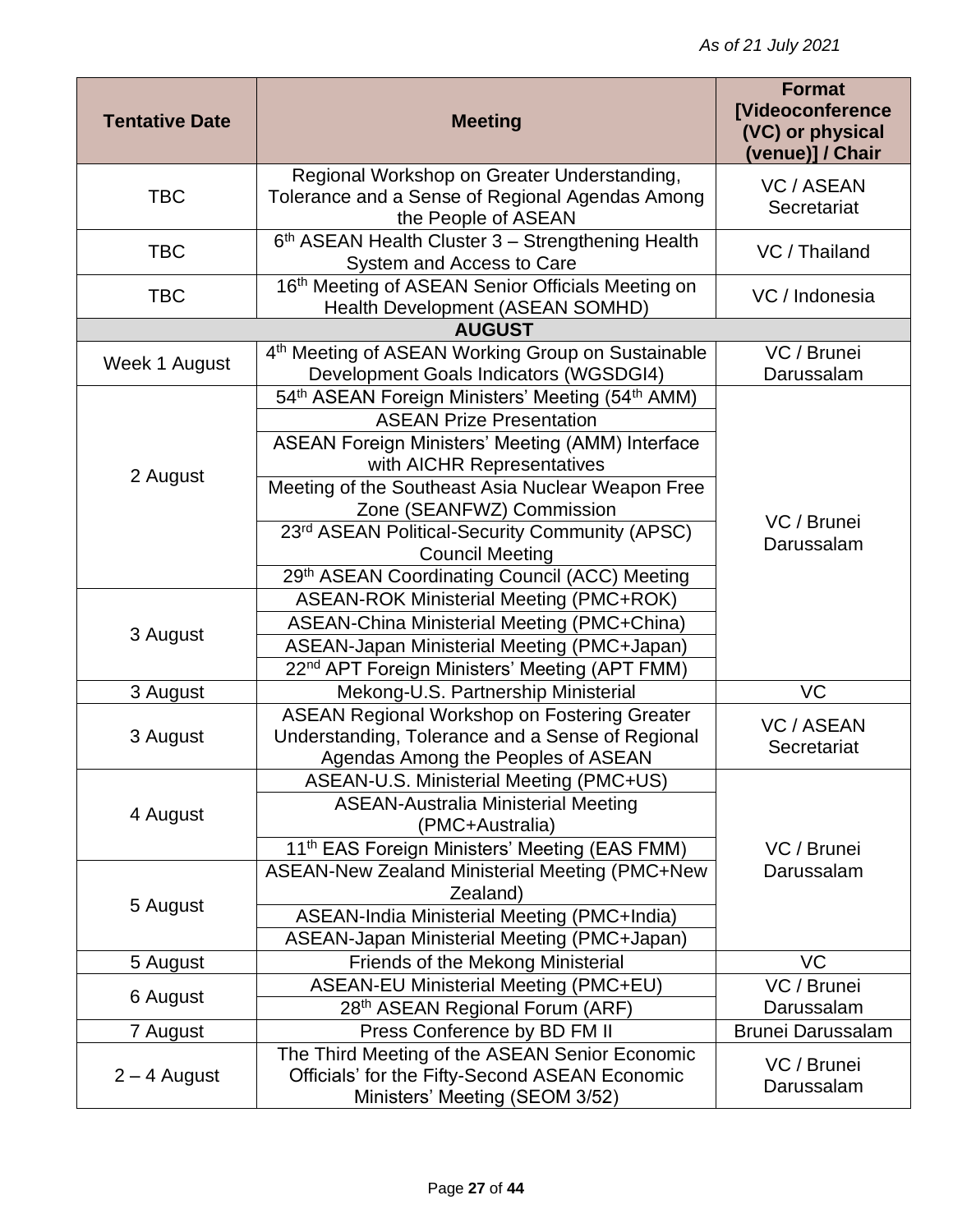| <b>Tentative Date</b> | <b>Meeting</b>                                                                                                     | <b>Format</b><br><b>[Videoconference</b><br>(VC) or physical<br>(venue)] / Chair |
|-----------------------|--------------------------------------------------------------------------------------------------------------------|----------------------------------------------------------------------------------|
|                       | 21 <sup>st</sup> CLMV Senior Economic Officials' Meeting<br>(CLMV SEOM)                                            |                                                                                  |
|                       | 14 <sup>th</sup> SEOM - Canada Consultations                                                                       |                                                                                  |
|                       | 35 <sup>th</sup> SEOM - ROK Consultations                                                                          |                                                                                  |
| 5 August              | 9 <sup>th</sup> SEOM - HKC Consultations                                                                           |                                                                                  |
|                       | 40 <sup>th</sup> SEOM - MOFCOM Consultations                                                                       |                                                                                  |
| 6 August              | The Second ASEAN Caucus Meeting of the ASEAN                                                                       | VC / Indonesia                                                                   |
|                       | - Hong Kong Sub-Committee on Investment                                                                            |                                                                                  |
| 8 August              | Launching of the ASEAN Green Initiative                                                                            | VC / ACB                                                                         |
| 9 August              | <b>National Day of Singapore</b>                                                                                   |                                                                                  |
| 9 August              | Trilateral Meeting of Brunei Darussalam, the                                                                       | VC / Brunei                                                                      |
|                       | Republic of Turkey and the ASEAN Secretariat                                                                       | Darussalam                                                                       |
| 10 August             | Islamic New Year (BD)                                                                                              |                                                                                  |
| 11 August             | <b>ASEAN Navy Chief Meeting</b>                                                                                    | VC / Brunei<br>Darussalam                                                        |
|                       | 34th SEOM-AUSTR Consultations                                                                                      |                                                                                  |
|                       | 34 <sup>th</sup> SEOM - India Consultations                                                                        | VC / Brunei                                                                      |
| 11 August             | 13 <sup>th</sup> SEOM - Russia Consultations                                                                       | Darussalam                                                                       |
|                       | 1 <sup>st</sup> SEOM – UK Consultations                                                                            |                                                                                  |
|                       | <b>SEOM</b> - Switzerland Dialogue                                                                                 |                                                                                  |
| 11 August             | Trilateral Meeting of Brunei Darussalam, the                                                                       | VC / Brunei                                                                      |
|                       | Kingdom of Norway and the ASEAN Secretariat                                                                        | Darussalam                                                                       |
| 11 or 12 August       | 22 <sup>nd</sup> Meeting of the ASEAN-COCI Sub-Committee on                                                        |                                                                                  |
| (TEC)                 | Culture (SCC) and 10 <sup>th</sup> Meeting of the ASEAN Plus<br><b>Three Cultural Cooperation Network (APTCCN)</b> | VC / Lao PDR                                                                     |
|                       | Her Majesty Queen Sirikit, the Queen Mother's                                                                      |                                                                                  |
| 12 August             | Birthday (TH)                                                                                                      |                                                                                  |
| 12 August             | Trilateral Meeting of Brunei Darussalam, the Swiss                                                                 | VC / Brunei                                                                      |
|                       | Confederation and the ASEAN Secretariat                                                                            | Darussalam                                                                       |
| 13 August             | The Second Meeting of the ASEAN-Hong Kong Sub-<br>Committee on Investment (Day 1)                                  | VC / Indonesia                                                                   |
|                       | 3rd ASEAN-GIZ Expert Group Meeting on                                                                              | VC / Philippines                                                                 |
| Mid-August            | Sustainable Urban Mobility Plans (SUMP) and                                                                        |                                                                                  |
|                       | Metropolitan Transport Executives (MTE)                                                                            |                                                                                  |
|                       | 39th SEOM - CER Consultations                                                                                      |                                                                                  |
| 16 August             | 2/26 SEOM - METI Consultations                                                                                     | VC / Brunei                                                                      |
|                       | 36th SEOM - Plus Three Consultations                                                                               | Darussalam                                                                       |
|                       | 28 <sup>th</sup> SEOM – EU Consultations                                                                           |                                                                                  |
|                       | 9 <sup>th</sup> SEOM – EAS Consultations                                                                           |                                                                                  |
| 16 August (TBC)       | 7th Programme Steering Committee (PSC) Meeting of<br><b>ARE4Biodiversity</b>                                       |                                                                                  |
| 16 August (TBC)       | 4th Programme Steering Committee (PSC) Meeting of<br><b>BCAMP</b>                                                  |                                                                                  |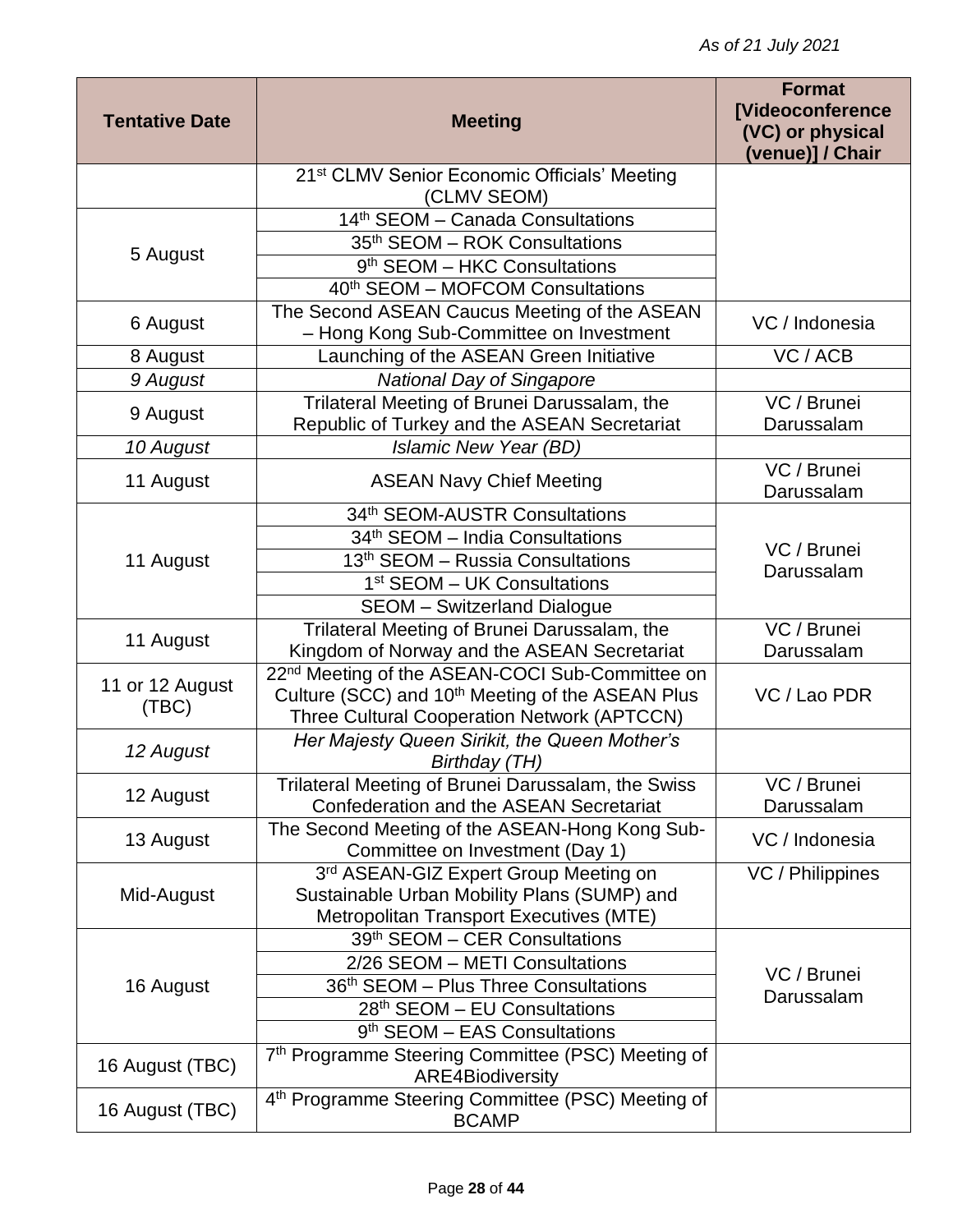| <b>Tentative Date</b> | <b>Meeting</b>                                                                                                                                                                                                                      | <b>Format</b><br><b>[Videoconference</b><br>(VC) or physical<br>(venue)] / Chair                       |
|-----------------------|-------------------------------------------------------------------------------------------------------------------------------------------------------------------------------------------------------------------------------------|--------------------------------------------------------------------------------------------------------|
| $16 - 17$ August      | 23rd Meeting of Governing Board of ASEAN Centre                                                                                                                                                                                     |                                                                                                        |
| (TBC)                 | for Biodiversity                                                                                                                                                                                                                    |                                                                                                        |
| 17 August             | Independence Day of Indonesia                                                                                                                                                                                                       |                                                                                                        |
| 17 August (TBC)       | Pre-ASOEN Meeting, Finalizing ASPEN Meeting and<br><b>ASEAN-EU Meeting</b>                                                                                                                                                          |                                                                                                        |
| $17 - 19$ August      | NADI Workshop: Strengthening Defence<br><b>Cooperation in ASEAN Health Security</b>                                                                                                                                                 | VC / Thailand                                                                                          |
| 18 August             | 40 <sup>th</sup> High - Level Task Force on ASEAN Economic<br>Integration (HLTF-EI)                                                                                                                                                 | VC / Singapore                                                                                         |
| $18 - 19$ August      | 22 <sup>nd</sup> Meeting of the ASEAN Community Statistical<br>System Sub-Committee on Planning and<br>Coordination (SCPC22)                                                                                                        | VC / Brunei<br>Darussalam                                                                              |
| 19 August (TBC)       | 90 <sup>th</sup> ASEAN Business Advisory Council (ASEAN-<br><b>BAC)</b> Meeting                                                                                                                                                     | VC                                                                                                     |
| $19 - 20$ August      | Workshop on Strengthening Self-help Group of<br>Persons with Disabilities in ASEAN+3 Countries,                                                                                                                                     | VC / SOMSWD<br>Thailand & Asia-<br><b>Pacific Development</b><br><b>Center on Disability</b><br>(APCD) |
| 23 August             | The Second Meeting of the ASEAN-Hong Kong Sub-<br>Committee on Investment (Day 2)                                                                                                                                                   | VC / Indonesia                                                                                         |
| $23 - 25$ August      | 42 <sup>nd</sup> General Assembly of ASEAN Inter-                                                                                                                                                                                   | VC / Brunei                                                                                            |
|                       | Parliamentary Assembly (AIPA)                                                                                                                                                                                                       | Darussalam                                                                                             |
|                       | The 8 <sup>th</sup> Meeting of the Lead Implementing Body for<br>the Master Plan on ASEAN Connectivity (MPAC)<br>2025 Strategic Area for Sustainable Infrastructure<br>(LIB-SI)<br>3/2021 ASEAN Connectivity Coordinating Committee |                                                                                                        |
| $23 - 26$ August      | (ACCC)                                                                                                                                                                                                                              | VC / ACCC Chair                                                                                        |
|                       | The ACCC Consultations with Dialogue Partners and<br><b>Other External Partners on Connectivity</b>                                                                                                                                 |                                                                                                        |
|                       | 12 <sup>th</sup> ASEAN Connectivity Symposium hosted by<br><b>ERIA</b>                                                                                                                                                              |                                                                                                        |
|                       | Fourth MPAC 2025 Monitoring, Review and<br>Evaluation (MRE) Meeting                                                                                                                                                                 |                                                                                                        |
| $24 - 25$ August      | 32 <sup>nd</sup> Rubber-Based Product Working Group<br>(RBPWG) Meeting                                                                                                                                                              | VC / Viet Nam                                                                                          |
| $24 - 25$ August      | The 22 <sup>nd</sup> ASEAN-OSHNET Coordination Board                                                                                                                                                                                | VC / Malaysia                                                                                          |
|                       | Meeting (22 <sup>nd</sup> CBM) and the 8 <sup>th</sup> ASEAN-OSHNET<br>Conference                                                                                                                                                   |                                                                                                        |
|                       | 32 <sup>nd</sup> Joint Sectoral Committee on Electrical and                                                                                                                                                                         |                                                                                                        |
| $24 - 25$ August      | Electronic Equipment (JSC EEE) Meeting                                                                                                                                                                                              | VC / Thailand                                                                                          |
| $24 - 26$ August      | 79th Coordinating Committee on Investment Meeting<br>(CCI)                                                                                                                                                                          | VC / Viet Nam                                                                                          |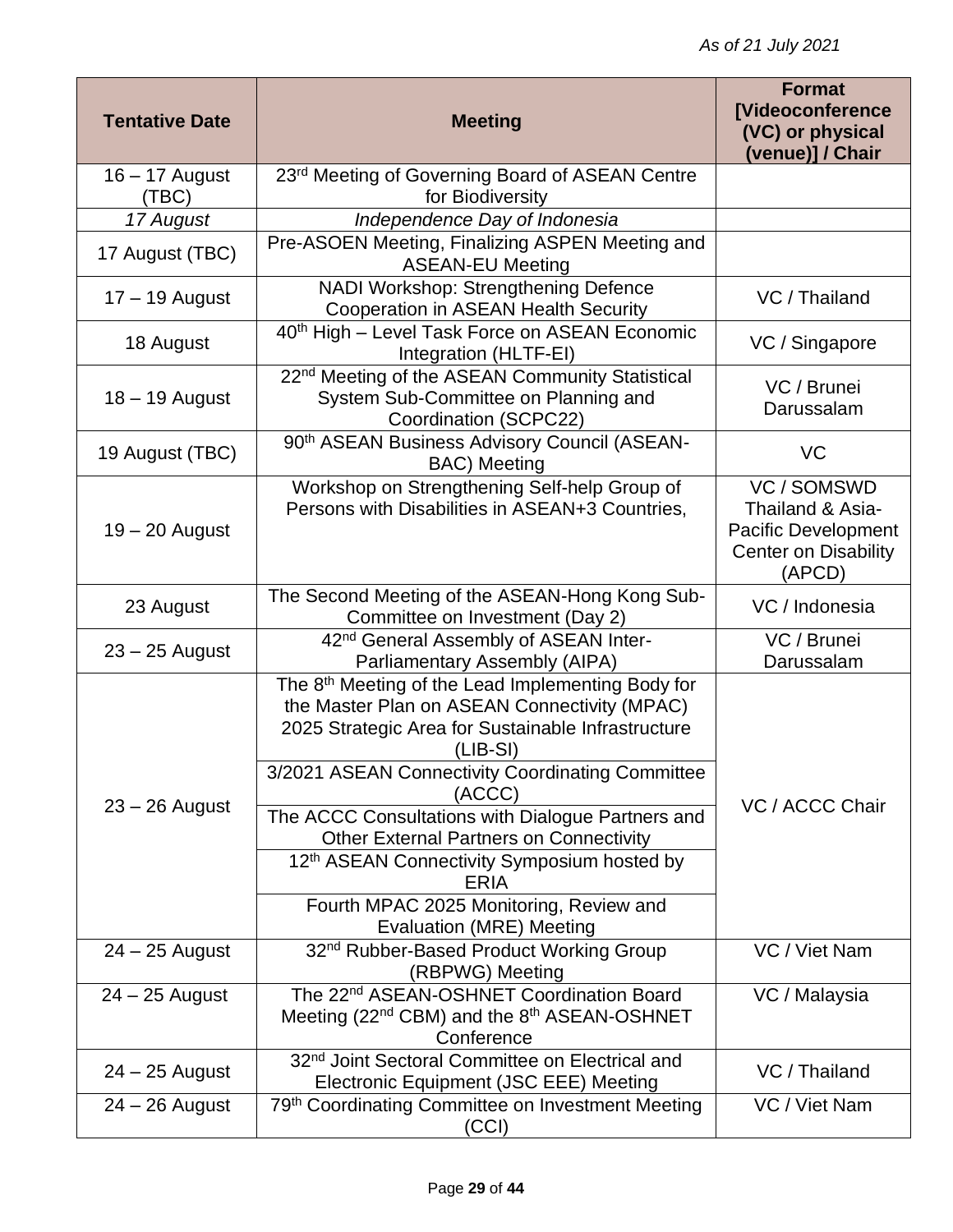| <b>Tentative Date</b> | <b>Meeting</b>                                                                                                                                                           | <b>Format</b><br><b>[Videoconference</b><br>(VC) or physical<br>(venue)] / Chair |
|-----------------------|--------------------------------------------------------------------------------------------------------------------------------------------------------------------------|----------------------------------------------------------------------------------|
| $25 - 26$ August      | 24th Directors-General of Immigration Departments<br>and Heads of Consular Affairs Divisions of the<br>Ministries of Foreign Affairs (DGICM) and Its Related<br>Meetings | VC / The Philippines                                                             |
| $25 - 26$ August      | 8th Meeting of ACSS Working Group on Statistics of<br><b>International Trade in Services (WGSITS8)</b>                                                                   | VC (TBC)                                                                         |
| $25 - 27$ August      | 30 <sup>th</sup> Customs Enforcement and Compliance Working<br>Group (30th CECWG)                                                                                        | Viet Nam (TBC) /<br>Malaysia                                                     |
| 25 August             | BIMP-EAGA 8 <sup>th</sup> Trade and Investment Facilitation<br><b>Centre Cluster Meeting</b>                                                                             | $\overline{VC}$ / Brunei<br>Darussalam                                           |
| 26 August             | Partnership Conference on Advancing the<br>Implementation of ASEAN Culture of Prevention<br>Focusing on Post Pandemic Recovery                                           | <b>VC / ASEAN</b><br>Secretariat                                                 |
| 30 August             | National Heroes Day (PH)                                                                                                                                                 |                                                                                  |
| $30 - 31$ August      | 2 <sup>nd</sup> ASEAN-ITF Expert Group Meeting on<br>Implementation of ASEAN Fuel Economy Roadmap                                                                        | VC / Singapore                                                                   |
| 31 August             | National Day of Malaysia                                                                                                                                                 |                                                                                  |
| <b>TBC</b>            | 3rd Meeting of the AANZFTA Sub-Committee on<br><b>Financial Services ASEAN Caucus</b>                                                                                    | VC / Brunei<br>Darussalam                                                        |
| <b>TBC</b>            | Working Group ASEAN Forum on Taxation (WG-<br>AFT)                                                                                                                       | VC / Brunei<br>Darussalam                                                        |
| <b>TBC</b>            | <b>ASEAN Sub-Forum on Excise Taxation (SF-ET)</b><br>Meeting                                                                                                             | VC / Brunei<br>Darussalam                                                        |
| <b>TBC</b>            | 14 <sup>th</sup> Joint Task Force on HADR                                                                                                                                |                                                                                  |
| <b>TBC</b>            | 4th Annual ASEAN Smart Cities Network (ASCN)<br>Meeting + side event                                                                                                     |                                                                                  |
| <b>TBC</b>            | <b>ASEAN Smart Cities Network (ASCN) Roundtable</b><br>Meeting + side event                                                                                              |                                                                                  |
| <b>TBC</b>            | 42 <sup>nd</sup> ASEAN Senior Officials Meeting on Drug<br>Matters (ASOD)                                                                                                | TBC / Lao PDR                                                                    |
| <b>TBC</b>            | Senior Officials Meeting of the ASEAN Ministers on<br>Agriculture and Forestry (SOM-AMAF)                                                                                | Cambodia /VC (TBC)<br>/ Cambodia                                                 |
| <b>TBC</b>            | Ministerial Meeting on National Development<br><b>Planning Ministries</b>                                                                                                | VC/TBC                                                                           |
| <b>TBC</b>            | 3rd SDG Forum on National Planning Agencies                                                                                                                              | VC/TBC                                                                           |
| <b>TBC</b>            | 10th ASWC Conference                                                                                                                                                     | VC / TBC                                                                         |
| <b>TBC</b>            | 41 <sup>st</sup> ASEAN Maritime Transport Working Group<br>Meeting (MTWG)                                                                                                | VC / Thailand                                                                    |
| <b>TBC</b>            | 3rd AANZFTA Sub-Committee on Telecommunication<br>Meeting (SC-TEL)                                                                                                       | VC / Co-Chairs:<br>Singapore, Australia,<br>New Zealand                          |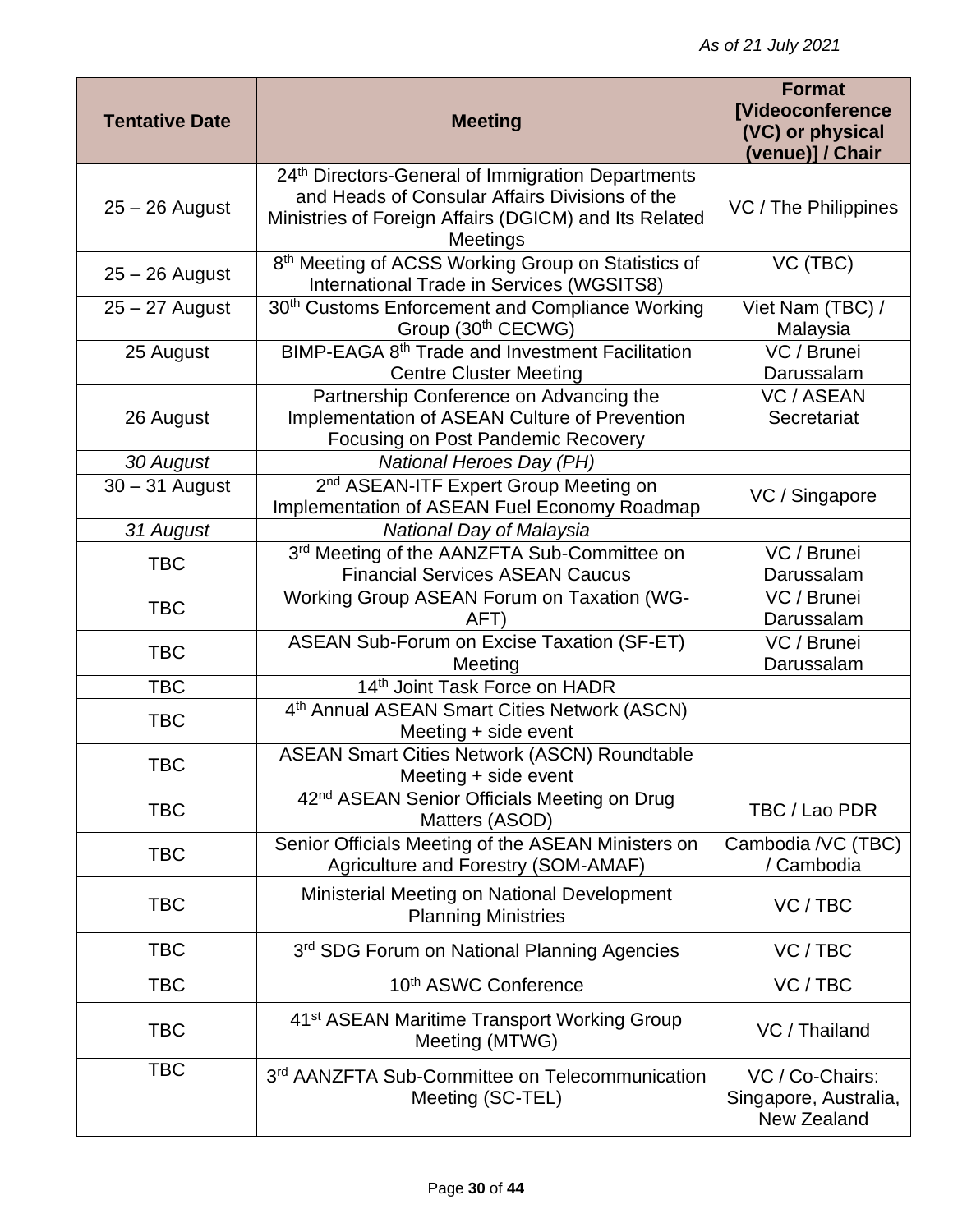| <b>Tentative Date</b>       | <b>Meeting</b>                                                                                                            | <b>Format</b><br><b>[Videoconference</b><br>(VC) or physical<br>(venue)] / Chair |
|-----------------------------|---------------------------------------------------------------------------------------------------------------------------|----------------------------------------------------------------------------------|
| <b>TBC</b>                  | 2 <sup>nd</sup> Meeting of the Technical Working Group on                                                                 | <b>VC / ASEAN</b>                                                                |
| <b>TBC</b>                  | Protection, Gender, and Inclusion (TWG on PGI)<br>7 <sup>th</sup> ASEAN Health Cluster 1 – Promoting Healthy<br>Lifetsyle | Secretariat<br>VC / Malaysia                                                     |
| <b>TBC</b>                  | 13th Technical Working Group on Civil-Military<br>Coordination (TWG on CIMIC)                                             | VC / Malaysia &<br>Singapore                                                     |
|                             | <b>SEPTEMBER</b>                                                                                                          |                                                                                  |
| $1 - 2$ September           | ASEAN+3 Finance and Central Bank Taskforce<br>Meeting (ASEAN+3 TF)                                                        | VC / Brunei<br>Darussalam                                                        |
| $1 - 3$ September           | 17th SOMSWD and Related Meetings                                                                                          | VC / SOMSWD<br><b>Thailand</b>                                                   |
| 2 September                 | <b>National Day of Viet Nam</b>                                                                                           |                                                                                  |
| $6 - 7$ September           | Preparatory CLMV Senior Economic Officials'<br>Meeting                                                                    | VC / Brunei<br>Darussalam                                                        |
|                             | Prep-SEOM for ASEAN Economic Ministers' Meeting<br>(AEM)                                                                  |                                                                                  |
| $6 - 8$ September<br>(TBC)  | 14 <sup>th</sup> ASEAN Forum on Migrant Labour                                                                            | VC / Brunei<br>Darussalam                                                        |
| $6 - 10$ September<br>(TBC) | 11 <sup>th</sup> ASEAN-ROK Transport Cooperation Forum                                                                    | VC / Co-Chairs:<br>Cambodia and ROK                                              |
|                             | 7th PSC Meeting of ASEAN-Germany<br><b>Cooperation on Biodiversity</b>                                                    |                                                                                  |
|                             | 4th PSC Meeting of BCAMP                                                                                                  |                                                                                  |
|                             | 23rd Meeting of Governing Board of ASEAN<br>Centre for Biodiversity (ACB)                                                 |                                                                                  |
|                             | <b>Consultation Meeting on ASEAN Joint Statement</b><br>on Climate Change to UNFCCC COP26                                 |                                                                                  |
|                             | <b>Consultation Meeting on ASEAN Joint Statement</b><br>on Biodiversity to CBD COP 15                                     | VC / Brunei                                                                      |
| $6 - 10$ September          | 32 <sup>nd</sup> Meeting of ASEAN Senior Officials on<br>Environment (ASOEN) & Related Meetings                           | Darussalam /<br>Myanmar                                                          |
|                             | 15th ASEAN-Japan Dialogue on Environment                                                                                  |                                                                                  |
|                             | 17th ASEAN Plus Three Senior Officials<br>Meeting on Environment (SOME)                                                   |                                                                                  |
|                             | 3rd ASEAN-EU High-Level Dialogue on Environment<br>and Climate Change                                                     |                                                                                  |
|                             | <b>ASEAN-ROK Dialogue on Environment and Climate</b><br>Change                                                            |                                                                                  |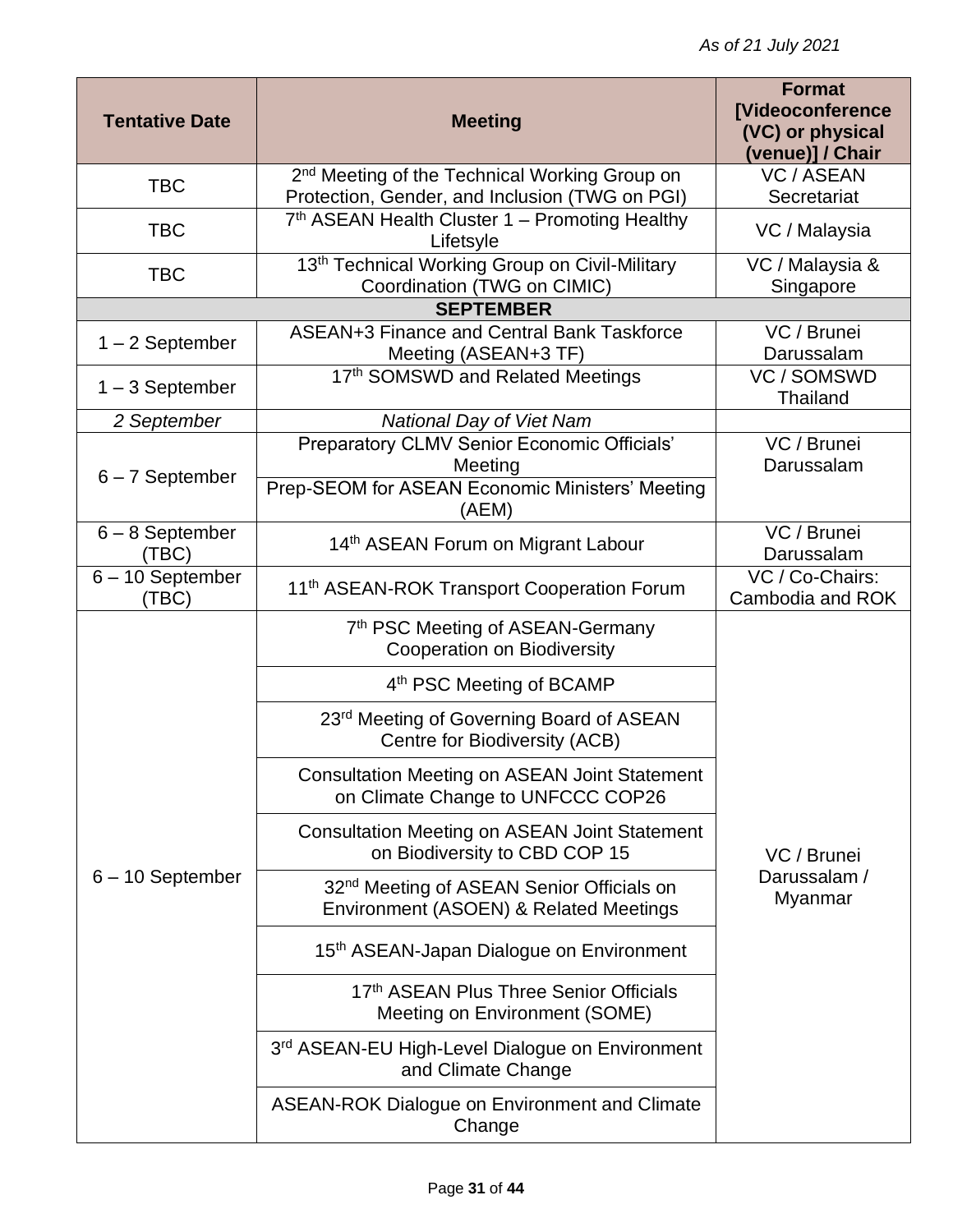| <b>Tentative Date</b>                 | <b>Meeting</b>                                                                                                                                                                                                                                                                                                                                                                                                                                                                                                                                                                                                                       | <b>Format</b><br><b>[Videoconference</b><br>(VC) or physical<br>(venue)] / Chair |
|---------------------------------------|--------------------------------------------------------------------------------------------------------------------------------------------------------------------------------------------------------------------------------------------------------------------------------------------------------------------------------------------------------------------------------------------------------------------------------------------------------------------------------------------------------------------------------------------------------------------------------------------------------------------------------------|----------------------------------------------------------------------------------|
|                                       | Officials Meeting for Preparation of the 5 <sup>th</sup> EAS EMM<br>(TBC)                                                                                                                                                                                                                                                                                                                                                                                                                                                                                                                                                            |                                                                                  |
| $7 - 9$ September                     | 30 <sup>th</sup> ASEAN Land Transport Working Group (LTWG),<br>12th ASEAN Multi-Sectoral Special Working Group<br>(MRSSWG), and 19 <sup>th</sup> ASEAN Highway Sub-Working<br>Group (AHSWG)                                                                                                                                                                                                                                                                                                                                                                                                                                          | VC / Viet Nam                                                                    |
| Week commencing<br>6 or 13 Sept (TBC) | ASEAN-Japan Seminar on Proof of Concept (PoC)<br>on ICT Solutions for Overloaded Vehicle Control                                                                                                                                                                                                                                                                                                                                                                                                                                                                                                                                     | VC (TBC) / Co-<br><b>Chairs: Thailand and</b><br>Japan                           |
| $7 - 8$ September                     | 32 <sup>nd</sup> Meeting of Automotive Product Working Group<br>(APWG)                                                                                                                                                                                                                                                                                                                                                                                                                                                                                                                                                               | VC/ Viet Nam                                                                     |
| 8 September                           | AEM-35th ASEAN Free Trade Agreement Council<br>Meeting<br>AEM-24 <sup>th</sup> ASEAN Investment Area Council Meeting<br><b>AEM-ASEAN BAC Consultations</b>                                                                                                                                                                                                                                                                                                                                                                                                                                                                           | VC / Brunei<br>Darussalam                                                        |
| 9 September                           | 65 <sup>th</sup> IAI Task Force Meeting                                                                                                                                                                                                                                                                                                                                                                                                                                                                                                                                                                                              | VC / Viet Nam                                                                    |
|                                       | 53rd ASEAN Economic Ministers' (AEM) Meeting                                                                                                                                                                                                                                                                                                                                                                                                                                                                                                                                                                                         | VC / Brunei                                                                      |
| 9 September                           | <b>AEM-DPs Consultations</b>                                                                                                                                                                                                                                                                                                                                                                                                                                                                                                                                                                                                         | Darussalam                                                                       |
| 9 September                           | 1st ROK-ASEAN Cooperation Forum on Public<br>Administration                                                                                                                                                                                                                                                                                                                                                                                                                                                                                                                                                                          | VC/ROK                                                                           |
| 10 September                          | 13th CLMV Economic Ministers' Meeting                                                                                                                                                                                                                                                                                                                                                                                                                                                                                                                                                                                                | VC / Brunei<br>Darussalam                                                        |
| 10 September                          | 11 <sup>th</sup> Consultation of the IAI Task Force with ASEAN<br><b>Partners</b>                                                                                                                                                                                                                                                                                                                                                                                                                                                                                                                                                    | VC / Viet Nam                                                                    |
| 10 September<br>(TEC)                 | 18th Joint Business Councils Meeting (JBC)                                                                                                                                                                                                                                                                                                                                                                                                                                                                                                                                                                                           | VC                                                                               |
| 13 September                          | <b>AEM-DPs Consultations</b>                                                                                                                                                                                                                                                                                                                                                                                                                                                                                                                                                                                                         | VC / Brunei<br>Darussalam                                                        |
| 13 - 16 September                     | <b>ASEAN Senior Officials' Meeting on Energy</b><br>Preparatory Meeting for the 39 <sup>th</sup> ASEAN Minister on<br><b>Energy Meeting</b><br>(SOME Preparatory Meeting for the 39th AMEM)<br>SOME Preparatory Meeting for the 18th AMEM + 3<br>East Asia Summit Energy Cooperation Task Force<br>Preparatory Meeting for the 15 <sup>th</sup> East Asia Summit<br><b>Energy Ministers' Meeting</b><br>(EAS ECTF Preparatory Meeting for the 15th EAS<br>EMM)<br>39th ASEAN Ministers on Energy Meeting (AMEM)<br>$7th$ AMEM – IEA Dialogue<br>(Dialogue with International Energy Agency)<br>5 <sup>th</sup> AMEM - IRENA Dialogue | VC / Brunei<br>Darussalam                                                        |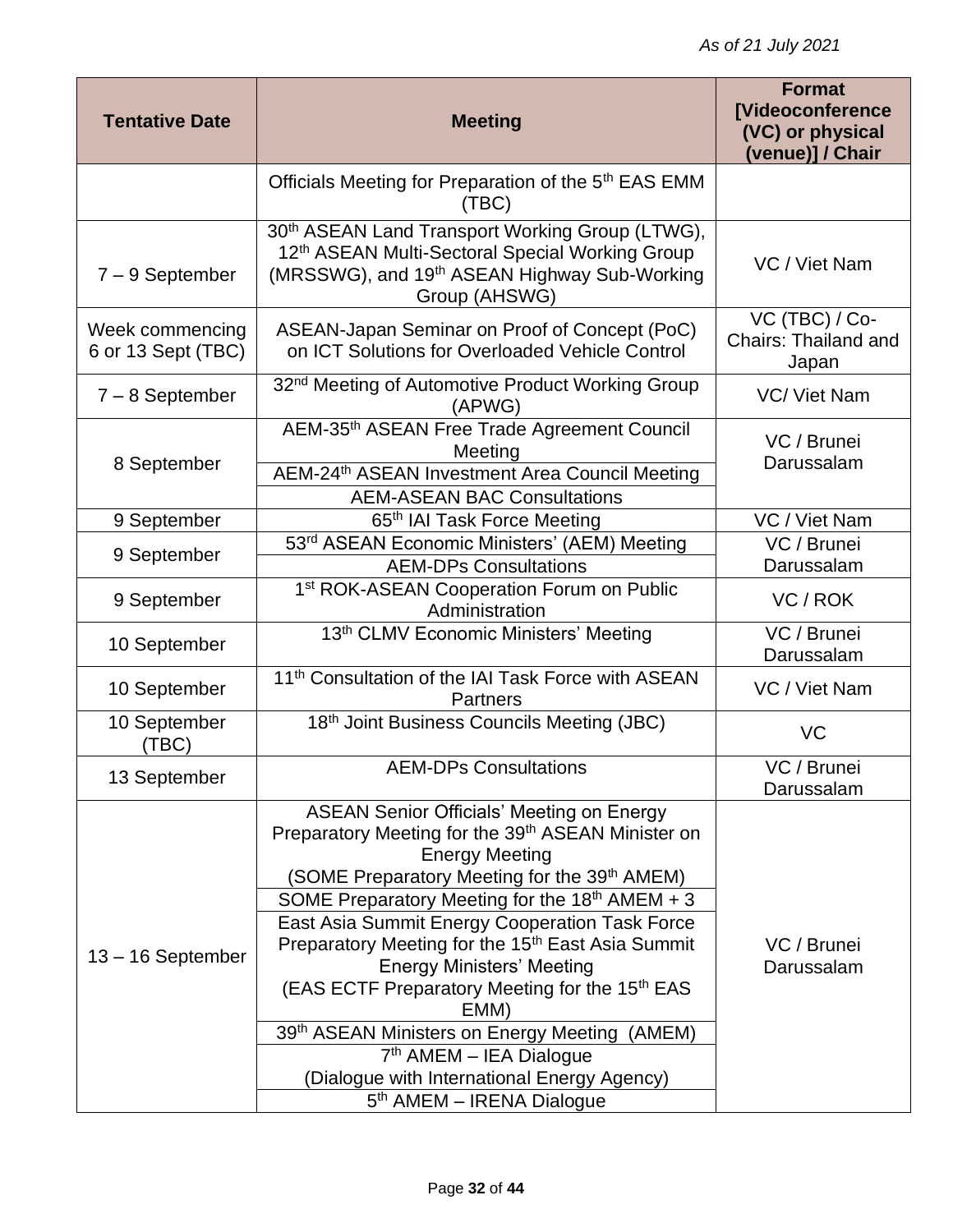| <b>Tentative Date</b>        | <b>Meeting</b>                                                                                                                                                                                                                       | <b>Format</b><br><b>[Videoconference</b><br>(VC) or physical<br>(venue)] / Chair |
|------------------------------|--------------------------------------------------------------------------------------------------------------------------------------------------------------------------------------------------------------------------------------|----------------------------------------------------------------------------------|
|                              | (Dialogue with International Renewable Energy                                                                                                                                                                                        |                                                                                  |
|                              | Agency)<br>18th AMEM+3                                                                                                                                                                                                               |                                                                                  |
|                              | 15th East Asia Summit Energy Ministers' Meeting                                                                                                                                                                                      |                                                                                  |
|                              | (15 <sup>th</sup> EAS EMM)                                                                                                                                                                                                           |                                                                                  |
|                              | <b>ASEAN Energy Business Forum</b>                                                                                                                                                                                                   |                                                                                  |
| 14 September                 | <b>AEM-DPs Consultations</b>                                                                                                                                                                                                         | VC / Brunei<br>Darussalam                                                        |
| 14 September                 | 7th Meeting of the ASEAN Coordinating Council<br>Working Group on Public Health Emergencies<br>(ACCWG PHE)                                                                                                                           | VC / Brunei<br>Darussalam                                                        |
| $14 - 16$ September          | 29th Customs Capacity Building Working Group (29th<br>CCBWG)                                                                                                                                                                         | VC / Indonesia                                                                   |
| 15 September                 | <b>AEM-DPs Consultations</b>                                                                                                                                                                                                         | VC / Brunei<br>Darussalam                                                        |
| 16 September                 | Malaysia Day                                                                                                                                                                                                                         |                                                                                  |
| 20 September                 | <b>RCEP Interim Joint Committee Meeting</b>                                                                                                                                                                                          | VC / Brunei<br>Darussalam                                                        |
| $20 - 21$ September          | 33rd Prepared Foodstuff Product Working Group<br>(PFPWG) - The 4 <sup>th</sup> ASEAN Committee on<br>Harmonisation of Prepared Foodstuff Standards<br>(ACHPFS)                                                                       | VC / Lao PDR                                                                     |
| $20 - 23$ September          | ASEAN Regional Forum (ARF) Workshop on<br>Promoting the Youth, Peace and Security Agenda in<br>the ARF                                                                                                                               | VC / Brunei<br>Darussalam                                                        |
| $20 - 23$ September<br>(TBC) | The 56 <sup>th</sup> Working Group on Technical Matters for the<br>ASW (TWG) Meeting                                                                                                                                                 | VC / Brunei<br>Darussalam                                                        |
| 21 September                 | <b>ASEAN Plus Three (APT) SOM</b>                                                                                                                                                                                                    | VC / Brunei<br>Darussalam                                                        |
| 21 September                 | <b>RCEP Ministerial Meeting</b>                                                                                                                                                                                                      | $\overline{VC}$ / Brunei<br>Darussalam                                           |
| $21 - 22$ September          | 5 <sup>th</sup> Meeting of Working Group on System of National<br>Accounts (WGSNA5)                                                                                                                                                  | VC (TBC)                                                                         |
| 22 September                 | 4 <sup>th</sup> ASEAN Inclusive Business Summit                                                                                                                                                                                      | VC / Brunei<br>Darussalam                                                        |
| $22 - 24$ September          | 10 <sup>th</sup> ADMM-Plus EWG on Humanitarian Mine Action                                                                                                                                                                           | Nanjing, China /<br>Cambodia & China                                             |
| 23 September                 | East Asia Summit (EAS) SOM                                                                                                                                                                                                           | VC / Brunei<br>Darussalam                                                        |
| $23 - 24$ September          | 33 <sup>rd</sup> Prepared Foodstuff Product Working Group<br>(PFPWG) - 6 <sup>th</sup> Joint Sectoral Committee on MRA for<br>Inspection and Certification System on Food Hygiene<br>for Prepared Foodstuff Products (JSC MRA on PF) | VC / Thailand                                                                    |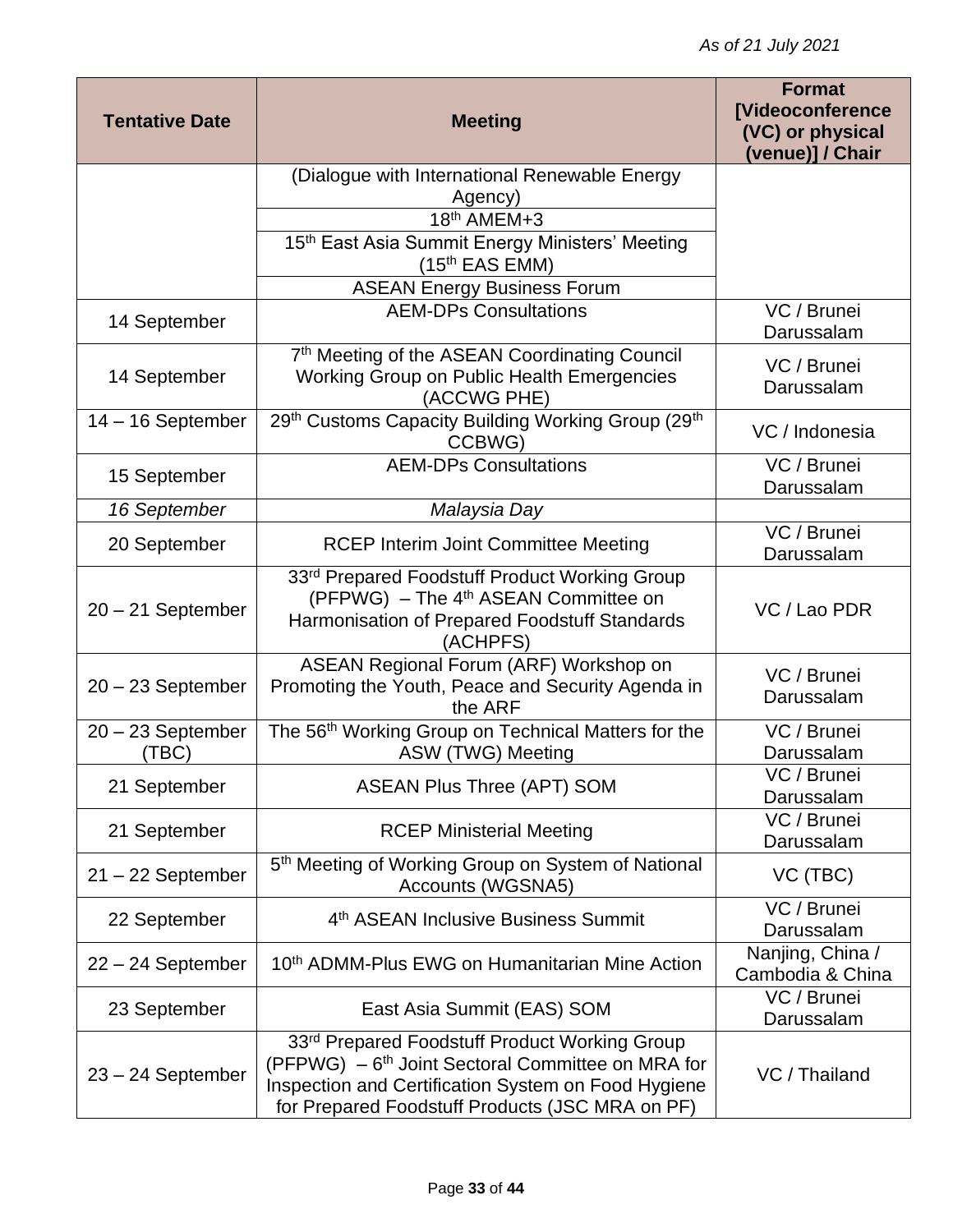| <b>Tentative Date</b>           | <b>Meeting</b>                                                                                                                                 | <b>Format</b><br><b>[Videoconference</b><br>(VC) or physical<br>(venue)] / Chair |
|---------------------------------|------------------------------------------------------------------------------------------------------------------------------------------------|----------------------------------------------------------------------------------|
| 24 September                    | Constitution Day (CA)                                                                                                                          |                                                                                  |
| 27 September                    | 24 <sup>th</sup> Brunei Indonesia Malaysia Philippines-East Asia<br>Growth Area (BIMP-EAGA) Ministerial Meeting and<br><b>Related Meetings</b> | VC / Malaysia & the<br>Philippines                                               |
| $27 - 28$ September             | 33rd Prepared Foodstuff Product Working Group<br>(PFPWG) - The 19th ASEAN Food Testing<br>Laboratory Committee (AFTLC)                         | VC / Brunei<br>Darussalam                                                        |
| $27 - 29$ September             | 31 <sup>st</sup> Meeting of the Senior Officials Committee for the<br><b>ASEAN Socio-Cultural Community (SOCA)</b>                             | VC / Brunei<br>Darussalam                                                        |
|                                 | 26th ASEAN Socio-Cultural Community Council<br>(ASCC) Meeting                                                                                  | VC / Brunei<br>Darussalam                                                        |
| $27 - 30$ September             | 15 <sup>th</sup> ASEAN Ministerial Meeting on Transnational<br>Crime (AMMTC) and Its Related Meetings                                          | VC / Brunei<br>Darussalam                                                        |
| $27 - 30$ September             | 10th ASEAN Medical Device Committee (AMDC)<br>Meeting                                                                                          | VC / Viet Nam                                                                    |
| 27 September $-2$<br>October    | AANZFTA Joint Committee Meeting and Related<br>Meetings                                                                                        | VC / TBC                                                                         |
| 29 September                    | ASEAN Foreign Ministers' Meeting with the UN<br>Secretary-General and the President of the 76 <sup>th</sup><br>UNGA (AUMM)                     | VC / Brunei<br>Darussalam                                                        |
| 30 September $-1$<br>October    | Network of ASEAN Defence and Security Institution<br>(NADI) Workshop: Emerging Technologies and Its<br>Impact to Defence and Security          | VC / Brunei<br>Darussalam                                                        |
| <b>TBC</b>                      | Brunei Indonesia Malaysia Philippines-East Asia<br>Growth Area (BIMP-EAGA) SOM                                                                 | VC / Malaysia                                                                    |
|                                 | 11 <sup>th</sup> ASEAN Plus Three Senior Officials Meeting on<br>Education (SOM-ED+3)                                                          |                                                                                  |
|                                 | 5 <sup>th</sup> ASEAN Plus Three Education Ministers Meeting<br>(APT EMM)                                                                      |                                                                                  |
| September/October<br><b>TBC</b> | 6 <sup>th</sup> East Asia Summit Senior Officials Meeting on<br>Education (EAS SOM-ED)                                                         | <b>VC/Philippines</b>                                                            |
|                                 | 5 <sup>th</sup> East Asia Summit Education Ministers Meeting<br>(EAS EMM)                                                                      |                                                                                  |
|                                 | 16th ASEAN Senior Officials Meeting on Education<br>(SOM-ED)                                                                                   |                                                                                  |
|                                 | 42 <sup>nd</sup> WC-Capital Account Liberalisation (CAL)<br>Meeting                                                                            | VC / Brunei<br>Darussalam                                                        |
|                                 | 23rd WC-Payments and Settlements Systems (PSS)                                                                                                 | VC / Brunei                                                                      |
| September/October               | Meeting                                                                                                                                        | Darussalam                                                                       |
| <b>TBC</b>                      | WC-Capital Market Development (CMD) Meeting                                                                                                    | VC / Brunei<br>Darussalam                                                        |
|                                 | Joint ASEAN Capital Market Forum (ACMF) - WC-<br>Capital Market Development (CMD)                                                              | VC / Brunei<br>Darussalam                                                        |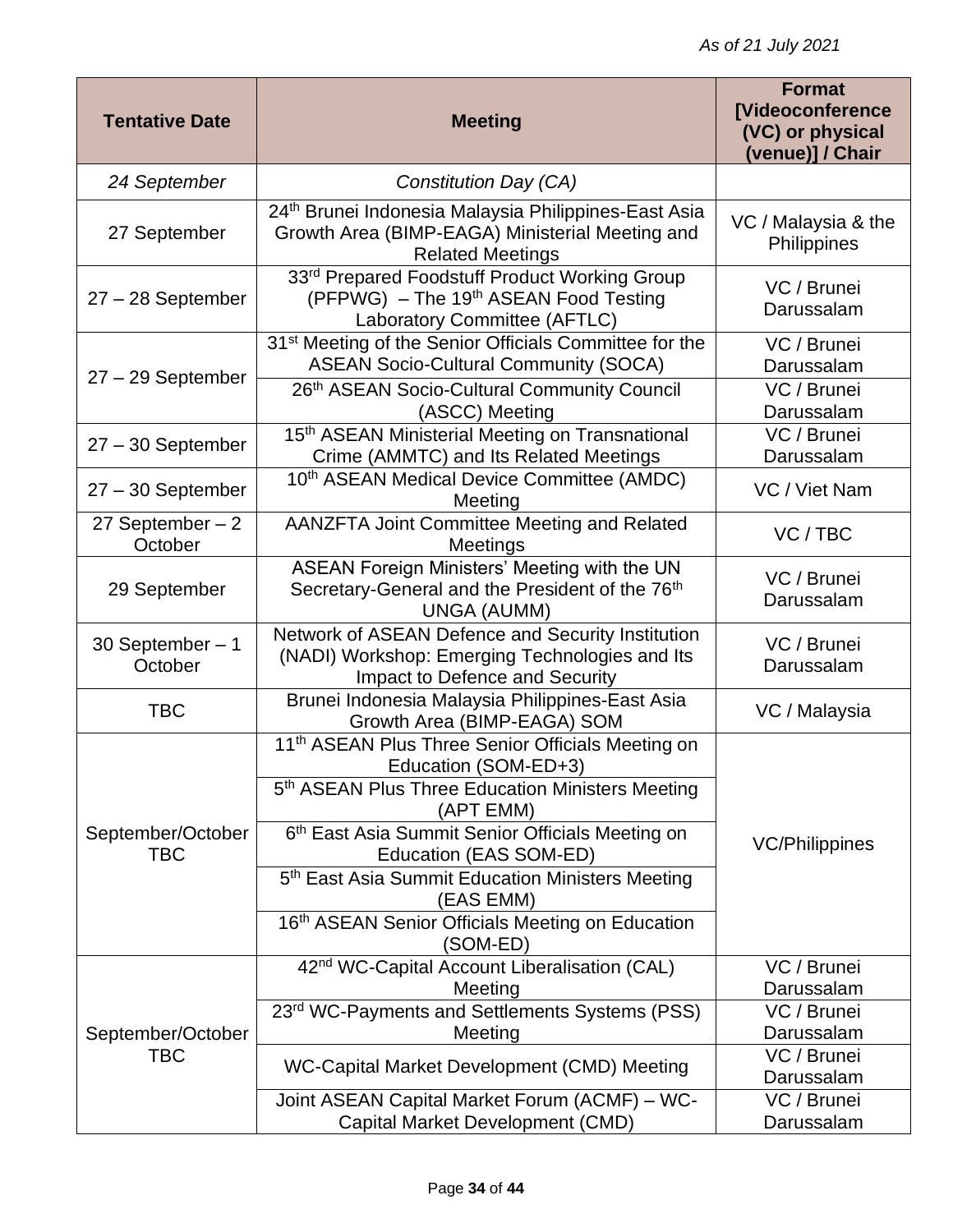| <b>Tentative Date</b> |                                                                                                                                     | <b>Format</b><br><b>[Videoconference</b> |
|-----------------------|-------------------------------------------------------------------------------------------------------------------------------------|------------------------------------------|
|                       | <b>Meeting</b>                                                                                                                      | (VC) or physical<br>(venue)] / Chair     |
|                       | WC-Financial Services Liberalisation (FSL) Meeting                                                                                  | VC / Brunei                              |
|                       |                                                                                                                                     | Darussalam                               |
|                       | <b>WC-ASEAN Banking Integration Framework (ABIF)</b>                                                                                | VC / Brunei                              |
|                       | Meeting                                                                                                                             | Darussalam                               |
|                       | 12 <sup>th</sup> WC-Financial Inclusion (FINC)                                                                                      | VC / Brunei<br>Darussalam                |
|                       | Steering Committee for Capacity Building (SCCB)                                                                                     | VC / Brunei<br>Darussalam                |
| <b>TBC</b>            | 3 <sup>rd</sup> Meeting of the AANZFTA Sub-Committee on                                                                             | VC / Brunei                              |
|                       | <b>Financial Services Plenary</b>                                                                                                   | Darussalam                               |
| <b>TBC</b>            | 14 <sup>th</sup> ASEAN Forum on Migrant Labour                                                                                      | VC / Brunei<br>Darussalam                |
| <b>TBC</b>            | WC-Payments and Settlements Systems (PSS)                                                                                           | VC / Brunei<br>Darussalam                |
| <b>TBC</b>            | <b>WC-Financial Services Liberalisation (FSL)</b>                                                                                   | VC / Brunei<br>Darussalam                |
| <b>TBC</b>            | <b>ACMF Deputies</b>                                                                                                                | VC / Brunei<br>Darussalam                |
| <b>TBC</b>            | WC-Capital Account Liberalisation (CAL)                                                                                             | VC / Brunei                              |
|                       |                                                                                                                                     | Darussalam                               |
| <b>TBC</b>            | Steering Committee for Capacity Building (SCCB)                                                                                     | VC / Brunei<br>Darussalam                |
| <b>TBC</b>            | <b>WC-ASEAN Banking Integration Framework (ABIF)</b>                                                                                | VC / Brunei<br>Darussalam                |
| <b>TBC</b>            | <b>WC-Financial Inclusion (FINC)</b>                                                                                                | VC / Brunei<br>Darussalam                |
| <b>TBC</b>            | 9th Meeting of the Technical Sub-Working Group on<br><b>Classification (TSWGC)</b>                                                  | VC / Cambodia                            |
| <b>TBC</b>            | 56 <sup>th</sup> Meeting of the ASEAN-Committee on Culture<br>and Information (COCI)                                                | VC / Thailand                            |
| <b>TBC</b>            | 11 <sup>th</sup> Senior Meeting on Youth (SOMY XI) and<br>Tenth ASEAN Plus Three Senior Officials Meeting on<br>Youth (10th SOMY+3) | VC / Malaysia                            |
| <b>TBC</b>            | 17th SOMSWD, 16th SOMSWD +3 and Related<br>Meetings                                                                                 | <b>TBC</b>                               |
| <b>TBC</b>            | Mid-Term Review of the ASEAN Enabling Masterplan<br>2025                                                                            | VC / TBC                                 |
| <b>TBC</b>            | ASEAN High-Level Meeting on Biodiversity and<br><b>Wildlife Conservation</b>                                                        | <b>ACB</b>                               |
| <b>TBC</b>            | <b>ASEAN-China Environmental Cooperation Forum</b><br>2021<br>High-Level Forum on Green and Sustainable<br>Development              | China                                    |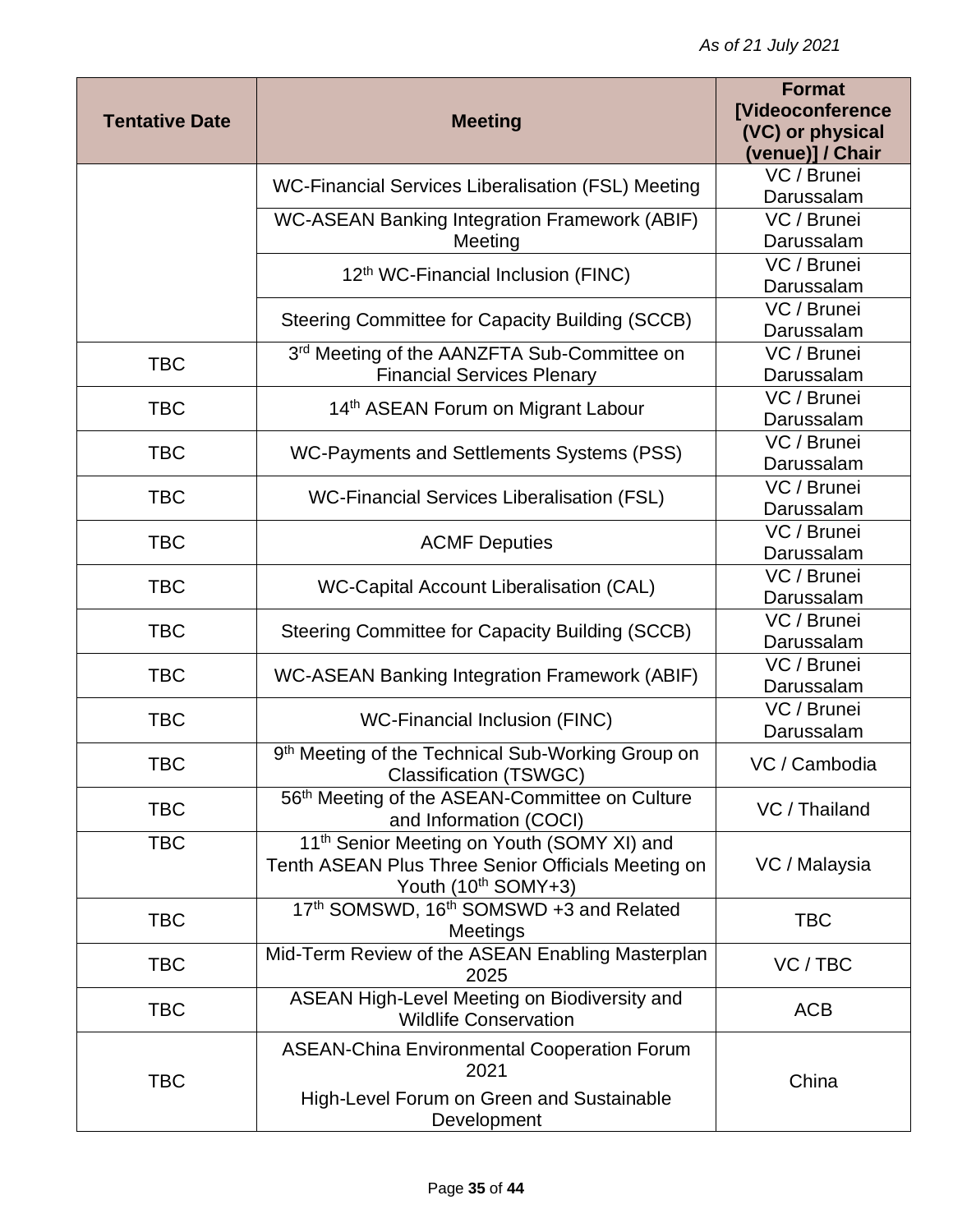| <b>Tentative Date</b> | <b>Meeting</b>                                                                                                                                | <b>Format</b><br><b>[Videoconference</b><br>(VC) or physical<br>(venue)] / Chair |
|-----------------------|-----------------------------------------------------------------------------------------------------------------------------------------------|----------------------------------------------------------------------------------|
| <b>TBC</b>            | 12 <sup>th</sup> ASEAN Plus Three Leadership Programme on<br>Sustainable Consumption and Production (TBC)                                     | Lao PDR (TBC)                                                                    |
| <b>TBC</b>            | Peatland Forum in Southeast ASEA by MoEF and<br><b>ITPC (MAHFSA)</b>                                                                          |                                                                                  |
| $Q3$ (TBC)            | 1st Project Steering Committee (PSC) Meeting of the<br>Expert Panel to Discuss Feasibility of the<br><b>Establishment of ASEAN Aid</b>        | VC / ASEAN<br>Secretariat                                                        |
| Q3 (TBC)              | 12 <sup>th</sup> AMRDPE, 18 <sup>th</sup> SOMRDPE, 14 <sup>th</sup> SOMRDPE+3<br>and Related Meetings                                         | <b>TBC</b>                                                                       |
| Q3/Q4 (TBC)           | <b>ASEAN Qualifications Reference Framework (AQRF)</b><br><b>Committee Meeting</b>                                                            | VC / Chair:<br>Cambodia                                                          |
| <b>TBC</b>            | 6th ASEAN Health Cluster 4 Meeting - Ensuring Food<br>Safety                                                                                  | VC / Brunei<br>Darussalam                                                        |
| Q <sub>4</sub>        | 15th ASEAN Defence Ministers Meeting Plus Experts'<br>Working Group on Peacekeeping Operations<br>(ADMM-Plus EWG on PKO)                      | VC / Co-Chairs: Viet<br>Nam and Japan                                            |
|                       | <b>OCTOBER</b>                                                                                                                                |                                                                                  |
| $1st$ - $2nd$ Week    | 8 <sup>th</sup> ASEAN Ministerial Meeting on Minerals (AMMin),<br>21 <sup>st</sup> ASOMM, 14 <sup>th</sup> ASOMM+3 and Associated<br>Meetings | VC / Viet Nam                                                                    |
|                       | 16th ASEAN Ministerial Meeting on Environment<br>(AMME)                                                                                       |                                                                                  |
|                       | 17th ASEAN Plus Three Environment Ministers<br>Meeting (APT EMM)                                                                              |                                                                                  |
| $1st - 2nd$ Week      | 5 <sup>th</sup> ASEAN ESC Award Ceremony and 4 <sup>th</sup> Certificate<br>of Recognition                                                    | Indonesia /<br>Philippines                                                       |
|                       | 16th Meeting of Committee under COP to AATHP<br>$(COM-16)$                                                                                    |                                                                                  |
|                       | 16th Meeting of Conference of the Parties to AATHP<br>$(COP-16)$                                                                              |                                                                                  |
| 4 October             | ASEAN Senior Officials' Preparatory Meeting (Prep-<br>SOM)                                                                                    | VC / Brunei<br>Darussalam                                                        |
|                       | <b>ASEAN Joint Consultative Meeting (JCM)</b>                                                                                                 |                                                                                  |
| $4 - 7$ October       | 10th ASEAN Senior Law Officials (ASLOM) Working<br>Group on Harmonisation of ASEAN Trade Laws                                                 | VC / Malaysia                                                                    |
| $4 - 7$ October       | 20 <sup>th</sup> ASEAN Senior Law Officials Meeting (ASLOM),                                                                                  | VC / Malaysia                                                                    |
| $4 - 7$ October       | 11 <sup>th</sup> ASEAN Law Ministers Meeting (ALAWMM)                                                                                         | VC / Malaysia                                                                    |
| 5-7 October           | Pchum Ben Day (CA)                                                                                                                            |                                                                                  |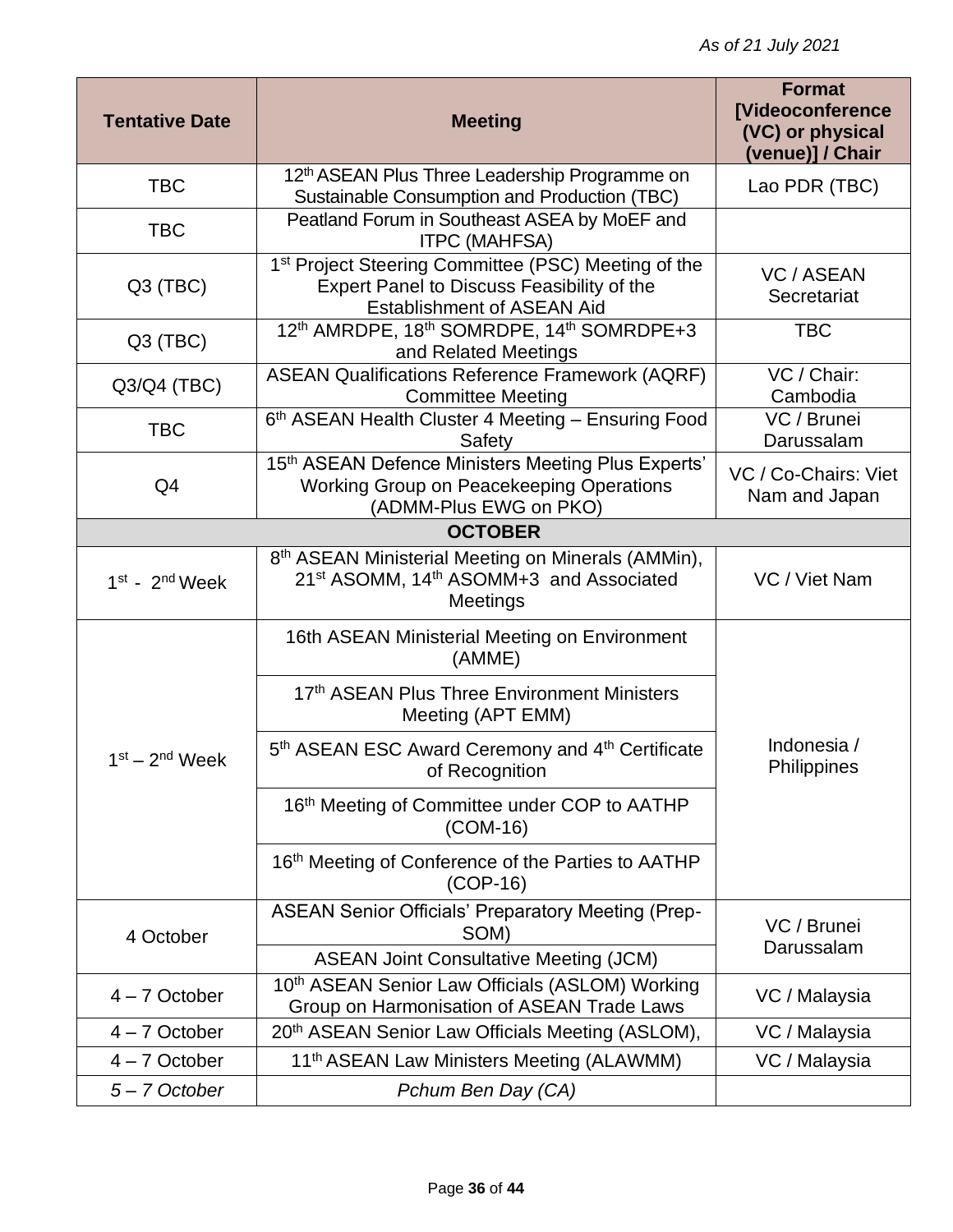| <b>Tentative Date</b>      | <b>Meeting</b>                                                                                      | <b>Format</b><br><b>[Videoconference</b><br>(VC) or physical<br>(venue)] / Chair |
|----------------------------|-----------------------------------------------------------------------------------------------------|----------------------------------------------------------------------------------|
| 11 October                 | 24th ASEAN Political-Security Community (APSC)                                                      | VC / Brunei                                                                      |
|                            | <b>Council Meeting</b>                                                                              | Darussalam                                                                       |
|                            | 30th ASEAN Coordinating Council (ACC) Meeting                                                       | VC / Brunei                                                                      |
| 11 October                 | <b>ASEAN Economic Community (AEC) Council</b>                                                       | Darussalam                                                                       |
| $11 - 12$ October          | 33rd Prepared Foodstuff Product Working Group<br>(PFPWG) Meeting                                    | VC / Brunei<br>Darussalam                                                        |
|                            | 41 <sup>st</sup> ASEAN Transport Facilitation Working Group                                         |                                                                                  |
| $11 - 13$ October<br>(TEC) | (TFWG) and 13 <sup>th</sup> ASEAN Transport Transit                                                 | Cambodia (TBC)                                                                   |
|                            | Coordinating Board (TTCB) Meetings<br>39th Meeting of the ASEAN Committee on Disaster               |                                                                                  |
|                            | Management (ACDM)                                                                                   |                                                                                  |
|                            | 15th Meeting of the Governing Board of the AHA                                                      |                                                                                  |
|                            | Centre                                                                                              |                                                                                  |
|                            | 16th Meeting of Joint Task Force to Promote Synergy                                                 |                                                                                  |
|                            | with Other Relevant ASEAN Bodies on Humanitarian                                                    |                                                                                  |
|                            | Assistance and Disaster Relief (JTF on HADR)<br>2 <sup>nd</sup> Meeting ASEAN Committee on Disaster |                                                                                  |
|                            | Management (ACDM) Plus China                                                                        | VC / Singapore<br>(TBC)                                                          |
| $11 - 14$ October          | 2 <sup>nd</sup> Meeting ASEAN Committee on Disaster                                                 |                                                                                  |
|                            | Management (ACDM) Plus Japan                                                                        |                                                                                  |
|                            | 9 <sup>th</sup> ASEAN Ministerial Meeting on Disaster                                               |                                                                                  |
|                            | Management (AMMDM) and 10 <sup>th</sup> Meeting of the                                              |                                                                                  |
|                            | Conference of Parties to the AADMER                                                                 |                                                                                  |
|                            | 1 <sup>st</sup> ASEAN Ministerial Meeting on Disaster                                               |                                                                                  |
|                            | Management (AMMDM) Plus China                                                                       |                                                                                  |
|                            | 1 <sup>st</sup> ASEAN Ministerial Meeting on Disaster                                               |                                                                                  |
|                            | Management (AMMDM) Plus Japan                                                                       |                                                                                  |
| $12 - 14$ October          | <b>Full Moon of Thadingyut (MM)</b>                                                                 |                                                                                  |
| $12 - 14$ October          | 11 <sup>th</sup> ASEAN Community Statistical System (ACSS)<br><b>Committee Meeting (ACSS11)</b>     | VC / Brunei<br>Darussalam                                                        |
| 13 October                 | King Bhumibol Adulyadej Memorial Day (TH)                                                           |                                                                                  |
| 15 October                 | Commemoration of the passing of the late King<br>Father, Norodom Sihanuk (CA)                       |                                                                                  |
|                            | 4 <sup>th</sup> AMMW, 20 <sup>th</sup> ACW, 23 <sup>rd</sup> ACWC and Related                       |                                                                                  |
| 2 <sup>nd</sup> Week       | Meetings                                                                                            | VC/TBC                                                                           |
| 3rd Week (TBC)             | 17th Senior Officials Meeting on Culture and Arts<br>(SOMCA) and its Related Meetings               | VC / Cambodia<br>(TBC)                                                           |
|                            | 44th ASEAN Air Transport Working Group (ATWG)                                                       | VC (TBC) / The                                                                   |
| $18 - 22$ October          | and Related Meetings                                                                                | Philippines                                                                      |
| 19 October                 | Prophet Muhammad's Birthday (BD, ID, MY)                                                            |                                                                                  |
| $20 - 21$ October          | ASEAN+3 Finance and Central Deputies Meeting<br>$(AFCDM + 3)$                                       | VC (TBD) / Brunei<br>Darussalam                                                  |
| 22 October                 | Boun Ork Phansa (LA)                                                                                |                                                                                  |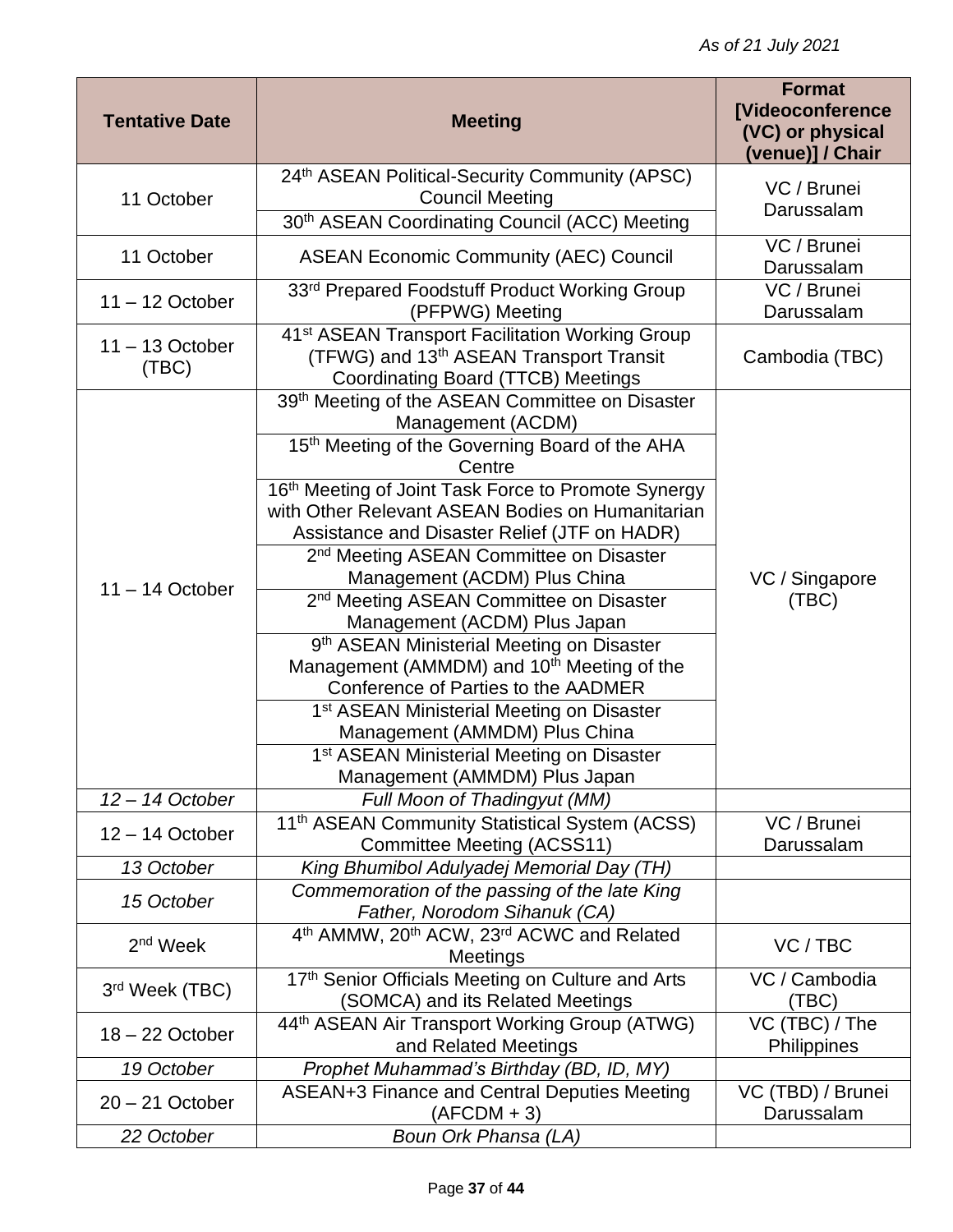| <b>Tentative Date</b>      | <b>Meeting</b>                                                                                                                                                                                                                                                                                                                                                                                                                                                                                                                                                                                                                                                                                                                                  | <b>Format</b><br>[Videoconference<br>(VC) or physical<br>(venue)] / Chair |
|----------------------------|-------------------------------------------------------------------------------------------------------------------------------------------------------------------------------------------------------------------------------------------------------------------------------------------------------------------------------------------------------------------------------------------------------------------------------------------------------------------------------------------------------------------------------------------------------------------------------------------------------------------------------------------------------------------------------------------------------------------------------------------------|---------------------------------------------------------------------------|
| 22 October                 | Lao Boat Racing Festival                                                                                                                                                                                                                                                                                                                                                                                                                                                                                                                                                                                                                                                                                                                        |                                                                           |
| 23 October                 | King Chulalongkorn Memorial Day (TH)                                                                                                                                                                                                                                                                                                                                                                                                                                                                                                                                                                                                                                                                                                            |                                                                           |
| 25 October                 | <b>ASEAN Business and Investment Summit (ABIS)</b>                                                                                                                                                                                                                                                                                                                                                                                                                                                                                                                                                                                                                                                                                              | VC/Brunei<br>Darussalam                                                   |
| $25 - 26$ October          | 5 <sup>th</sup> Building and Construction Working Group<br>(BCWG) Meeting                                                                                                                                                                                                                                                                                                                                                                                                                                                                                                                                                                                                                                                                       | VC / Indonesia                                                            |
| $26 - 27$ October          | 10th ASEAN Labour Inspection Conference                                                                                                                                                                                                                                                                                                                                                                                                                                                                                                                                                                                                                                                                                                         | VC / Brunei<br>Darussalam                                                 |
| $26 - 27$ October          | 7th Digital Trade Standards and Conformance<br><b>Working Group (DTSCWG)</b>                                                                                                                                                                                                                                                                                                                                                                                                                                                                                                                                                                                                                                                                    | VC / Viet Nam                                                             |
| $26 - 28$ October          | 38th and 39th ASEAN Summits and Related Summits                                                                                                                                                                                                                                                                                                                                                                                                                                                                                                                                                                                                                                                                                                 |                                                                           |
| $26 - 28$ October          | 31 <sup>st</sup> Customs Procedures and Trade Facilitation<br><b>Working Group (CPTFWG) Meeting</b>                                                                                                                                                                                                                                                                                                                                                                                                                                                                                                                                                                                                                                             | VC/Malaysia                                                               |
| $27 - 29$ October<br>(TEC) | 15 <sup>th</sup> Meeting of the Governing Board of the AHA<br>Centre<br>16th Meeting of Joint Task Force to Promote Synergy<br>with Other Relevant ASEAN Bodies on Humanitarian<br>Assistance and Disaster Relief (JTF on HADR)<br>2 <sup>nd</sup> Meeting ASEAN Committee on Disaster<br>Management (ACDM) Plus Japan<br>2 <sup>nd</sup> Meeting ASEAN Committee on Disaster<br>Management (ACDM) Plus China<br>9 <sup>th</sup> ASEAN Ministerial Meeting on Disaster<br>Management (AMMDM) and 10 <sup>th</sup> Meeting of the<br>Conference of Parties to the AADMER<br>1 <sup>st</sup> ASEAN Ministerial Meeting on Disaster<br>Management (AMMDM) Plus Japan<br>1st ASEAN Ministerial Meeting on Disaster<br>Management (AMMDM) Plus China | VC / Singapore<br>(TBC)                                                   |
| 28 October                 | 22 <sup>nd</sup> Special Working Group on Singapore-Kunming<br>Rail Link (SWG-SKRL)                                                                                                                                                                                                                                                                                                                                                                                                                                                                                                                                                                                                                                                             | Myanmar (TBC) /<br>Chair: Malaysia                                        |
| 29 October                 | Coronation Day of His Majesty King Norodom<br>Sihamoni of Cambodia                                                                                                                                                                                                                                                                                                                                                                                                                                                                                                                                                                                                                                                                              |                                                                           |
| Q3 TBC                     | Brunei Indonesia Malaysia Philippines-East Asia<br>Growth Area (BIMP-EAGA) Summit                                                                                                                                                                                                                                                                                                                                                                                                                                                                                                                                                                                                                                                               | VC / Malaysia                                                             |
| $26 - 28$ October          | Sixth ASEAN Ministerial Meeting on Sports (AMMS-<br>b.<br>Third ASEAN + Japan Ministerial Meeting on Sports<br>(3 <sup>rd</sup> AMMS+Japan)<br><b>Twelfth ASEAN Senior Officials Meeting on Sports</b><br>(SOMS-12)<br>Second ASEAN-Japan Meeting on Women in Sports                                                                                                                                                                                                                                                                                                                                                                                                                                                                            | VC / Singapore                                                            |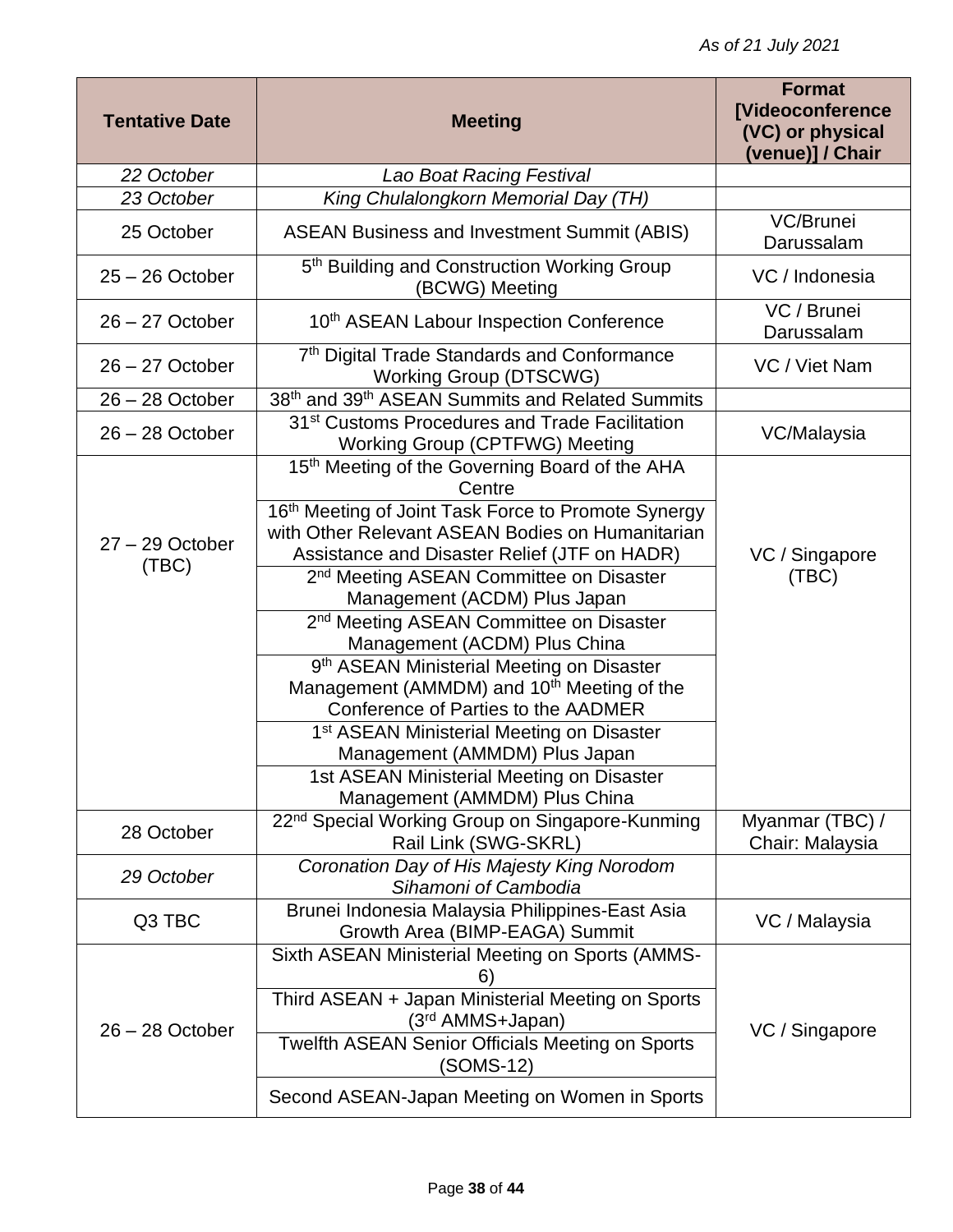| <b>Tentative Date</b>          | <b>Meeting</b>                                                                                                                                                                                                                                                                                                                                                                                                                                                 | <b>Format</b><br><b>[Videoconference</b><br>(VC) or physical<br>(venue)] / Chair |
|--------------------------------|----------------------------------------------------------------------------------------------------------------------------------------------------------------------------------------------------------------------------------------------------------------------------------------------------------------------------------------------------------------------------------------------------------------------------------------------------------------|----------------------------------------------------------------------------------|
|                                | Fourth ASEAN + Japan Senior Officials Meeting on<br>Sports (4th SOMS+Japan)                                                                                                                                                                                                                                                                                                                                                                                    |                                                                                  |
| October (TBC)                  | 99th Coordinating Committee on Services (CCS 99)<br>Meeting                                                                                                                                                                                                                                                                                                                                                                                                    | VC/<br>Chair: Malaysia                                                           |
| October                        | NADI Workshop: Value and Role of Military History in<br>Enhancing and Maintaining Peace, Security and<br>Practical Cooperation in the Region                                                                                                                                                                                                                                                                                                                   | Siem Reap / VC /<br>Cambodia                                                     |
| October                        | 17th ADMM-Plus EWG on Humanitarian Assistance<br>and Disaster Relief                                                                                                                                                                                                                                                                                                                                                                                           | India / Indonesia &<br>India                                                     |
| October                        | <b>ASEAN Defence Interaction Programme (ADIP)</b>                                                                                                                                                                                                                                                                                                                                                                                                              | VC / Brunei<br>Darussalam                                                        |
| October/November<br><b>TBC</b> | 22 <sup>nd</sup> ASEAN Senior Level Committee (SLC) on<br><b>Financial Integration Meeting</b>                                                                                                                                                                                                                                                                                                                                                                 | VC / Brunei<br>Darussalam                                                        |
| <b>TBC</b>                     | 4 <sup>th</sup> Meeting of the AANZFTA Sub-Committee on<br><b>Financial Services ASEAN Caucus</b>                                                                                                                                                                                                                                                                                                                                                              | VC / Brunei<br>Darussalam                                                        |
| <b>TBC</b>                     | 27th ASEAN Experts Group on Competition (AEGC)<br>and Related Meetings                                                                                                                                                                                                                                                                                                                                                                                         | VC / Indonesia                                                                   |
| <b>TBC</b>                     | 12 <sup>th</sup> ASEAN Tourism Marketing Partnership Working<br><b>Group Meeting (ATMPWG)</b><br>27th ASEAN Tourism Professional Monitoring<br>Committee Meeting (ATPMC)<br>12th ASEAN Tourism Competitiveness Committee<br>Meeting (ATCC)<br>12 <sup>th</sup> ASEAN Sustainable and Inclusive Tourism<br>Development Committee Meeting (ASITDC)<br>12 <sup>th</sup> ASEAN Tourism Resourcing, Monitoring, and<br><b>Evaluation Committee Meeting (ATRMEC)</b> | VC                                                                               |
| <b>TBC</b>                     | ASEAN Senior Level Committee (SLC) on Financial<br>Integration                                                                                                                                                                                                                                                                                                                                                                                                 |                                                                                  |
| <b>TBC</b>                     | 35th ACMF Chairs Meeting                                                                                                                                                                                                                                                                                                                                                                                                                                       |                                                                                  |
| <b>TBC</b>                     | <b>ASEAN Ministers on Agriculture and Forestry</b><br>(AMAF) and Related Meetings                                                                                                                                                                                                                                                                                                                                                                              | Indonesia/VC (TBC) /<br>Chair: Indonesia                                         |
| <b>TBC</b>                     | 5 <sup>th</sup> ASEAN-Japan Consultation on Regional Air<br>Services Agreement (5th AJC-RASA)                                                                                                                                                                                                                                                                                                                                                                  | VC (TBC) / Co-<br><b>Chairs: The</b><br>Philippines and<br>Japan                 |
| <b>TBC</b>                     | 9th Meeting of the Governors/Mayors of ASEAN<br>Capitals 2021 (MGMAC)                                                                                                                                                                                                                                                                                                                                                                                          | VC / Brunei<br>Darussalam                                                        |
| <b>TBC</b>                     | 6th ASEAN-China-UNDP Symposium on SDGs<br>(theme TBD)                                                                                                                                                                                                                                                                                                                                                                                                          | VC / TBC                                                                         |
| <b>TBC</b>                     | 10 <sup>th</sup> Meeting of the Technical Sub-Working Group on<br><b>Classification (TSWGC)</b>                                                                                                                                                                                                                                                                                                                                                                | VC / Singapore                                                                   |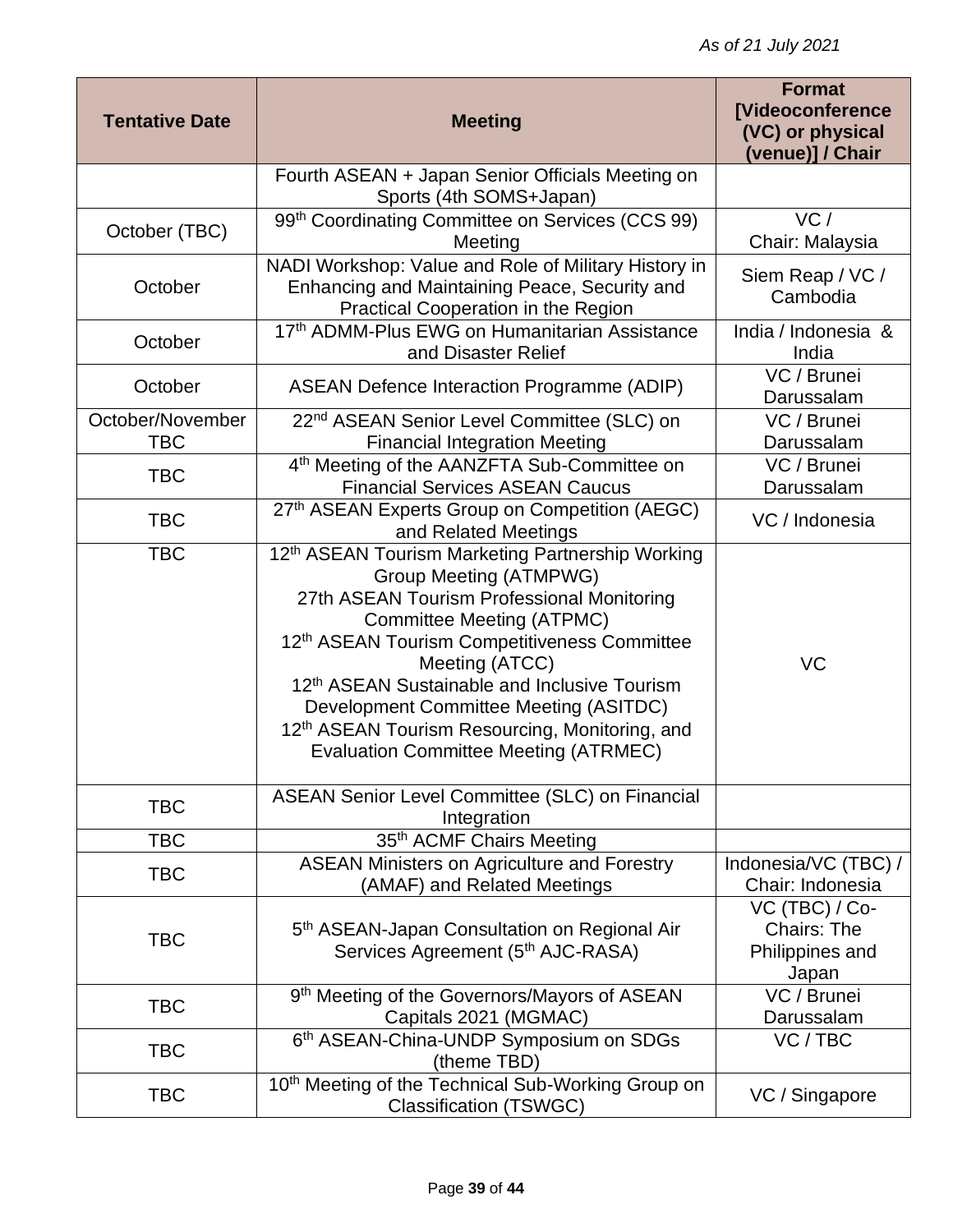| <b>Tentative Date</b>                                   | <b>Meeting</b>                                                                                                                                                 | <b>Format</b><br><b>[Videoconference</b><br>(VC) or physical<br>(venue)] / Chair |
|---------------------------------------------------------|----------------------------------------------------------------------------------------------------------------------------------------------------------------|----------------------------------------------------------------------------------|
|                                                         | 16th ASEAN Ministerial Meeting on Environment<br>(AMME)                                                                                                        | Indonesia (Chair<br>AMME)                                                        |
|                                                         | 17th ASEAN Plus Three Environment Ministers<br>Meeting (APT EMM)                                                                                               | Philippines (Chair<br>COM/COP) /                                                 |
| <b>TBC</b>                                              | 4 <sup>th</sup> ASEAN ESC Award Ceremony                                                                                                                       | Indonesia                                                                        |
|                                                         | 16 <sup>th</sup> Meeting of Committee under COP to AATHP<br>$(COM-16)^*$                                                                                       |                                                                                  |
|                                                         | 16th Meeting of Conference of the Parties to AATHP<br>$(COP-16)^*$                                                                                             |                                                                                  |
| <b>TBC</b>                                              | The 14 <sup>th</sup> Meeting of Senior Labour Officials Working<br>Group on Progressive Labour Practices to Enhance<br>Competitiveness of ASEAN (14th SLOM-WG) | VC / Viet Nam                                                                    |
| <b>TBC</b>                                              | <b>ASEAN Youth Forum 2021</b>                                                                                                                                  | <b>TBC</b>                                                                       |
| <b>TBC</b>                                              | 7th ASEAN Ministerial Meeting on Drug Matters<br>(AMMD)                                                                                                        | VC / Cambodia                                                                    |
| <b>TBC</b>                                              | <b>ASEAN-China Capacity Building on Marine Plastic</b><br>Monitoring                                                                                           | China (TBC)                                                                      |
| <b>TBC</b>                                              | 15th ASEAN Health Ministers Meeting and Related<br>Meetings                                                                                                    | VC / Indonesia                                                                   |
|                                                         | <b>NOVEMBER</b>                                                                                                                                                |                                                                                  |
| 1 November                                              | All Saints' Day (PH)                                                                                                                                           |                                                                                  |
| $1 - 2$ November<br>(TBC)                               | <b>EAS Workshop on Mental Health</b>                                                                                                                           | VC / Brunei<br>Darussalam                                                        |
| $1 - 5$ November                                        | 12th ACCMSME Meeting and Related Meetings                                                                                                                      | VC / Malaysia                                                                    |
| $2 - 4$ November                                        | NADI Workshop: Strengthening ASEAN Defence and<br>Security Cooperation in Anticipating the<br>Development of Artificial Intelligence                           | VC / Indonesia                                                                   |
| $2 - 3$ and $10 - 11$<br>November or<br>8 - 11 November | 52 <sup>nd</sup> STOM, 27 <sup>th</sup> ASEAN Transport Ministers (ATM)<br><b>Meeting and Associated Meetings</b>                                              | VC / Siem Reap<br>Cambodia (TBC)                                                 |
| 3 November (TBC)                                        | 7th ASEAN Business Coalition on HIV and AIDS<br>(ASEAN-BCA) Meeting                                                                                            | VC / Singapore                                                                   |
| 4 November                                              | Deepavali (MY, SG)                                                                                                                                             |                                                                                  |
| 4 November                                              | Inaugural Conference: Farming Technology:<br><b>Empowering ASEAN Youth Entrepreneurs in</b><br>Shaping the Agriculture Sector                                  | VC / Brunei<br>Darussalam                                                        |
| 8 - 9 November                                          | 46 <sup>th</sup> Working Group 1 on Standards (WG 1) Meeting                                                                                                   | VC / Brunei<br>Darussalam                                                        |
| 9 November                                              | National Day of Cambodia                                                                                                                                       |                                                                                  |
| 9 November                                              | <b>ASEAN Defence Interactions Programme</b>                                                                                                                    | VC / Brunei<br>Darussalam                                                        |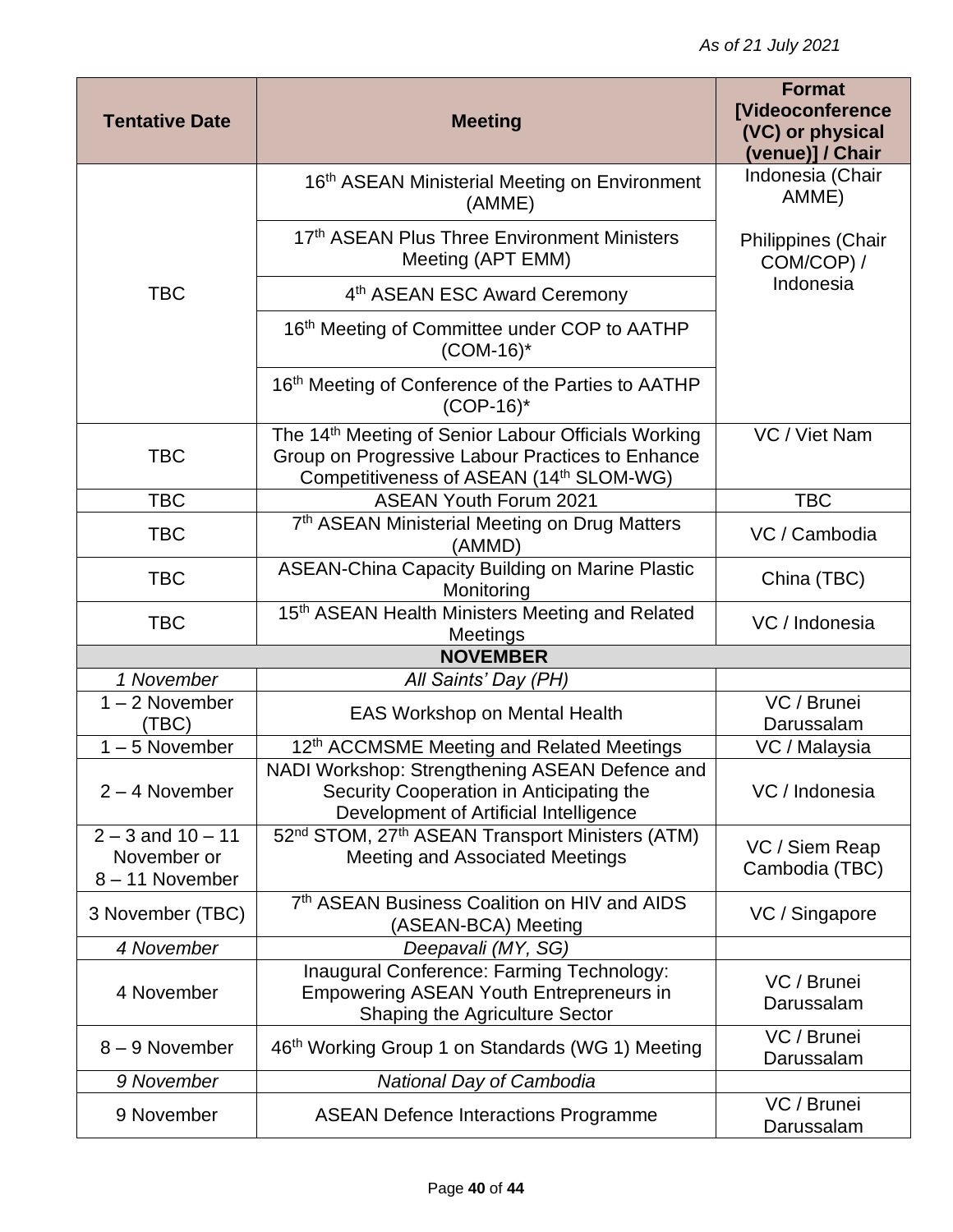| <b>Tentative Date</b>         | <b>Meeting</b>                                                                                                                                           | <b>Format</b><br>[Videoconference<br>(VC) or physical<br>(venue)] / Chair |
|-------------------------------|----------------------------------------------------------------------------------------------------------------------------------------------------------|---------------------------------------------------------------------------|
| $9 - 10$ November<br>(TBC)    | 35th Meeting ACCSQ Working Group on Legal<br>Metrology (WG 3)                                                                                            | VC/Indonesia                                                              |
| $9 - 11$ November             | 28th Meeting of the Sub Working Group on ASEAN<br><b>Customs Transit System (SWG-ACTS)</b>                                                               | VC / Viet Nam                                                             |
| 10 November                   | <b>ASEAN Defence Ministers' Meeting (ADMM) Retreat</b><br>and Handover Ceremony                                                                          | VC / Brunei<br>Darussalam                                                 |
| 10 November                   | <b>ASEAN Business Awards</b>                                                                                                                             | VC / Brunei<br>Darussalam                                                 |
| $15 - 16$ November            | 34th ASEAN Cosmetic Committee (ACC) Meeting                                                                                                              | VC / Cambodia                                                             |
| 16 - 17 November              | 11 <sup>th</sup> ASEAN Maritime Forum (AMF)                                                                                                              | VC / Brunei                                                               |
|                               | 9th Expanded ASEAN Maritime Forum (EAMF)                                                                                                                 | Darussalam                                                                |
| 18 - 20 November              | <b>Water Festival (CA)</b>                                                                                                                               |                                                                           |
| 19 November                   | That Luang Festival (LA)                                                                                                                                 |                                                                           |
| 21 November                   | National Day of Myanmar                                                                                                                                  |                                                                           |
| $22 - 23$ November<br>(TBC)   | 65th ASEAN Working Group on Intellectual Property<br>Cooperation (AWGIPC) Meeting                                                                        | VC / Philippines                                                          |
| $22 - 26$ November            | Special Meeting 02/2021 of the ASEAN<br>Intergovernmental Commission on Human Rights<br>(AICHR)                                                          | VC / Brunei<br>Darussalam                                                 |
| $22 - 26$ November            | NADI Workshop: ASEAN Centrality in Era of Great<br>Power                                                                                                 | VC / Philippines                                                          |
| $23 - 25$ November            | 56 <sup>th</sup> ASEAN Consultative Committee for Standards<br>and Quality (ACCSQ)                                                                       | VC / Brunei<br>Darussalam                                                 |
| $23 - 25$ November            | 35 <sup>th</sup> Coordinating Committee on Customs (CCC)                                                                                                 | VC/Brunei<br>Darussalam                                                   |
| <b>TBC</b>                    | 4 <sup>th</sup> Meeting of the AANZFTA Sub-Committee on<br><b>Financial Services Plenary</b>                                                             | VC / Brunei<br>Darussalam                                                 |
| <b>TBC</b>                    | 11 <sup>th</sup> ASEAN-China Centre Joint Council Meeting                                                                                                | VC / Brunei<br>Darussalam                                                 |
| <b>TBC</b>                    | The 37th Sub-Committee on ATIGA Rules of Origin<br>(SC-AROO) and the 37 <sup>th</sup> Coordinating Committee on<br>the Implementation of the ATIGA (CCA) | Myanmar (TBC)                                                             |
| November or<br>December (TBC) | ASEAN+3 Finance and Central Bank Taskforce<br>Meeting<br>$(ASEAN + 3 TF)$                                                                                | VC / Brunei<br>Darussalam                                                 |
| <b>TBC</b>                    | <b>ASEAN Infrastructure Fund Board of Directors'</b><br>Meeting                                                                                          |                                                                           |
| <b>TBC</b>                    | <b>WC-Financial Services Liberalisation (FSL)</b>                                                                                                        | VC / Brunei<br>Darussalam                                                 |
| <b>TBC</b>                    | <b>ASEAN Cross Sectoral Coordination Committee on</b><br>Disaster Risk Financing and Insurance (ACSCC-<br>DRFI)                                          | VC / Brunei<br>Darussalam                                                 |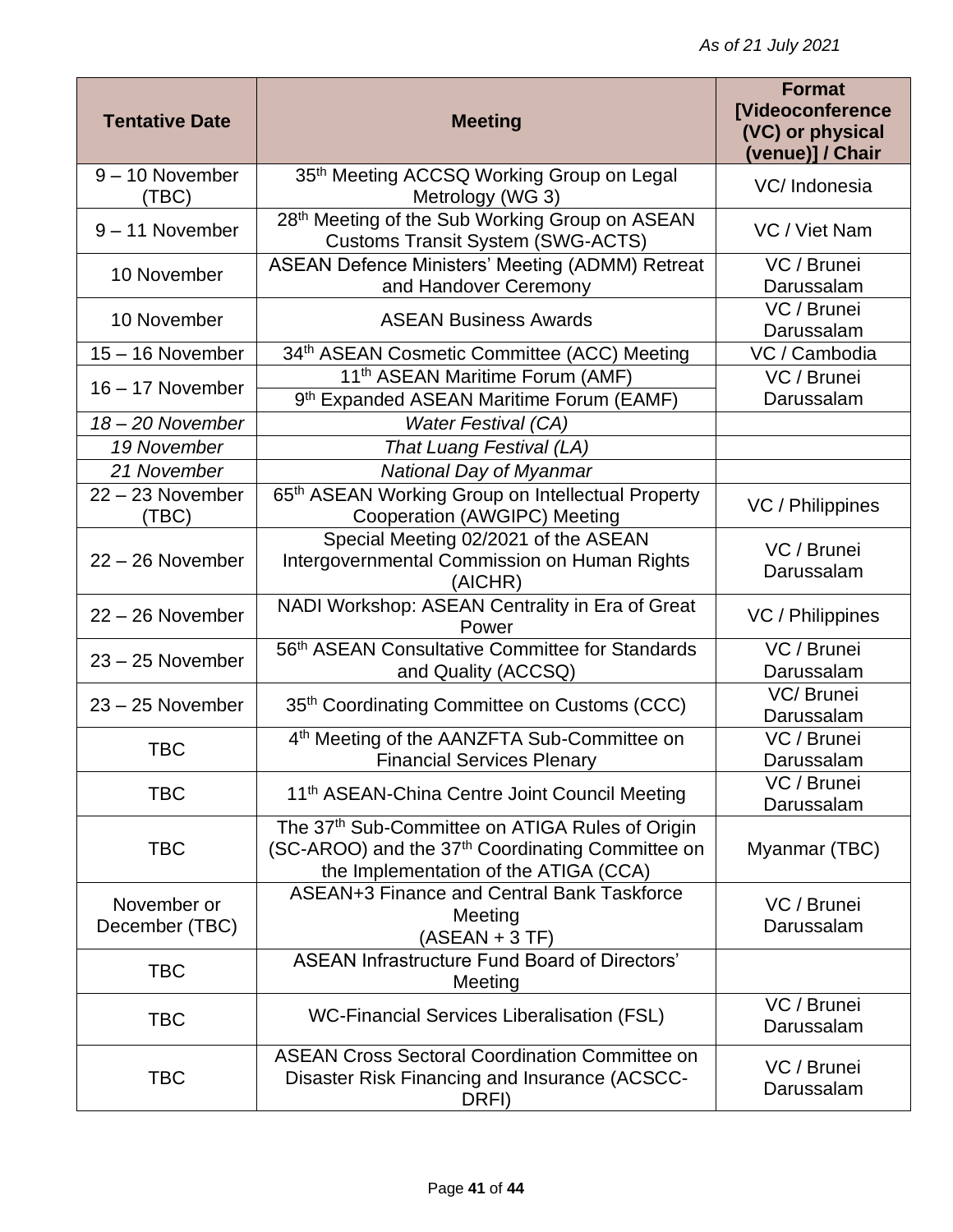| <b>Tentative Date</b>           | <b>Meeting</b>                                                                                                                                               | <b>Format</b><br><b>[Videoconference</b><br>(VC) or physical<br>(venue)] / Chair |
|---------------------------------|--------------------------------------------------------------------------------------------------------------------------------------------------------------|----------------------------------------------------------------------------------|
| <b>TBC</b>                      | The 37th Sub-Committee on ATIGA Rules of Origin<br>(SC-AROO) and the 37 <sup>th</sup> Coordinating Committee on<br>the Implementation of the ATIGA (CCA)     | Myanmar (TBC)                                                                    |
| <b>TBC</b>                      | <b>ASEAN-UK Ministerial Forum / High Level Panel</b><br>Discussion on Climate Change at the side-line of<br>UNFCCC COP26 in Glasgow, UK                      | UK                                                                               |
| <b>TBC</b>                      | Sixth Meeting of the ASEAN Task Force on<br>Peatlands (6 <sup>th</sup> ATFP)                                                                                 |                                                                                  |
| <b>TBC</b>                      | 11 <sup>th</sup> ASEAN Plus Three Field EpidemiologyTraining<br>Network (FETN)                                                                               | VC / Brunei<br>Darussalam                                                        |
| <b>TBC</b>                      | 7th Meeting of ASEAN Health Cluster 2 on<br>Responding to All Hazards and Emerging Threats                                                                   | VC / Philippines                                                                 |
| <b>TBC</b>                      | Informal ADMM-Plus Meeting with the Plus Countries                                                                                                           | VC / Brunei<br>Darussalam                                                        |
| <b>TBC</b>                      | 11 <sup>th</sup> ASEAN Airport Interdiction Task Force (AAITF)                                                                                               | VC / Myanmar                                                                     |
| <b>TBC</b>                      | 5th ASEAN-ROK Working Group Meeting on Air<br>Services Agreement (AKWG-RASA)                                                                                 | VC / Co-Chairs:<br>Myanmar and ROK                                               |
| <b>TBC</b>                      | 16th Meeting of the Technical Working Group on<br>Transboundary Haze Pollution in the Mekong sub-<br>region (16 <sup>th</sup> TWG Mekong)                    | VC/<br>Myanmar                                                                   |
| <b>TBC</b>                      | 10th Meeting of the Sub-regional Ministerial Steering<br>Committee on Transboundary Haze Pollution in the<br>Mekong sub-region (10 <sup>th</sup> MSC Mekong) | $\overline{VC}$ /<br>Myanmar                                                     |
| <b>TBC</b>                      | 11 <sup>th</sup> ASEAN China Centre Joint Council Meeting                                                                                                    | VC / Brunei<br>Darussalam                                                        |
| November /<br>December<br>(TBC) | <b>ASEAN Disability Forum 2021</b>                                                                                                                           | VC / TBC                                                                         |
| November                        | 7th ASEAN Defence Ministers Meeting Plus Experts'<br>Working Group on Cyber Security (ADMM-Plus EWG<br>on CS)                                                | VC / Co-Chairs:<br>Malaysia and ROK                                              |
|                                 | <b>DECEMBER</b>                                                                                                                                              |                                                                                  |
| $1 - 2$ December                | 9 <sup>th</sup> ASEAN Competition Conference                                                                                                                 | VC and Hanoi/Viet<br>Nam                                                         |
| $1 - 2$ December                | ASEAN+3 Finance and Central Bank Task Force<br>Meeting                                                                                                       | VC (TBD) / Brunei<br>Darussalam                                                  |
| 2 December                      | National Day of Lao PDR                                                                                                                                      |                                                                                  |
| $5 - 6$ December                | King Bhumibol Adulyadej's Birthday, National Day<br>and Father's Day (TH)                                                                                    |                                                                                  |
| $7 - 8$ December<br>(TBC)       | 35th Meeting ACCSQ Working Group on Legal<br>Metrology (WG 3)                                                                                                | VC/Indonesia                                                                     |
| 8 December                      | Feast of the Immaculate Inception of Mary (PH)                                                                                                               |                                                                                  |
| 8 December                      | <b>ASEAN-ROK Startup Festival</b>                                                                                                                            | VC / Brunei<br>Darussalam                                                        |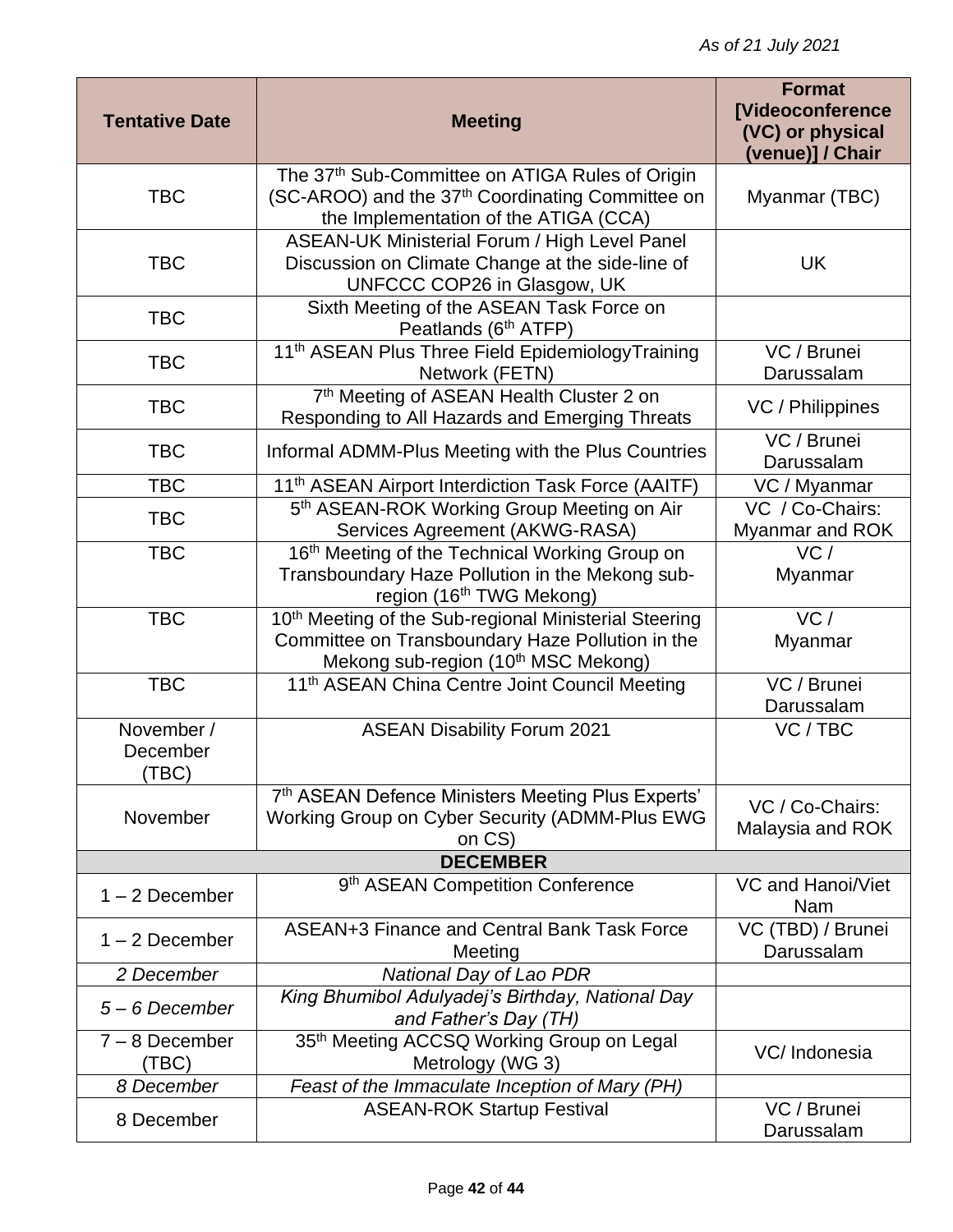| <b>Tentative Date</b> | <b>Meeting</b>                                                                                                                                     | <b>Format</b><br>[Videoconference<br>(VC) or physical<br>(venue)] / Chair |
|-----------------------|----------------------------------------------------------------------------------------------------------------------------------------------------|---------------------------------------------------------------------------|
| 10 December           | Constitution Day of Thailand                                                                                                                       |                                                                           |
| 25 December           | Christmas Day                                                                                                                                      |                                                                           |
| 30 December           | Rizal Day (PH)                                                                                                                                     |                                                                           |
| 31 December           | New Year's Eve                                                                                                                                     |                                                                           |
| December              | 12th ADMM-Plus EWG on Counter-Terrorism Meeting                                                                                                    | Myanmar / Myanmar<br>& Russia                                             |
| <b>TBC</b>            | Workshop on the Logistics Support Framework                                                                                                        | VC / Brunei<br>Darussalam                                                 |
| <b>TBC</b>            | 5th Meeting of the AANZFTA Sub-Committee on<br><b>Financial Services ASEAN Caucus</b>                                                              | VC / Brunei<br>Darussalam                                                 |
| <b>TBC</b>            | Meeting of ASEAN-China National Focal Point<br>Meeting on Environmental Cooperation                                                                | China (TBC)                                                               |
| <b>TBC</b>            | ASEAN-China Forum on Regional Action on Tackling<br><b>Climate Change</b>                                                                          | China (TBC)                                                               |
| <b>TBC</b>            | ASEAN-China Seminar on Regional Practices of<br>Cooperation of Mangroves Conservation for Tackling<br><b>Climate Change</b>                        | China (TBC)                                                               |
| <b>TBC</b>            | <b>ASEAN-China Forum on Coastal &amp; Marine</b><br>Ecosystem Management                                                                           | China (TBC)                                                               |
| <b>TBC</b>            | <b>ASEAN-China Tackling Climate Change: Youth</b><br>Leadership                                                                                    | China (TBC)                                                               |
| Q4 (TBC)              | <b>Regional Tripartite Social Dialogue</b>                                                                                                         |                                                                           |
| Q4 (TBC)              | 4 <sup>th</sup> ASEAN-Japan Expert Group Meeting on Joint<br>Research on Bridge Maintenance                                                        | VC (TBC) / Co-<br><b>Chairs: Thailand and</b><br>Japan                    |
| Q4 (TBC)              | 19th ASEAN-Japan Expert Group Meeting on<br>Logistics (AJEGML) and 2nd Green Logistics<br>Partnership Conference (GLPC)                            | VC (TBC) / Co-<br><b>Chairs: ASEAN</b><br>Secretariat and<br>Japan        |
| Q4 (TBC)              | 5th ASEAN University Student Council Union<br>(AUSCU) Conference                                                                                   | VC / Brunei<br>Darussalam                                                 |
| <b>TBC</b>            | 10 <sup>th</sup> ASEAN Labour Inspection Conference                                                                                                | VC / Brunei<br>Darussalam                                                 |
| <b>TBC</b>            |                                                                                                                                                    |                                                                           |
| <b>TBC</b>            | 24th ASEAN Directors-General of Immigration<br>Departments and Heads of Consular Affairs Divisions<br>of the Ministries of Foreign Affairs (DGICM) | The Philippines<br>(TBC) / Chair: The<br>Philippines                      |
| <b>TBC</b>            | ASEAN Symposium on the Implementation of ASCC<br><b>Blueprint</b>                                                                                  | <b>TBC</b>                                                                |
| <b>TBC</b>            | 33rd Traditional Medicine and Health Supplements<br><b>Product Working Group Meeting</b>                                                           | VC                                                                        |
| <b>TBC</b>            | Webinar on Socio-economic Impacts of COVID-19<br>(Series)                                                                                          | VC/TBC                                                                    |